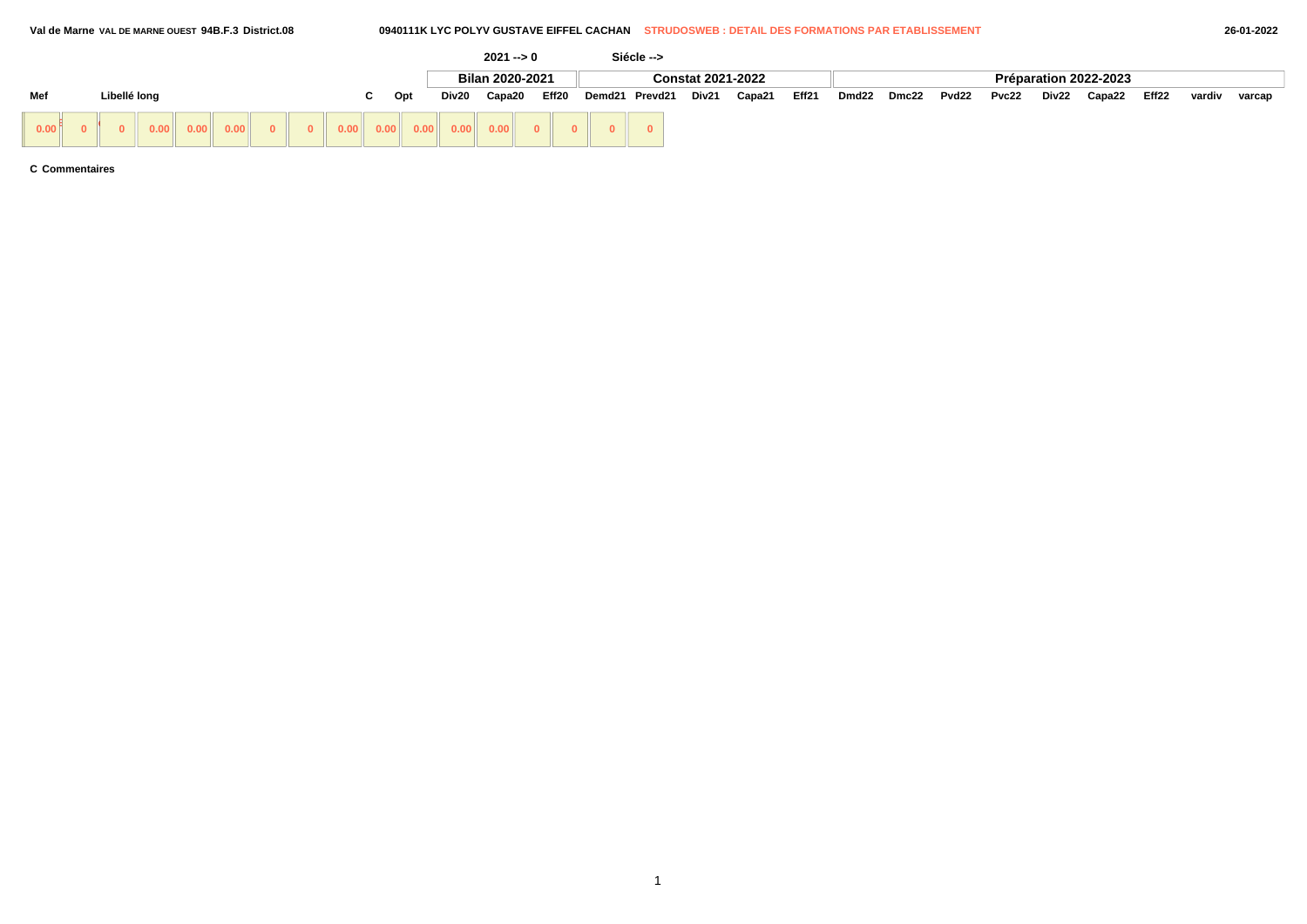**Val de Marne VAL DE MARNE OUEST 94B.F.3 District.08 0940580V LYC POLYV LYCEE POLYVALENT DE CACHAN CACHAN STRUDOSWEB : DETAIL DES FORMATIONS PAR ETABLISSEMENT 26-01-2022**

|                          |                                                      |     |       | 2021 -- > 2491  |       |      | Siécle -->     |                          |        |       |       |       |         |       |       |                       |             |              |              |
|--------------------------|------------------------------------------------------|-----|-------|-----------------|-------|------|----------------|--------------------------|--------|-------|-------|-------|---------|-------|-------|-----------------------|-------------|--------------|--------------|
|                          |                                                      |     |       | Bilan 2020-2021 |       |      |                | <b>Constat 2021-2022</b> |        |       |       |       |         |       |       | Préparation 2022-2023 |             |              |              |
| Mef                      | Libellé long                                         | Opt | Div20 | Capa20          | Eff20 |      | Demd21 Prevd21 | Div21                    | Capa21 | Eff21 | Dmd22 | Dmc22 | Pvd22   | Pvc22 | Div22 | Capa22                | Eff22       | vardiv       | varcap       |
| 2ND DEGRE                |                                                      |     |       |                 |       |      |                |                          |        |       |       |       |         |       |       |                       |             |              |              |
| 2NDE G-T                 |                                                      |     |       |                 |       |      |                |                          |        |       |       |       |         |       |       |                       |             |              |              |
|                          | 20010018110 2NDE GENERALE ET TECHNOLOGIQUE           |     | 12.00 | 415             | 410   |      |                | 12.00                    | 415    | 413   |       |       |         |       | 12.00 | 415                   |             |              |              |
|                          | Total par niveau et/ou formation                     |     | 12.00 | 415             | 410   | 0.00 | 0.00           | 12.00                    | 415    | 413   | 0.00  | 0.00  | 0.00    | 0.00  | 12.00 | 415                   | 0           | $\mathbf 0$  | $\mathbf 0$  |
| 1ERE G-T                 |                                                      |     |       |                 |       |      |                |                          |        |       |       |       |         |       |       |                       |             |              |              |
|                          | 20110019110 PREMIERE GENERALE                        |     | 7.00  | 243             | 246   |      |                | 9.00                     | 315    | 309   |       |       |         |       | 9.00  | 315                   | 283         |              |              |
|                          | 21120009110 1-STL BIOCHIMIE-BIOLOGIE-BIOTECHNOLOGIE  |     | 1.00  | 30              | 28    |      |                | 0.50                     | 15     | 14    |       |       |         |       | 0.50  | 15                    | 15          |              |              |
|                          | 21120010110 1STI2D SC. & TECHN. INGEN.INNOV.DEV.DUR. |     | 3.00  | 78              | 77    |      |                | 2.50                     | 63     | 56    |       |       |         |       | 2.50  | 63                    | 63          |              |              |
|                          | 21131016110 1-STMG SC.& TECHNO. MANAGEMENT GESTION   |     | 3.00  | 73              | 72    |      |                | 3.00                     | 72     | 71    |       |       |         |       | 3.00  | 72                    | 72          |              |              |
|                          | 21133104110 1-ST2S SC. & TECHNO. SANTE & SOCIAL      |     | 1.00  | 35              | 35    |      |                | 1.00                     | 35     | 33    |       |       |         |       | 1.00  | 35                    | 35          |              |              |
|                          | Total par niveau et/ou formation                     |     | 15.00 | 459             | 458   | 0.00 | 0.00           | 16.00                    | 500    | 483   | 0.00  | 0.00  | 0.00    | 0.00  | 16.00 | 500                   | 468         | $\mathbf 0$  | $\mathbf 0$  |
| <b>TERM G-T</b>          |                                                      |     |       |                 |       |      |                |                          |        |       |       |       |         |       |       |                       |             |              |              |
|                          | 20210019110 TERMINALE GENERALE                       |     | 7.00  | 245             | 227   |      |                | 7.00                     | 245    | 242   |       |       | 2.00    |       | 9.00  | 315                   | 299         | 2            | 70           |
|                          | 21220004110 TSTI2D ENERGIES ET ENVIRONNEMENT         |     | 0.50  | 14              | 13    |      |                | 0.50                     | 15     | 12    |       |       |         |       | 0.50  | 15                    | 10          |              |              |
|                          | 21220005110 TSTI2D INNOV.TECHNO. ECO CONCEPT.        |     | 1.00  | 27              | 26    |      |                | 1.00                     | 30     | 23    |       |       |         |       | 1.00  | 24                    | 19          |              | -6           |
|                          | 21220006110 TSTI2D SYSTE INFO. ET NUMERIQUE          |     | 1.50  | 36              | 35    |      |                | 1.50                     | 39     | 37    |       |       | $-0.50$ |       | 1.00  | 30                    | 28          | $-0.5$       | -9           |
|                          | 21220009110 T-STL BIOCHIMIE-BIOLOGIE-BIOTECHNOLOGIE  |     | 1.00  | 23              | 23    |      |                | 1.00                     | 30     | 31    |       |       | $-0.50$ |       | 0.50  | 15                    | 15          | $-0.5$       | $-15$        |
|                          | 21231017110 T-STMG GESTION ET FINANCE                |     | 1.00  | 24              | 24    |      |                | 1.00                     | 24     | 24    |       |       |         |       | 1.00  | 24                    | 24          |              |              |
|                          | 21231018110 T-STMG MERCATIQUE (MARKETING)            |     | 1.00  | 22              | 25    |      |                | 1.00                     | 24     | 25    |       |       |         |       | 1.00  | 24                    | 24          |              |              |
| 21231019110              | T-STMG RESSOUR. HUMAINES &<br><b>COMMUNICATION</b>   |     | 0.75  | 20              | 18    |      |                | 0.50                     | 20     | 15    |       |       |         |       | 0.50  | 20                    | 17          |              |              |
|                          | 21231020110 T-STMG SYSTEMES D'INFORMATION DE GESTION |     | 0.25  | $\overline{7}$  | 11    |      |                | 0.50                     | 15     | 15    |       |       |         |       | 0.50  | 15                    | 13          |              |              |
|                          | 21233104110 T-ST2S SC. & TECHNO. SANTE & SOCIAL      |     | 1.00  | 34              | 34    |      |                | 1.00                     | 35     | 33    |       |       |         |       | 1.00  | 35                    | 33          |              |              |
|                          | Total par niveau et/ou formation                     |     | 15.00 | 452             | 436   | 0.00 | 0.00           | 15.00                    | 477    | 457   | 0.00  | 0.00  | 1.00    | 0.00  | 16.00 | 517                   | 482         | $\mathbf{1}$ | 40           |
| 2NDE PRO                 |                                                      |     |       |                 |       |      |                |                          |        |       |       |       |         |       |       |                       |             |              |              |
| 24720008310              | 2NDPRO MET.TRANSIT.NUMER.ENERG.2NDE<br><b>COMM</b>   |     |       |                 |       |      |                | 3.00                     | 60     | 60    |       |       |         |       | 3.00  | 60                    | 60          |              |              |
|                          | 24725510310 2NDPRO METIERS ELECT. ENVIRON. CONNECTES |     | 1.00  | 24              | 23    |      |                |                          |        |       |       |       |         |       |       |                       |             |              |              |
| 24725516310              | 2NDPRO SYSTEMES NUMERIQUES 2NDE<br><b>COMMUNE</b>    |     | 2.00  | 36              | 36    |      |                |                          |        |       |       |       |         |       |       |                       |             |              |              |
|                          | Total par niveau et/ou formation                     |     | 3.00  | 60              | 59    | 0.00 | 0.00           | 3.00                     | 60     | 60    | 0.00  | 0.00  | 0.00    | 0.00  | 3.00  | 60                    | 60          | $\mathbf 0$  | $\mathbf 0$  |
| <b>1ERE PRO</b>          |                                                      |     |       |                 |       |      |                |                          |        |       |       |       |         |       |       |                       |             |              |              |
|                          | 24725510320 1ERPRO METIERS ELECT. ENVIRON. CONNECTES |     | 1.00  | 24              | 23    |      |                | 1.00                     | 24     | 24    |       |       |         |       | 1.00  | 24                    | 24          |              |              |
|                          | 24725515320 1ERPRO SYST.NUM.OPT.C RES.INF.SYST.COMM. |     | 2.00  | 36              | 36    |      |                | 2.00                     | 36     | 36    |       |       |         |       | 2.00  | 36                    | 36          |              |              |
|                          | Total par niveau et/ou formation                     |     | 3.00  | 60              | 59    | 0.00 | 0.00           | 3.00                     | 60     | 60    | 0.00  | 0.00  | 0.00    | 0.00  | 3.00  | 60                    | 60          | $\mathbf 0$  | $\mathbf 0$  |
| <b>TLEPRO</b>            |                                                      |     |       |                 |       |      |                |                          |        |       |       |       |         |       |       |                       |             |              |              |
|                          | 24725510330 TLEPRO METIERS ELECT. ENVIRON. CONNECTES |     | 1.00  | 24              | 23    |      |                | 1.00                     | 24     | 23    |       |       |         |       | 1.00  | 24                    | 24          |              |              |
|                          | 24725515330 TLEPRO SYST.NUM.OPT.C RES.INF.SYST.COMM  |     | 2.00  | 36              | 36    |      |                | 2.00                     | 36     | 34    |       |       |         |       | 2.00  | 36                    | 35          |              |              |
|                          | Total par niveau et/ou formation                     |     | 3.00  | 60              | 59    | 0.00 | 0.00           | 3.00                     | 60     | 57    | 0.00  | 0.00  | 0.00    | 0.00  | 3.00  | 60                    | 59          | $\mathbf{0}$ | $\mathbf 0$  |
| <b>Total par cycle</b>   |                                                      |     | 51.00 | 1506            | 1481  | 0.00 | 0.00           | 52.00                    | 1572   | 1530  | 0.00  | 0.00  | 1.00    | 0.00  | 53.00 | 1612                  | 1129        | $\mathbf{1}$ | 40           |
| <b>POST BACCALAUREAT</b> |                                                      |     |       |                 |       |      |                |                          |        |       |       |       |         |       |       |                       |             |              |              |
| CPGE-1                   |                                                      |     |       |                 |       |      |                |                          |        |       |       |       |         |       |       |                       |             |              |              |
|                          | 30111020210 CPGE1 PTSI (PHYS.TECHN.SCI.INGEN.)       |     | 1.00  | 40              | 45    |      |                | 1.00                     | 40     | 45    |       |       |         |       | 1.00  | 40                    |             |              |              |
|                          | 30111022210 CPGE1 TSI (TECHNO ET SCI INDUST.)        |     | 1.00  | 40              | 38    |      |                | 1.00                     | 40     | 27    |       |       |         |       | 1.00  | 40                    |             |              |              |
|                          | 30112001210 CPGE1 ENS CACHAN SECTION_D1              |     | 1.00  | 35              | 39    |      |                | 1.00                     | 35     | 38    |       |       |         |       | 1.00  | 35                    |             |              |              |
|                          | Total par niveau et/ou formation                     |     | 3.00  | 115             | 122   | 0.00 | 0.00           | 3.00                     | 115    | 110   | 0.00  | 0.00  | 0.00    | 0.00  | 3.00  | 115                   | $\mathbf 0$ | $\mathbf 0$  | $\mathbf{0}$ |
| CPGE-2                   |                                                      |     |       |                 |       |      |                |                          |        |       |       |       |         |       |       |                       |             |              |              |
|                          | 30111022220 CPGE2 TSI (TECHNO ET SCI INDUSTRIELL.)   |     | 1.00  | 35              | 37    |      |                | 1.00                     | 35     | 32    |       |       |         |       | 1.00  | 30                    |             |              | -5           |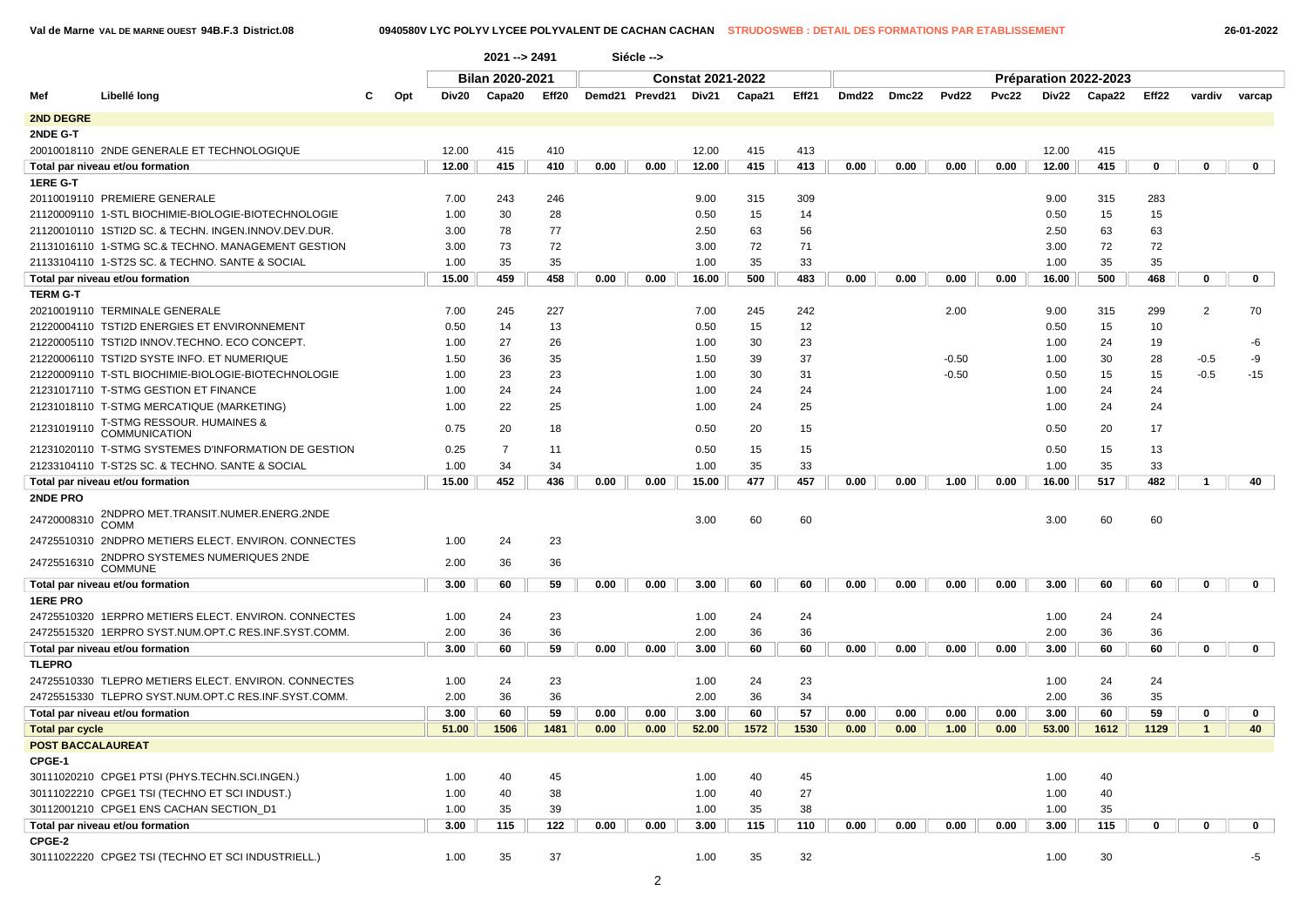**1BTS2**

|       | Val de Marne VAL DE MARNE OUEST 94B.F.3 District.08 |          |       |                 |       |        |            |                          | 0940580V LYC POLYV LYCEE POLYVALENT DE CACHAN CACHAN STRUDOSWEB : DETAIL DES FORMATIONS PAR ETABLISSEMENT |       |                   |       |                   |       |       |                       |       |        | 26-01-2022   |  |
|-------|-----------------------------------------------------|----------|-------|-----------------|-------|--------|------------|--------------------------|-----------------------------------------------------------------------------------------------------------|-------|-------------------|-------|-------------------|-------|-------|-----------------------|-------|--------|--------------|--|
|       |                                                     |          |       | $2021 - 2491$   |       |        | Siécle --> |                          |                                                                                                           |       |                   |       |                   |       |       |                       |       |        |              |  |
|       |                                                     |          |       | Bilan 2020-2021 |       |        |            | <b>Constat 2021-2022</b> |                                                                                                           |       |                   |       |                   |       |       | Préparation 2022-2023 |       |        |              |  |
| Mef   | Libellé long                                        | Opt<br>C | Div20 | Capa20          | Eff20 | Demd21 | Prevd21    | Div21                    | Capa21                                                                                                    | Eff21 | Dmd <sub>22</sub> | Dmc22 | Pvd <sub>22</sub> | Pvc22 | Div22 | Capa22                | Eff22 | vardiv | varcap       |  |
|       | 30111034220 CPGE2 PT * (PHYSIQUE ET TECHNOLOGIE)    |          | 1.00  | 40              | 45    |        |            | 1.00                     | 40                                                                                                        | 43    |                   |       |                   |       | 1.00  | 45                    |       |        |              |  |
|       | 30112001220 CPGE2 ENS CACHAN SECTION D1             |          | 1.00  | 35              | 23    |        |            | 1.00                     | 35                                                                                                        | 28    |                   |       |                   |       | 1.00  | 35                    |       |        |              |  |
|       | Total par niveau et/ou formation                    |          | 3.00  | 110             | 105   | 0.00   | 0.00       | 3.00                     | 110                                                                                                       | 103   | 0.00              | 0.00  | 0.00              | 0.00  | 3.00  | 110                   |       |        | $\mathbf 0$  |  |
| 1BTS2 |                                                     |          |       |                 |       |        |            |                          |                                                                                                           |       |                   |       |                   |       |       |                       |       |        |              |  |
|       |                                                     |          | 1.00  | 24              | 24    |        |            | 1.00                     | 24                                                                                                        | 23    |                   |       |                   |       | 1.00  | 24                    |       |        |              |  |
|       | 31122316210 1BTS2 CONC.PROC.REAL.PROD. 1E AN. COM.  |          | 2.00  | 39              | 40    |        |            | 2.00                     | 39                                                                                                        | 40    |                   |       |                   |       | 2.00  | 39                    |       |        |              |  |
|       | 31125516210_1BTS2 SYST.NUMER. OPT.B ELECTRON.&COM.  |          | 1.00  | 24              | 18    |        |            | 1.00                     | 24                                                                                                        | 22    |                   |       |                   |       | 1.00  | 24                    |       |        |              |  |
|       | 31131211210 1BTS2 COMMERCE INTERNATIO. REF.EUROPEEN |          | 1.00  | 35              | 30    |        |            |                          |                                                                                                           |       |                   |       |                   |       |       |                       |       |        |              |  |
|       | 31131215210 1BTS2 COMMERCE INTERNATIONAL            |          |       |                 |       |        |            | 1.00                     | 35                                                                                                        | 35    |                   |       |                   |       | 1.00  | 35                    |       |        |              |  |
|       | 31131310210 1BTS2 BANQUE CONSEIL.CLIENT.PARTICULIER |          | 1.00  | 32              | 31    |        |            | 1.00                     | 32                                                                                                        | 33    |                   |       |                   |       | 1.00  | 32                    |       |        |              |  |
|       | 31131408210 1BTS2 COMPTABILITE ET GESTION           |          | 1.00  | 35              | 33    |        |            | 1.00                     | 35                                                                                                        | 32    |                   |       |                   |       | 1.00  | 35                    |       |        |              |  |
|       | 31132409210 1BTS2 SUPPORT A L'ACTION MANAGERIALE    |          | 1.00  | 35              | 37    |        |            | 1.00                     | 35                                                                                                        | 33    |                   |       |                   |       | 1.00  | 35                    |       |        |              |  |
|       |                                                     |          | 2.00  | 60              | 61    |        |            | 2.00                     | 60                                                                                                        | 60    |                   |       |                   |       | 2.00  | 60                    |       |        |              |  |
|       | 31133109210_1BTS2 ANALYSES DE BIOLOGIE MEDICALE     |          | 1.00  | 30              | 29    |        |            | 1.00                     | 30                                                                                                        | 27    |                   |       |                   |       | 1.00  | 30                    |       |        |              |  |
|       | 31133204210 1BTS2 ECONOMIE SOCIALE ET FAMILIALE     |          | 1.00  | 35              | 36    |        |            | 1.00                     | 35                                                                                                        | 28    |                   |       |                   |       | 1.00  | 35                    |       |        |              |  |
|       | Total par niveau et/ou formation                    |          | 12.00 | 349             | 339   | 0.00   | 0.00       | 12.00                    | 349                                                                                                       | 333   | 0.00              | 0.00  | 0.00              | 0.00  | 12.00 | 349                   |       |        | $\mathbf{0}$ |  |
| 2BTS2 |                                                     |          |       |                 |       |        |            |                          |                                                                                                           |       |                   |       |                   |       |       |                       |       |        |              |  |
|       | 31120111220 2BTS2 CONCEPT.ET REAL.SYST.AUTOMATIQUES |          | 1.00  | 24              | 24    |        |            | 1.00                     | 24                                                                                                        | 18    |                   |       |                   |       | 1.00  | 24                    |       |        |              |  |
|       | 31122317220 2BTS2 CON.PROC.REA.PROD. OPT.B PROD.SER |          | 1.00  | 24              | 20    |        |            | 1.00                     | 24                                                                                                        | 19    |                   |       |                   |       | 1.00  | 24                    |       |        |              |  |

**Total par cycle 35.00 1077 955 0.00 0.00 35.00 1078 929 0.00 0.00 0.00 0.00 35.00 1067 0 0 -11**

| 31131215210 1BTS2 COMMERCE INTERNATIONAL             |       |     |             |      |      | 1.00  | 35  | 35          |      |      |      |      | 1.00  | 35  |              |             |              |
|------------------------------------------------------|-------|-----|-------------|------|------|-------|-----|-------------|------|------|------|------|-------|-----|--------------|-------------|--------------|
| 31131310210 1BTS2 BANQUE CONSEIL.CLIENT.PARTICULIER  | 1.00  | 32  | 31          |      |      | 1.00  | 32  | 33          |      |      |      |      | 1.00  | 32  |              |             |              |
| 31131408210 1BTS2 COMPTABILITE ET GESTION            | 1.00  | 35  | 33          |      |      | 1.00  | 35  | 32          |      |      |      |      | 1.00  | 35  |              |             |              |
| 31132409210 1BTS2 SUPPORT A L'ACTION MANAGERIALE     | 1.00  | 35  | 37          |      |      | 1.00  | 35  | 33          |      |      |      |      | 1.00  | 35  |              |             |              |
| 31132612210 1BTS2 SERV.INFORMATIQ.ORGAN.1ERE ANNEE   | 2.00  | 60  | 61          |      |      | 2.00  | 60  | 60          |      |      |      |      | 2.00  | 60  |              |             |              |
| 31133109210 1BTS2 ANALYSES DE BIOLOGIE MEDICALE      | 1.00  | 30  | 29          |      |      | 1.00  | 30  | 27          |      |      |      |      | 1.00  | 30  |              |             |              |
| 31133204210 1BTS2 ECONOMIE SOCIALE ET FAMILIALE      | 1.00  | 35  | 36          |      |      | 1.00  | 35  | 28          |      |      |      |      | 1.00  | 35  |              |             |              |
| Total par niveau et/ou formation                     | 12.00 | 349 | 339         | 0.00 | 0.00 | 12.00 | 349 | 333         | 0.00 | 0.00 | 0.00 | 0.00 | 12.00 | 349 | $\mathbf 0$  | $\mathbf 0$ | $\Omega$     |
| <b>2BTS2</b>                                         |       |     |             |      |      |       |     |             |      |      |      |      |       |     |              |             |              |
| 31120111220 2BTS2 CONCEPT.ET REAL.SYST.AUTOMATIQUES  | 1.00  | 24  | 24          |      |      | 1.00  | 24  | 18          |      |      |      |      | 1.00  | 24  |              |             |              |
| 31122317220 2BTS2 CON.PROC.REA.PROD. OPT.B PROD.SER  | 1.00  | 24  | 20          |      |      | 1.00  | 24  | 19          |      |      |      |      | 1.00  | 24  |              |             |              |
| 31122318220 2BTS2 CON.PROC.REA.PROD. OPT.A PROD.UNI  | 1.00  | 15  | 11          |      |      | 1.00  | 15  | 12          |      |      |      |      | 1.00  | 15  |              |             |              |
| 31125516220 2BTS2 SYST.NUMER. OPT.B ELECTRON.&COM.   | 1.00  | 24  | 21          |      |      | 1.00  | 24  | 19          |      |      |      |      | 1.00  | 24  |              |             |              |
| 31131211220 2BTS2 COMMERCE INTERNATIO. REF.EUROPEEN  | 1.00  | 35  | 23          |      |      | 1.00  | 30  | 21          |      |      |      |      |       |     |              |             | $-30$        |
| 31131215220 2BTS2 COMMERCE INTERNATIONAL             |       |     |             |      |      |       |     |             |      |      |      |      | 1.00  | 24  |              |             | 24           |
| 31131310220 2BTS2 BANQUE CONSEIL.CLIENT.PARTICULIER  | 1.00  | 32  | 22          |      |      | 1.00  | 32  | 27          |      |      |      |      | 1.00  | 32  |              |             |              |
| 31131408220 2BTS2 COMPTABILITE ET GESTION            | 1.00  | 35  | 33          |      |      | 1.00  | 35  | 34          |      |      |      |      | 1.00  | 35  |              |             |              |
| 31132409220 2BTS2 SUPPORT A L'ACTION MANAGERIALE     | 1.00  | 30  | 28          |      |      | 1.00  | 30  | 26          |      |      |      |      | 1.00  | 30  |              |             |              |
| 31132610220 2BTS2 SERV.INFORMATIQ.ORGAN.OPT.SISR     | 1.00  | 18  | 21          |      |      |       |     |             |      |      |      |      |       |     |              |             |              |
| 31132611220 2BTS2 SERV.INFORMATIQ.ORGAN.OPT.SLAM     | 1.00  | 24  | 23          |      |      |       |     |             |      |      |      |      |       |     |              |             |              |
| 31132613220 2BTS2 SERV.INFORMATIQ.ORGAN.OPT.A.SISR   |       |     |             |      |      | 1.00  | 24  | 17          |      |      |      |      | 1.00  | 24  |              |             |              |
| 31132614220 2BTS2 SERV.INFORMATIQ.ORGAN.OPT.B.SLAM   |       |     |             |      |      | 1.00  | 24  | 19          |      |      |      |      | 1.00  | 24  |              |             |              |
| 31133109220 2BTS2 ANALYSES DE BIOLOGIE MEDICALE      | 1.00  | 30  | 21          |      |      | 1.00  | 30  | 29          |      |      |      |      | 1.00  | 30  |              |             |              |
| 31133204220 2BTS2 ECONOMIE SOCIALE FAMILIALE         | 1.00  | 35  | 26          |      |      | 1.00  | 35  | 32          |      |      |      |      | 1.00  | 30  |              |             | -5           |
| Total par niveau et/ou formation                     | 12.00 | 326 | 273         | 0.00 | 0.00 | 12.00 | 327 | 273         | 0.00 | 0.00 | 0.00 | 0.00 | 12.00 | 316 | $\mathbf{0}$ | $\Omega$    | $-11$        |
| <b>LICENC PRO</b>                                    |       |     |             |      |      |       |     |             |      |      |      |      |       |     |              |             |              |
| 4159990D11A LICENCE PROF CONCEPT REALISAT OUTILLAGES | 1.00  | 24  |             |      |      | 1.00  | 24  |             |      |      |      |      | 1.00  | 24  |              |             |              |
| 41599999110 LICENCE PROFESSIONNELLE                  | 1.00  | 18  |             |      |      | 1.00  | 18  |             |      |      |      |      | 1.00  | 18  |              |             |              |
| Total par niveau et/ou formation                     | 2.00  | 42  | $\mathbf 0$ | 0.00 | 0.00 | 2.00  | 42  | $\mathbf 0$ | 0.00 | 0.00 | 0.00 | 0.00 | 2.00  | 42  | $\mathbf{0}$ | $\bf{0}$    | $\mathbf{0}$ |
| DCG-1                                                |       |     |             |      |      |       |     |             |      |      |      |      |       |     |              |             |              |
| 41231403310 DCG1 COMPTABILITE ET GESTION 1E ANNEE    | 1.00  | 50  | 43          |      |      | 1.00  | 50  | 41          |      |      |      |      | 1.00  | 50  |              |             |              |
| Total par niveau et/ou formation                     | 1.00  | 50  | 43          | 0.00 | 0.00 | 1.00  | 50  | 41          | 0.00 | 0.00 | 0.00 | 0.00 | 1.00  | 50  | $\mathbf 0$  | 0           | 0            |
| DCG-2                                                |       |     |             |      |      |       |     |             |      |      |      |      |       |     |              |             |              |
| 41231403320 DCG2 COMPTABILITE ET GESTION 2E ANNEE    | 1.00  | 50  | 35          |      |      | 1.00  | 50  | 36          |      |      |      |      | 1.00  | 50  |              |             |              |
| Total par niveau et/ou formation                     | 1.00  | 50  | 35          | 0.00 | 0.00 | 1.00  | 50  | 36          | 0.00 | 0.00 | 0.00 | 0.00 | 1.00  | 50  | $\mathbf 0$  | $\bf{0}$    | $\bf{0}$     |
| DCG-3                                                |       |     |             |      |      |       |     |             |      |      |      |      |       |     |              |             |              |
| 41231403330 DCG3 COMPTABILITE ET GESTION 3E ANNEE    | 1.00  | 35  | 38          |      |      | 1.00  | 35  | 33          |      |      |      |      | 1.00  | 35  |              |             |              |
| Total par niveau et/ou formation                     | 1.00  | 35  | 38          | 0.00 | 0.00 | 1.00  | 35  | 33          | 0.00 | 0.00 | 0.00 | 0.00 | 1.00  | 35  | $\bf{0}$     | $\bf{0}$    | $\Omega$     |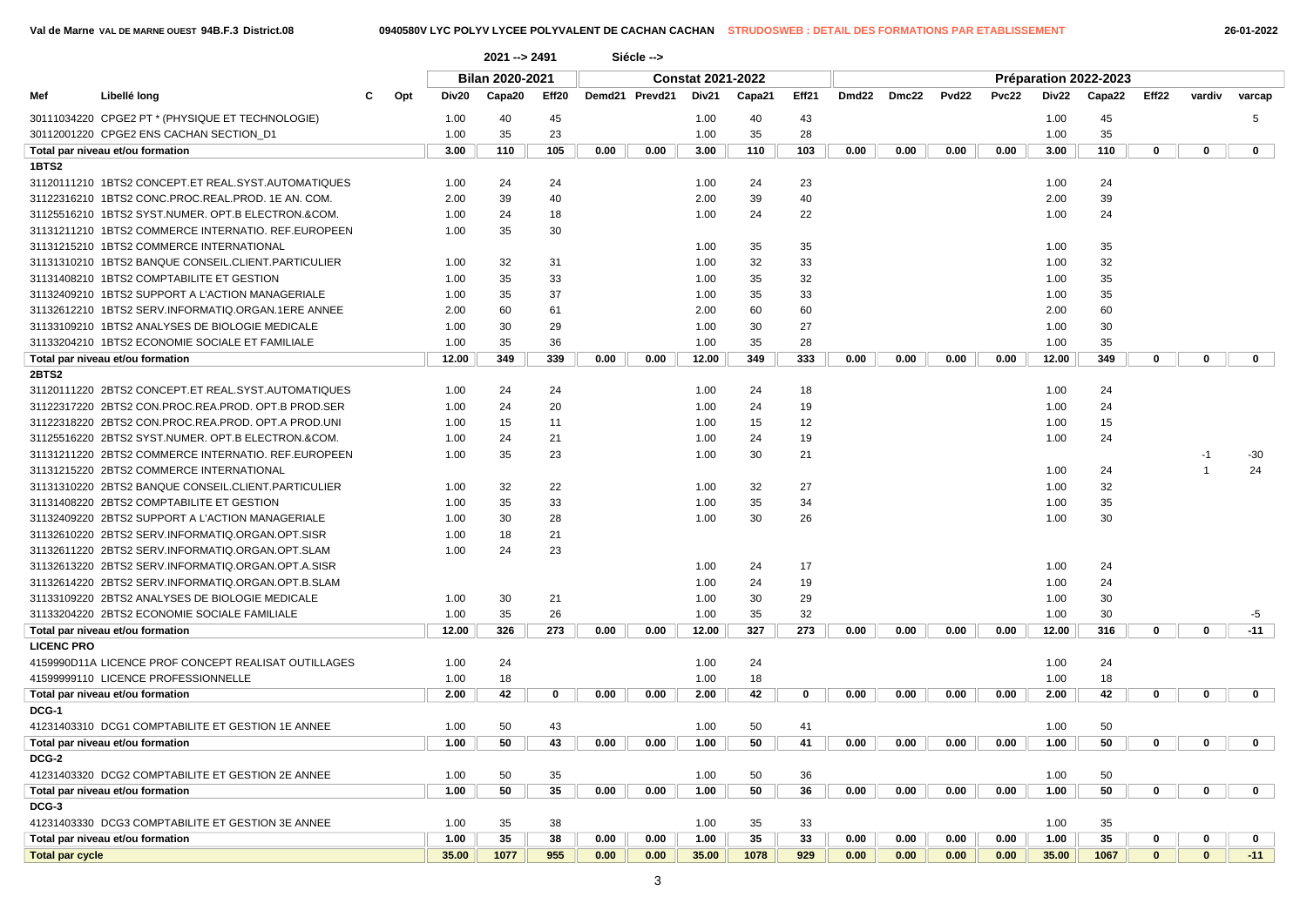**Val de Marne VAL DE MARNE OUEST 94B.F.3 District.08 0940580V LYC POLYV LYCEE POLYVALENT DE CACHAN CACHAN STRUDOSWEB : DETAIL DES FORMATIONS PAR ETABLISSEMENT 26-01-2022**

|                            |                                                      |    |     |       | $2021 - 2491$   |       |        | Siécle --> |                          |                 |       |                   |       |       |       |       |                       |          |              |              |
|----------------------------|------------------------------------------------------|----|-----|-------|-----------------|-------|--------|------------|--------------------------|-----------------|-------|-------------------|-------|-------|-------|-------|-----------------------|----------|--------------|--------------|
|                            |                                                      |    |     |       | Bilan 2020-2021 |       |        |            | <b>Constat 2021-2022</b> |                 |       |                   |       |       |       |       | Préparation 2022-2023 |          |              |              |
| Mef                        | Libellé long                                         | C. | Opt | Div20 | Capa20          | Eff20 | Demd21 | Prevd21    | Div21                    | Capa21          | Eff21 | Dmd <sub>22</sub> | Dmc22 | Pvd22 | Pvc22 | Div22 | Capa22                | Eff22    | vardiv       | varcap       |
| <b>INSERTION</b>           |                                                      |    |     |       |                 |       |        |            |                          |                 |       |                   |       |       |       |       |                       |          |              |              |
| <b>FCIL NIV-4</b>          |                                                      |    |     |       |                 |       |        |            |                          |                 |       |                   |       |       |       |       |                       |          |              |              |
|                            | 74130001110 CLASSE PASSERELLE BTS SERVICES           |    |     | 1.00  | 30              | 28    |        |            | 1.00                     | 30              | 20    |                   |       |       |       | 1.00  | 30                    |          |              |              |
|                            | Total par niveau et/ou formation                     |    |     | 1.00  | 30              | 28    | 0.00   | 0.00       | 1.00                     | 30              | 20    | 0.00              | 0.00  | 0.00  | 0.00  | 1.00  | 30                    | o        | 0            | 0            |
| <b>Total par cycle</b>     |                                                      |    |     | 1.00  | 30 <sup>°</sup> | 28    | 0.00   | 0.00       | 1.00                     | 30 <sup>°</sup> | 20    | 0.00              | 0.00  | 0.00  | 0.00  | 1.00  | 30 <sub>o</sub>       | $\bf{0}$ | $\bf{0}$     | $\mathbf{0}$ |
|                            | <b>PREPARATIONS DIVERSES</b>                         |    |     |       |                 |       |        |            |                          |                 |       |                   |       |       |       |       |                       |          |              |              |
| PDPOSTBAC1                 |                                                      |    |     |       |                 |       |        |            |                          |                 |       |                   |       |       |       |       |                       |          |              |              |
|                            | 41733206110 DECESF CONSEILLER ECO, SOCIALE FAMILIALE |    |     | 1.00  | 15              | 13    |        |            | 1.00                     | 15              | 12    |                   |       |       |       | 1.00  | 15                    |          |              |              |
|                            | Total par niveau et/ou formation                     |    |     | 1.00  | 15              | 13    | 0.00   | 0.00       | 1.00                     | 15              | 12    | 0.00              | 0.00  | 0.00  | 0.00  | 1.00  | 15                    | 0        | 0            | $\mathbf 0$  |
| <b>Total par cycle</b>     |                                                      |    |     | 1.00  | 15              | 13    | 0.00   | 0.00       | 1.00                     | 15              | 12    | 0.00              | 0.00  | 0.00  | 0.00  | 1.00  | 15                    | $\bf{0}$ | $\mathbf{0}$ | $\mathbf{0}$ |
| <b>Total Etablissement</b> |                                                      |    |     | 88.00 | 2628            | 2477  | 0.00   | 0.00       | 89.00                    | 2695            | 2491  | 0.00              | 0.00  | 1.00  | 0.00  | 90.00 | 2724                  | 1129     |              | 29           |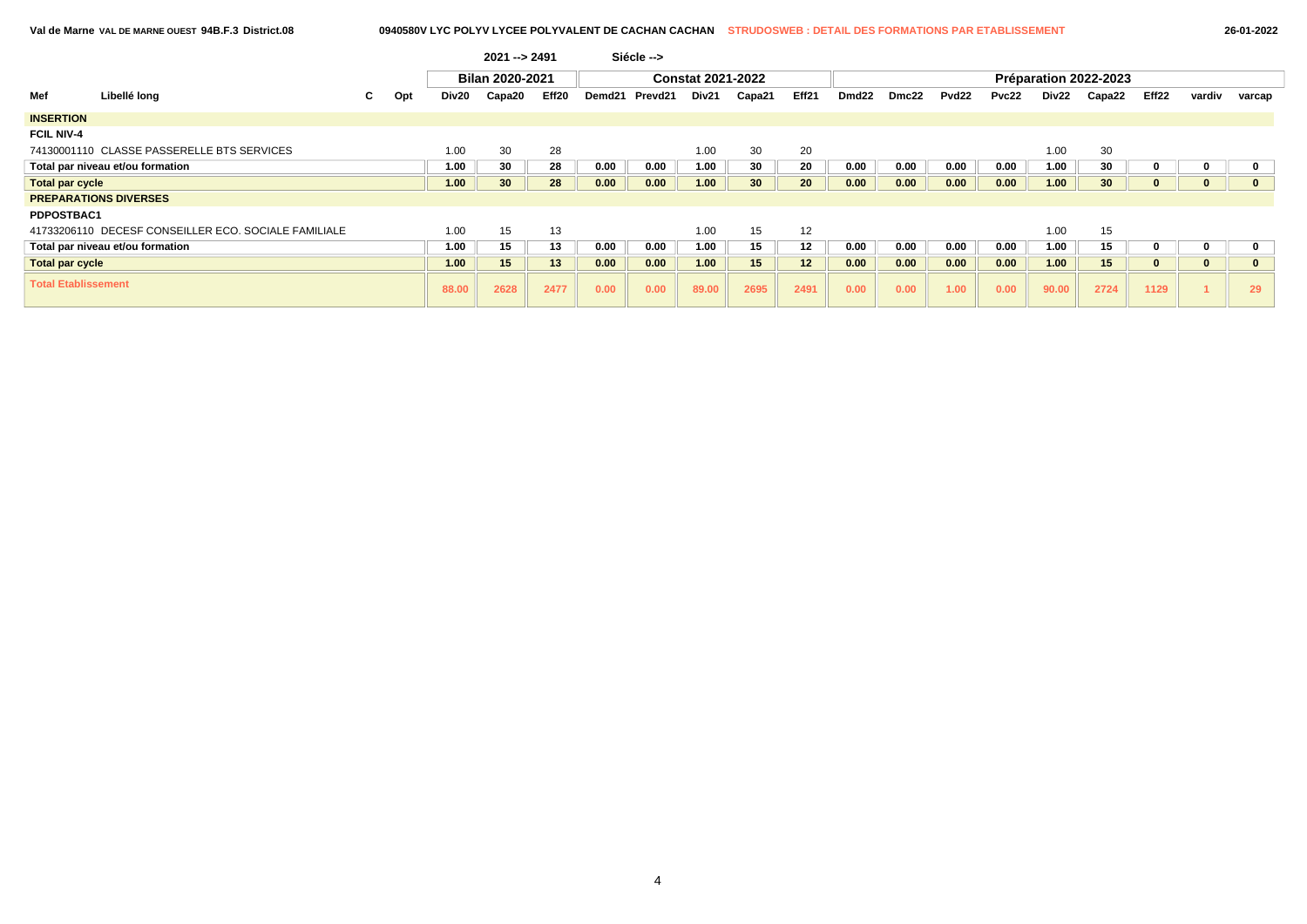**Val de Marne VAL DE MARNE OUEST 94B.F.3 District.08 0942269F LYC POLYV PAULINE ROLAND CHEVILLY-LARUE STRUDOSWEB : DETAIL DES FORMATIONS PAR ETABLISSEMENT 26-01-2022**

|                          |                                                      |   |     |       | $2021 - 738$           |             |      | Siécle -->     |                          |        |       |       |       |       |       |       |                       |             |                |              |
|--------------------------|------------------------------------------------------|---|-----|-------|------------------------|-------------|------|----------------|--------------------------|--------|-------|-------|-------|-------|-------|-------|-----------------------|-------------|----------------|--------------|
|                          |                                                      |   |     |       | <b>Bilan 2020-2021</b> |             |      |                | <b>Constat 2021-2022</b> |        |       |       |       |       |       |       | Préparation 2022-2023 |             |                |              |
| Mef                      | Libellé long                                         | C | Opt | Div20 | Capa20                 | Eff20       |      | Demd21 Prevd21 | Div21                    | Capa21 | Eff21 | Dmd22 | Dmc22 | Pvd22 | Pvc22 | Div22 | Capa22                | Eff22       | vardiv         | varcap       |
| <b>2ND DEGRE</b>         |                                                      |   |     |       |                        |             |      |                |                          |        |       |       |       |       |       |       |                       |             |                |              |
| <b>ULIS</b>              |                                                      |   |     |       |                        |             |      |                |                          |        |       |       |       |       |       |       |                       |             |                |              |
|                          | 10610016110 UNITES LOCALISEES P.INCLUSION SCOLAIRE   |   |     | 1.00  | 12                     |             |      |                | 1.00                     | 15     |       |       |       |       |       | 1.00  | 15                    |             |                |              |
|                          | Total par niveau et/ou formation                     |   |     | 1.00  | 12                     | $\mathbf 0$ | 0.00 | 0.00           | 1.00                     | 15     | 0     | 0.00  | 0.00  | 0.00  | 0.00  | 1.00  | 15                    | 0           | 0              | $\mathbf 0$  |
| 2NDE G-T                 |                                                      |   |     |       |                        |             |      |                |                          |        |       |       |       |       |       |       |                       |             |                |              |
|                          | 20010018110 2NDE GENERALE ET TECHNOLOGIQUE           |   |     | 4.00  | 140                    | 139         |      | 1.00           | 5.00                     | 175    | 175   |       |       | 1.00  |       | 6.00  | 210                   |             | $\overline{1}$ | 35           |
|                          | Total par niveau et/ou formation                     |   |     | 4.00  | 140                    | 139         | 0.00 | 1.00           | 5.00                     | 175    | 175   | 0.00  | 0.00  | 1.00  | 0.00  | 6.00  | 210                   | 0           | $\mathbf{1}$   | 35           |
| 1ERE G-T                 |                                                      |   |     |       |                        |             |      |                |                          |        |       |       |       |       |       |       |                       |             |                |              |
|                          | 20110019110 PREMIERE GENERALE                        |   |     | 3.00  | 82                     | 66          |      |                | 3.00                     | 105    | 78    |       |       |       |       | 3.00  | 105                   | 91          |                |              |
|                          | 21131016110 1-STMG SC.& TECHNO. MANAGEMENT GESTION   |   |     | 1.00  | 35                     | 35          |      |                | 1.00                     | 35     | 35    |       |       |       |       | 1.00  | 35                    | 35          |                |              |
|                          | Total par niveau et/ou formation                     |   |     | 4.00  | 117                    | 101         | 0.00 | 0.00           | 4.00                     | 140    | 113   | 0.00  | 0.00  | 0.00  | 0.00  | 4.00  | 140                   | 126         | $\mathbf 0$    | $\mathbf 0$  |
| <b>TERM G-T</b>          |                                                      |   |     |       |                        |             |      |                |                          |        |       |       |       |       |       |       |                       |             |                |              |
|                          | 20210019110 TERMINALE GENERALE                       |   |     | 3.00  | 86                     | 83          |      | $-1.00$        | 2.00                     | 70     | 69    |       |       | 1.00  |       | 3.00  | 105                   | 82          | $\overline{1}$ | 35           |
|                          | 21231017110 T-STMG GESTION ET FINANCE                |   |     | 0.40  | 17                     | 15          |      |                | 0.50                     | 17     | 17    |       |       |       |       | 0.50  | 17                    | 16          |                |              |
|                          | 21231018110 T-STMG MERCATIQUE (MARKETING)            |   |     | 0.60  | 18                     | 17          |      |                | 0.50                     | 18     | 18    |       |       |       |       | 0.50  | 18                    | 18          |                |              |
|                          | Total par niveau et/ou formation                     |   |     | 4.00  | 121                    | 115         | 0.00 | $-1.00$        | 3.00                     | 105    | 104   | 0.00  | 0.00  | 1.00  | 0.00  | 4.00  | 140                   | 116         | 1              | 35           |
| 1CAP2                    |                                                      |   |     |       |                        |             |      |                |                          |        |       |       |       |       |       |       |                       |             |                |              |
|                          | 24131122210 1CAP2 OPERATEUR/OPERATRICE LOGISTIQUE    |   |     | 1.00  | 12                     | 14          |      |                | 1.00                     | 12     | 12    |       |       |       |       | 1.00  | 12                    | 12          |                |              |
|                          | 24131224210 1CAP2 EQUIPIER POLYVALENT DU COMMERCE    |   |     | 1.00  | 18                     | 18          |      |                | 1.00                     | 18     | 19    |       |       |       |       | 1.00  | 18                    | 18          |                |              |
|                          | Total par niveau et/ou formation                     |   |     | 2.00  | 30                     | 32          | 0.00 | 0.00           | 2.00                     | 30     | 31    | 0.00  | 0.00  | 0.00  | 0.00  | 2.00  | 30                    | 30          | $\mathbf 0$    | $\mathbf{0}$ |
| 2CAP2                    |                                                      |   |     |       |                        |             |      |                |                          |        |       |       |       |       |       |       |                       |             |                |              |
|                          | 24131122220 2CAP2 OPERATEUR/OPERATRICE LOGISTIQUE    |   |     | 1.00  | 12                     | 12          |      |                | 1.00                     | 12     | 11    |       |       |       |       | 1.00  | 12                    | 11          |                |              |
|                          | 24131215220 2CAP2 EMPLOY.VENTE : PRDTS ALIMENTAIRES  |   |     | 1.00  | 18                     | 14          |      |                |                          |        |       |       |       |       |       |       |                       |             |                |              |
|                          | 24131224220 2CAP2 EQUIPIER POLYVALENT DU COMMERCE    |   |     |       |                        |             |      |                | 1.00                     | 18     | 17    |       |       |       |       | 1.00  | 18                    | 17          |                |              |
|                          | Total par niveau et/ou formation                     |   |     | 2.00  | 30                     | 26          | 0.00 | 0.00           | 2.00                     | 30     | 28    | 0.00  | 0.00  | 0.00  | 0.00  | 2.00  | 30                    | 28          | $\mathbf 0$    | $\mathbf 0$  |
| <b>2NDE PRO</b>          |                                                      |   |     |       |                        |             |      |                |                          |        |       |       |       |       |       |       |                       |             |                |              |
|                          | 24730003310 2NDPRO MET.GEST.ADM.,TRA.&LOG.2NDE COMM. |   |     | 1.00  | 24                     | 24          |      |                | 1.00                     | 24     | 24    |       |       |       |       | 1.00  | 24                    | 24          |                |              |
| 24731211310              | 2NDPRO MET. RELATION CLIENT 2NDE COMMUNE             |   |     | 2.00  | 48                     | 48          |      |                | 2.00                     | 48     | 48    |       |       |       |       | 2.00  | 48                    | 48          |                |              |
|                          |                                                      |   |     | 3.00  | 72                     | 72          | 0.00 | 0.00           | 3.00                     | 72     | 72    | 0.00  | 0.00  | 0.00  | 0.00  | 3.00  | 72                    | 72          | 0              | $\mathbf{0}$ |
| <b>1ERE PRO</b>          | Total par niveau et/ou formation                     |   |     |       |                        |             |      |                |                          |        |       |       |       |       |       |       |                       |             |                |              |
|                          | 24731106320 1ERPRO LOGISTIQUE (Nouveau)              |   |     | 1.00  | 24                     | 25          |      |                | 1.00                     | 24     | 22    |       |       |       |       | 1.00  | 24                    | 24          |                |              |
|                          | 24731213320 1ERPRO MET.COM.VEN.OP.A ANI.GES.ESP.COM  |   |     | 2.00  | 48                     | 48          |      |                | 2.00                     | 48     | 48    |       |       |       |       | 2.00  | 48                    | 48          |                |              |
|                          | Total par niveau et/ou formation                     |   |     | 3.00  | 72                     | 73          | 0.00 | 0.00           | 3.00                     | 72     | 70    | 0.00  | 0.00  | 0.00  | 0.00  | 3.00  | 72                    | 72          | $\mathbf 0$    | $\mathbf 0$  |
| <b>TLEPRO</b>            |                                                      |   |     |       |                        |             |      |                |                          |        |       |       |       |       |       |       |                       |             |                |              |
|                          | 24731106330 TLEPRO LOGISTIQUE (Nouveau)              |   |     | 1.00  | 24                     | 23          |      |                | 1.00                     | 24     | 23    |       |       |       |       | 1.00  | 24                    | 21          |                |              |
|                          | 24731202330 TLEPRO COMMERCE                          |   |     | 2.00  | 48                     | 48          |      |                |                          |        |       |       |       |       |       |       |                       |             |                |              |
|                          | 24731213330 TLEPRO MET.COM.VEN.OP.A ANI.GES.ESP.COM. |   |     |       |                        |             |      |                | 2.00                     | 48     | 46    |       |       |       |       | 2.00  | 48                    | 48          |                |              |
|                          | Total par niveau et/ou formation                     |   |     | 3.00  | 72                     | 71          | 0.00 | 0.00           | 3.00                     | 72     | 69    | 0.00  | 0.00  | 0.00  | 0.00  | 3.00  | 72                    | 69          | $\mathbf 0$    | $\mathbf 0$  |
| <b>Total par cycle</b>   |                                                      |   |     | 26.00 | 666                    | 629         | 0.00 | 0.00           | 26.00                    | 711    | 662   | 0.00  | 0.00  | 2.00  | 0.00  | 28.00 | 781                   | 513         | $\overline{2}$ | 70           |
| <b>POST BACCALAUREAT</b> |                                                      |   |     |       |                        |             |      |                |                          |        |       |       |       |       |       |       |                       |             |                |              |
| 1BTS2                    |                                                      |   |     |       |                        |             |      |                |                          |        |       |       |       |       |       |       |                       |             |                |              |
|                          | 31131103210 1BTS2 GEST. TRANSP. & LOGIST. ASSOCIEE   |   |     | 1.00  | 35                     | 33          |      |                | 1.00                     | 35     | 33    |       |       |       |       | 1.00  | 35                    |             |                |              |
|                          | Total par niveau et/ou formation                     |   |     | 1.00  | 35                     | 33          | 0.00 | 0.00           | 1.00                     | 35     | 33    | 0.00  | 0.00  | 0.00  | 0.00  | 1.00  | 35                    | $\mathbf 0$ | $\mathbf 0$    | $\mathbf 0$  |
| <b>2BTS2</b>             |                                                      |   |     |       |                        |             |      |                |                          |        |       |       |       |       |       |       |                       |             |                |              |
|                          | 31131103220 2BTS2 GEST. TRANSP. & LOGIST. ASSOCIEE   |   |     | 1.00  | 30                     | 29          |      |                | 1.00                     | 35     | 31    |       |       |       |       | 1.00  | 35                    |             |                |              |
|                          | Total par niveau et/ou formation                     |   |     | 1.00  | 30                     | 29          | 0.00 | 0.00           | 1.00                     | 35     | 31    | 0.00  | 0.00  | 0.00  | 0.00  | 1.00  | 35                    | 0           | $\bf{0}$       | $\bf{0}$     |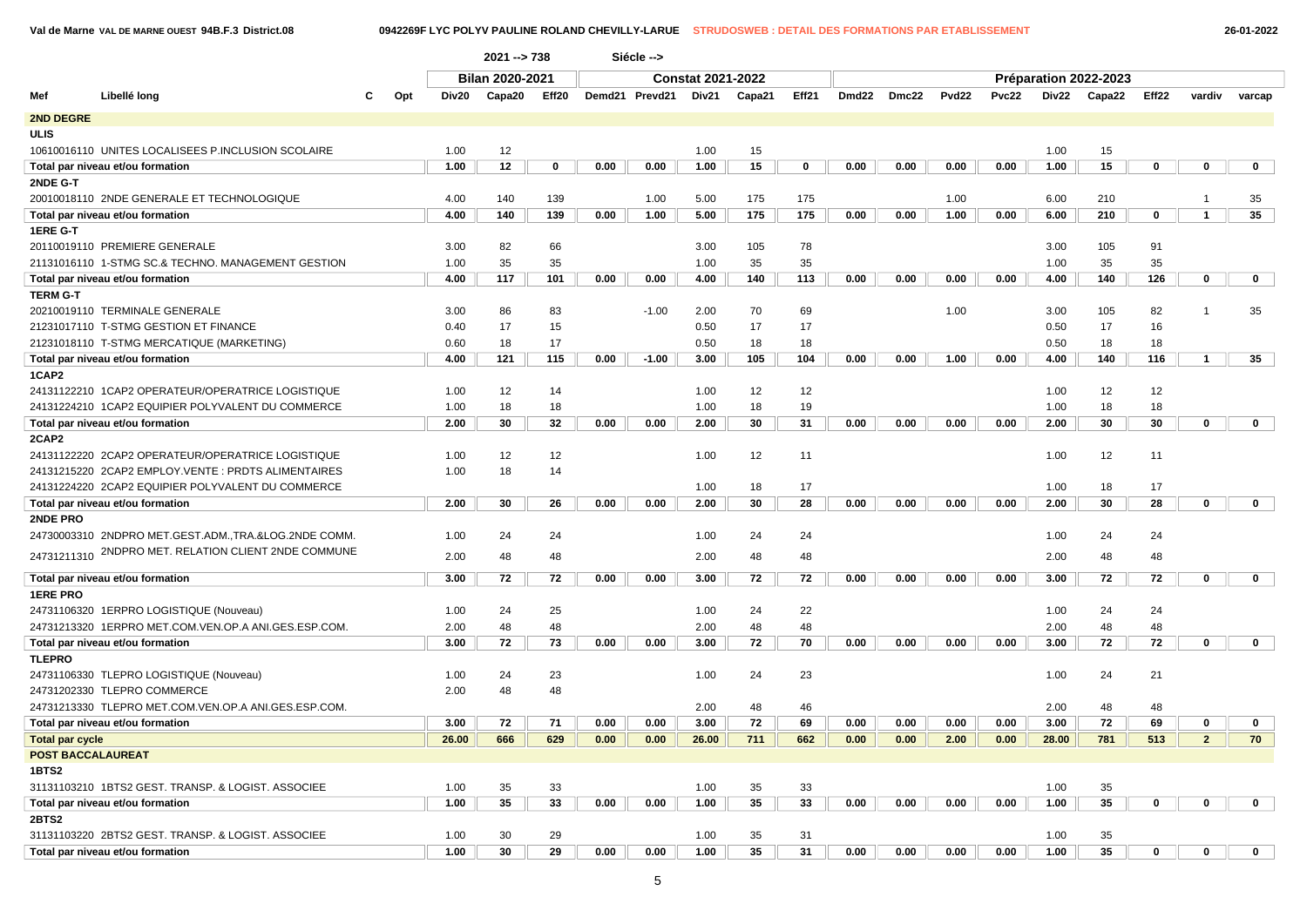|                            |                                            |    |     |       | $2021 - 738$           |       |        | Siécle --> |                          |                 |       |       |       |                   |       |       |                       |       |        |        |
|----------------------------|--------------------------------------------|----|-----|-------|------------------------|-------|--------|------------|--------------------------|-----------------|-------|-------|-------|-------------------|-------|-------|-----------------------|-------|--------|--------|
|                            |                                            |    |     |       | <b>Bilan 2020-2021</b> |       |        |            | <b>Constat 2021-2022</b> |                 |       |       |       |                   |       |       | Préparation 2022-2023 |       |        |        |
| Mef                        | Libellé long                               | C. | Opt | Div20 | Capa20                 | Eff20 | Demd21 | Prevd21    | Div21                    | Capa21          | Eff21 | Dmd22 | Dmc22 | Pvd <sub>22</sub> | Pvc22 | Div22 | Capa22                | Eff22 | vardiv | varcap |
| Total par cycle            |                                            |    |     | 2.00  | 65                     | 62    | 0.00   | 0.00       | 2.00                     | 70              | 64    | 0.00  | 0.00  | 0.00              | 0.00  | 2.00  | 70                    |       |        |        |
| <b>INSERTION</b>           |                                            |    |     |       |                        |       |        |            |                          |                 |       |       |       |                   |       |       |                       |       |        |        |
| <b>FCIL NIV-4</b>          |                                            |    |     |       |                        |       |        |            |                          |                 |       |       |       |                   |       |       |                       |       |        |        |
|                            | 74130001110 CLASSE PASSERELLE BTS SERVICES |    |     | 1.00  | 30                     | 24    |        |            | 1.00                     | 30              | 12    |       |       |                   |       | 0.00  | 30                    |       |        |        |
|                            | Total par niveau et/ou formation           |    |     | 1.00  | 30                     | 24    | 0.00   | 0.00       | 1.00                     | 30              | 12    | 0.00  | 0.00  | 0.00              | 0.00  | 1.00  | 30                    |       |        |        |
| <b>Total par cycle</b>     |                                            |    |     | 1.00  | 30 <sub>o</sub>        | 24    | 0.00   | 0.00       | 1.00                     | 30 <sub>2</sub> | 12    | 0.00  | 0.00  | 0.00              | 0.00  | 1.00  | 30 <sub>1</sub>       |       |        |        |
| <b>Total Etablissement</b> |                                            |    |     | 29.00 | 761                    | 715   | 0.00   | 0.00       | 29.00                    | 811             | 738   | 0.00  | 0.00  | 2.00              | 0.00  | 31.00 | 881                   | 513   |        | 70     |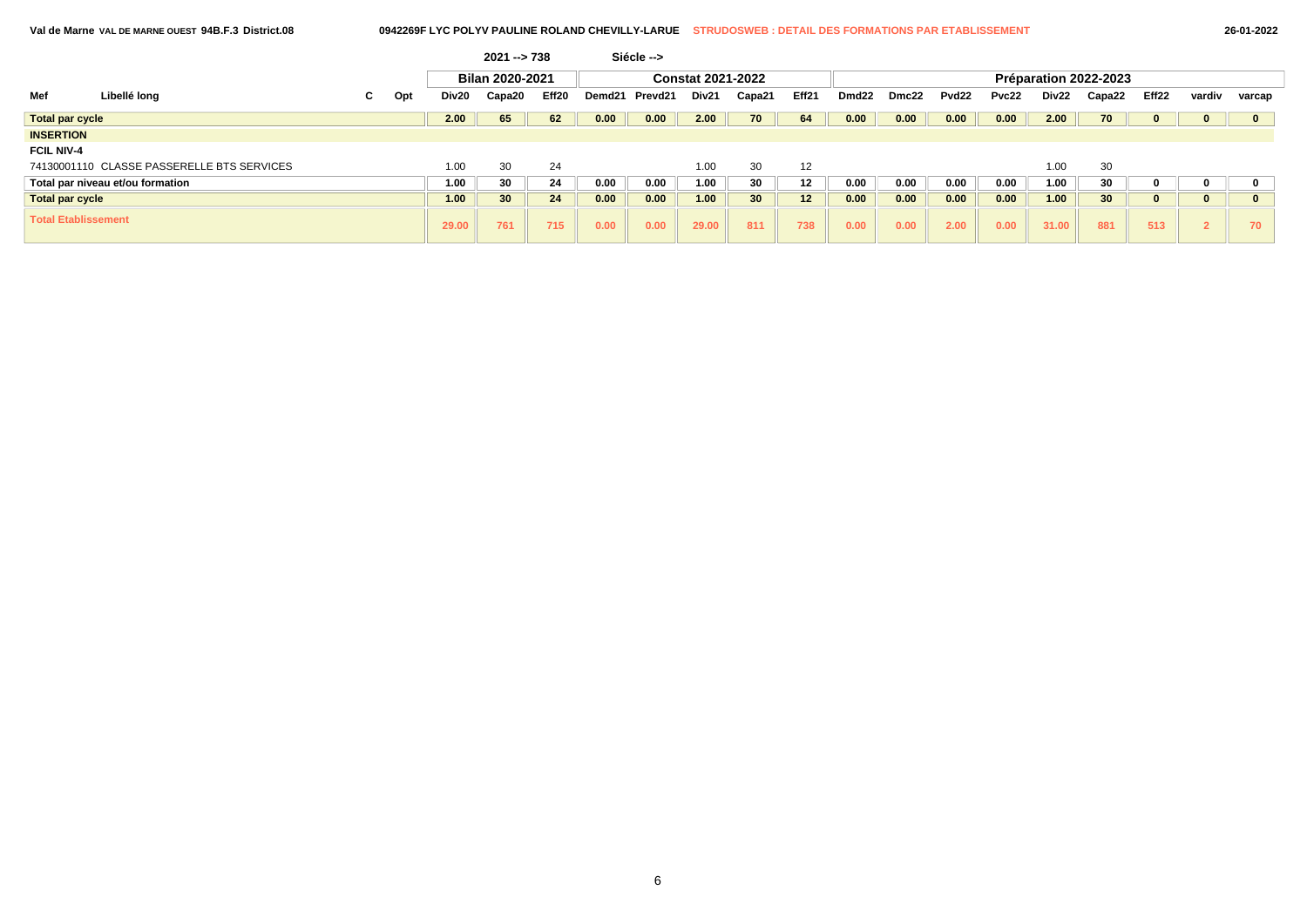### **Val de Marne VAL DE MARNE OUEST 94B.F.3 District.09 0940141T LYC POLYV JACQUES BREL CHOISY-LE-ROI STRUDOSWEB : DETAIL DES FORMATIONS PAR ETABLISSEMENT 26-01-2022**

| Bilan 2020-2021<br><b>Constat 2021-2022</b><br>Préparation 2022-2023                                                                                                                           |                   |
|------------------------------------------------------------------------------------------------------------------------------------------------------------------------------------------------|-------------------|
|                                                                                                                                                                                                |                   |
| Demd21 Prevd21<br>Eff21<br>Dmd <sub>22</sub><br><b>Pvd22</b><br><b>Pvc22</b><br>Div22<br>Eff22<br>Mef<br>Libellé long<br>Capa20<br>Eff20<br>Div21<br>Dmc22<br>Capa22<br>Opt<br>Div20<br>Capa21 | vardiv<br>varcap  |
| 2ND DEGRE                                                                                                                                                                                      |                   |
| 2NDE G-T                                                                                                                                                                                       |                   |
| 20010018110 2NDE GENERALE ET TECHNOLOGIQUE<br>2.00<br>60<br>59<br>$-2.00$                                                                                                                      | $-2$<br>$-60$     |
| 0.00<br>$\mathbf 0$<br>0<br>0.00<br>0.00<br>2.00<br>60<br>59<br>0.00<br>0.00<br>$-2.00$<br>0.00<br>0.00<br>0<br>$\mathbf 0$<br>Total par niveau et/ou formation                                | $-2$<br>$-60$     |
| CAP <sub>1</sub> AN                                                                                                                                                                            |                   |
| 24023445110 1CAP1 EBENISTE<br>1.00<br>12<br>8<br>1.00<br>12<br>5<br>1.00<br>12<br>$\overline{7}$                                                                                               |                   |
| $\overline{7}$<br>12<br>8<br>0.00<br>12<br>5<br>0.00<br>12<br>Total par niveau et/ou formation<br>1.00<br>0.00<br>1.00<br>0.00<br>0.00<br>0.00<br>1.00                                         | 0<br>$\mathbf 0$  |
| 1CAP2                                                                                                                                                                                          |                   |
| 12<br>10<br>24123441210 1CAP2 MENUISIER FABRICT MEN MOB AGENCMT<br>0.50                                                                                                                        |                   |
| 12<br>$\overline{7}$<br>0.50<br>0.50<br>12<br>13<br>0.50<br>12<br>10<br>24123445210 1CAP2 EBENISTE                                                                                             |                   |
| 12<br>13<br>12<br>12<br>24123447210 1CAP2 MENUISIER FABRICANT<br>0.50<br>0.50                                                                                                                  |                   |
| 24125220210 1CAP2 MAINT.VEHIC.AUTO OP.C MOTOCYCLES<br>10<br>10<br>10<br>10<br>10<br>1.00<br>1.00<br>11<br>1.00                                                                                 |                   |
| 24125524210 1CAP2 ELECTRICIEN<br>24<br>24<br>1.00<br>26<br>1.00<br>24<br>24<br>1.00<br>24                                                                                                      |                   |
| 58<br>51<br>58<br>63<br>58<br>56<br>3.00<br>0.00<br>Total par niveau et/ou formation<br>0.00<br>0.00<br>3.00<br>0.00<br>0.00<br>0.00<br>3.00                                                   | 0<br>$\mathbf 0$  |
| 2CAP2                                                                                                                                                                                          |                   |
| 24123441220 2CAP2 MENUISIER FABRICT MEN MOB AGENCMT<br>12<br>9<br>12<br>0.50<br>0.50<br>11                                                                                                     | $-0.5$<br>$-12$   |
| 12<br>12<br>5<br>24123445220 2CAP2 EBENISTE<br>0.50<br>12<br>0.50<br>0.50<br>12<br>12                                                                                                          |                   |
| 12<br>12<br>24123447220 2CAP2 MENUISIER FABRICANT<br>0.50                                                                                                                                      | 0.5<br>12         |
| 24125220220 2CAP2 MAINT.VEHIC.OPTC MOTOCYCLES<br>10<br>8<br>1.00<br>10<br>9<br>10<br>10<br>1.00<br>1.00                                                                                        |                   |
| 23<br>23<br>24125524220 2CAP2 ELECTRICIEN<br>1.00<br>24<br>1.00<br>24<br>24<br>24<br>1.00                                                                                                      |                   |
| 58<br>52<br>58<br>48<br>58<br>58<br>3.00<br>0.00<br>0.00<br>3.00<br>0.00<br>0.00<br>0.00<br>3.00<br>Total par niveau et/ou formation<br>0.00                                                   | 0<br>$\mathbf 0$  |
| 2NDE PRO                                                                                                                                                                                       |                   |
| 20<br>20<br>5<br>20<br>2472000531F 2NDPRO PRODUCTION UPE2A<br>1.00<br>1.00<br>20<br>1.00                                                                                                       |                   |
| 2NDPRO MET.TRANSIT.NUMER.ENERG.2NDE<br>24720008310<br>2.00<br>48<br>48<br>2.00<br>48<br>48<br><b>COMM</b>                                                                                      |                   |
| 24723405310 2NDPRO TECHNICIEN MENUISIER AGENCEUR<br>12<br>$\overline{7}$<br>1.00                                                                                                               |                   |
| 2NDPRO MET.AGENC.MENUIS.AMEUB.2NDE<br>24723409310<br>12<br>8<br>1.00<br>12<br>9<br>1.00<br>COMM.                                                                                               |                   |
| 24725218310 2NDPRO MAINTENANCE VEHIC. 2NDE COMMUNE<br>2.00<br>30<br>29                                                                                                                         |                   |
| 2NDPRO MET.MAIN.MATER.VEHIC.2NDE<br>24725222310<br>2.00<br>30<br>30<br>2.00<br>30<br>30<br><b>COMMUNE</b>                                                                                      |                   |
| 24725510310 2NDPRO METIERS ELECT. ENVIRON. CONNECTES<br>24<br>24<br>1.00                                                                                                                       |                   |
| 2NDPRO SYSTEMES NUMERIQUES 2NDE<br>COMMUNE<br>24725516310<br>1.00<br>24<br>24                                                                                                                  |                   |
| 92<br>110<br>86<br>Total par niveau et/ou formation<br>6.00<br>110<br>104<br>0.00<br>0.00<br>6.00<br>110<br>0.00<br>0.00<br>0.00<br>0.00<br>6.00                                               | 0<br>$\mathbf 0$  |
| <b>1ERE PRO</b>                                                                                                                                                                                |                   |
| 24723405320 1ERPRO TECHNICIEN MENUISIER AGENCEUR<br>12<br>1.00<br>13<br>1.00<br>12<br>8<br>1.00<br>12<br>10                                                                                    |                   |
| 30<br>24725216320 1ERPRO MAINT.VEHIC.OPTC MOTOCYCLES<br>1.00<br>30<br>30<br>1.00<br>30<br>29<br>1.00<br>30                                                                                     |                   |
| 24<br>23<br>23<br>24<br>24725510320 1ERPRO METIERS ELECT. ENVIRON. CONNECTES<br>1.00<br>1.00<br>24<br>1.00<br>24                                                                               |                   |
| 24725514320 1ERPRO SYST.NUM.OPT.B AUD.RES.EQUIP.DOM.<br>1.00<br>24<br>22<br>1.00<br>24<br>24<br>1.00<br>24<br>24                                                                               |                   |
| 90<br>90<br>Total par niveau et/ou formation<br>4.00<br>88<br>0.00<br>0.00<br>4.00<br>90<br>84<br>0.00<br>0.00<br>0.00<br>0.00<br>4.00<br>88                                                   | 0<br>$\mathbf 0$  |
| <b>TLEPRO</b>                                                                                                                                                                                  |                   |
| 24723405330 TLEPRO TECHNICIEN MENUISIER AGENCEUR<br>1.00<br>12<br>9<br>1.00<br>12<br>11<br>1.00<br>12<br>8                                                                                     |                   |
| 24725216330 TLEPRO MAINT.VEHIC.OPTC MOTOCYCLES<br>2.00<br>40<br>29<br>2.00<br>40<br>24<br>2.00<br>30<br>27<br>a                                                                                | $-10$             |
| 24725510330 TLEPRO METIERS ELECT. ENVIRON. CONNECTES<br>1.00<br>24<br>24<br>1.00<br>24<br>24<br>1.00<br>24<br>24                                                                               |                   |
| 24725514330 TLEPRO SYST.NUM.OPT.B AUD.RES.EQUIP.DOM.<br>24<br>25<br>1.00<br>24<br>23<br>1.00<br>24<br>24<br>1.00                                                                               |                   |
| 5.00<br>100<br>87<br>0.00<br>5.00<br>100<br>82<br>0.00<br>0.00<br>0.00<br>0.00<br>5.00<br>90<br>83<br>Total par niveau et/ou formation<br>0.00                                                 | $\bf{0}$<br>$-10$ |

**1BMA2**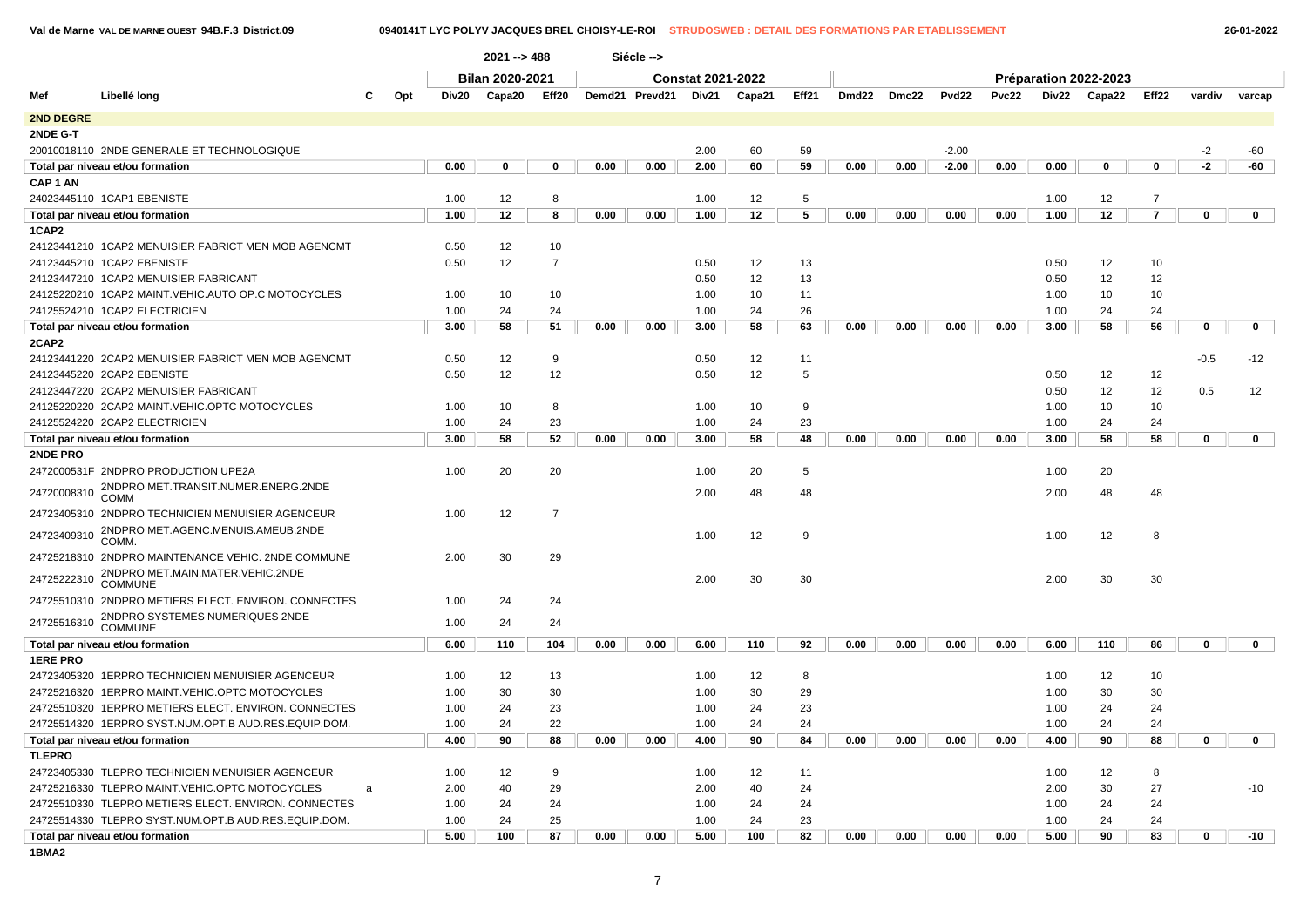|                            |                                                    |   |     |       | $2021 - 488$    |       |        | Siécle --> |                          |                   |                |                   |       |                   |       |       |                       |       |          |              |
|----------------------------|----------------------------------------------------|---|-----|-------|-----------------|-------|--------|------------|--------------------------|-------------------|----------------|-------------------|-------|-------------------|-------|-------|-----------------------|-------|----------|--------------|
|                            |                                                    |   |     |       | Bilan 2020-2021 |       |        |            | <b>Constat 2021-2022</b> |                   |                |                   |       |                   |       |       | Préparation 2022-2023 |       |          |              |
| Mef                        | Libellé long                                       | С | Opt | Div20 | Capa20          | Eff20 | Demd21 | Prevd21    | Div21                    | Capa21            | Eff21          | Dmd <sub>22</sub> | Dmc22 | Pvd <sub>22</sub> | Pvc22 | Div22 | Capa22                | Eff22 | vardiv   | varcap       |
|                            | 25123412210 1BMA2 EBENISTE                         |   |     | 1.00  | 12              | 10    |        |            | 1.00                     | 12                |                |                   |       |                   |       | 1.00  | 12                    |       |          |              |
|                            | Total par niveau et/ou formation                   |   |     | 1.00  | 12              | 10    | 0.00   | 0.00       | 1.00                     | 12 <sup>12</sup>  | $\overline{7}$ | 0.00              | 0.00  | 0.00              | 0.00  | 1.00  | 12                    |       |          | $\mathbf 0$  |
| 2BMA2                      |                                                    |   |     |       |                 |       |        |            |                          |                   |                |                   |       |                   |       |       |                       |       |          |              |
|                            | 25123412220 2BMA2 EBENISTE                         |   |     | 1.00  | 12              |       |        |            | 1.00                     | 12                | 10             |                   |       |                   |       | 1.00  | 12                    |       |          |              |
|                            | Total par niveau et/ou formation                   |   |     | 1.00  | $12 \,$         |       | 0.00   | 0.00       | 1.00                     | $12 \,$           | 10             | 0.00              | 0.00  | 0.00              | 0.00  | 1.00  | 12                    |       |          |              |
| <b>Total par cycle</b>     |                                                    |   |     | 24.00 | 452             | 404   | 0.00   | 0.00       | 26.00                    | 512               | 450            | 0.00              | 0.00  | $-2.00$           | 0.00  | 24.00 | 442                   | 378   | $-2$     | $-70$        |
| <b>POST BACCALAUREAT</b>   |                                                    |   |     |       |                 |       |        |            |                          |                   |                |                   |       |                   |       |       |                       |       |          |              |
| 1BTS2                      |                                                    |   |     |       |                 |       |        |            |                          |                   |                |                   |       |                   |       |       |                       |       |          |              |
|                            | 31125217210 1BTS2 MAINTEN.VEHIC. OPTION MOTOCYCLES |   |     | 1.00  | 20              | 18    |        |            | 1.00                     | 20                | 15             |                   |       |                   |       | 1.00  | 20                    |       |          |              |
|                            | Total par niveau et/ou formation                   |   |     | 1.00  | 20              | 18    | 0.00   | 0.00       | 1.00                     | 20                | 15             | 0.00              | 0.00  | 0.00              | 0.00  | 1.00  | 20                    |       |          | $\mathbf{0}$ |
| 2BTS2                      |                                                    |   |     |       |                 |       |        |            |                          |                   |                |                   |       |                   |       |       |                       |       |          |              |
|                            | 31125217220 2BTS2 MAINTEN.VEHIC. OPT.C MOTOCYCLES  |   |     | 1.00  | 20              | 17    |        |            | 1.00                     | 20                | 14             |                   |       |                   |       | 1.00  | 12                    |       |          | -8           |
|                            | Total par niveau et/ou formation                   |   |     | 1.00  | 20              | 17    | 0.00   | 0.00       | 1.00                     | 20                | 14             | 0.00              | 0.00  | 0.00              | 0.00  | 1.00  | 12                    |       |          | -8           |
| <b>Total par cycle</b>     |                                                    |   |     | 2.00  | 40              | 35    | 0.00   | 0.00       | 2.00                     | 40                | 29             | 0.00              | 0.00  | 0.00              | 0.00  | 2.00  | 32 <sub>2</sub>       |       | $\bf{0}$ | -8           |
| <b>INSERTION</b>           |                                                    |   |     |       |                 |       |        |            |                          |                   |                |                   |       |                   |       |       |                       |       |          |              |
| <b>FCIL NIV-4</b>          |                                                    |   |     |       |                 |       |        |            |                          |                   |                |                   |       |                   |       |       |                       |       |          |              |
|                            | 7419990B11A RESTAURATION MEUBLES ANCIENS           |   |     | 1.00  | 12              | -9    |        |            | 1.00                     | 12                | 9              |                   |       |                   |       | 1.00  | 12                    |       |          |              |
|                            | 7419990J11A PROMO-COURSE                           | b |     | 1.00  | 10              |       |        |            | 1.00                     | 10                |                |                   |       |                   |       | 1.00  | 10                    |       |          |              |
|                            | Total par niveau et/ou formation                   |   |     | 2.00  | 22              | 9     | 0.00   | 0.00       | 2.00                     | 22                | 9              | 0.00              | 0.00  | 0.00              | 0.00  | 2.00  | 22                    |       |          |              |
| <b>Total par cycle</b>     |                                                    |   |     | 2.00  | 22              | 9     | 0.00   | 0.00       | 2.00                     | $22 \overline{ }$ | 9              | 0.00              | 0.00  | 0.00              | 0.00  | 2.00  | 22                    |       |          |              |
| <b>Total Etablissement</b> |                                                    |   |     | 28.00 | 514             | 448   | 0.00   | 0.00       | 30.00                    | 574               | 488            | 0.00              | 0.00  | $-2.00$           | 0.00  | 28.00 | 496                   | 378   | $-2$     | $-78$        |

a Dont 1 division à 10 pour Bac Pro 1 an

b Dotation en fonction de l'effectif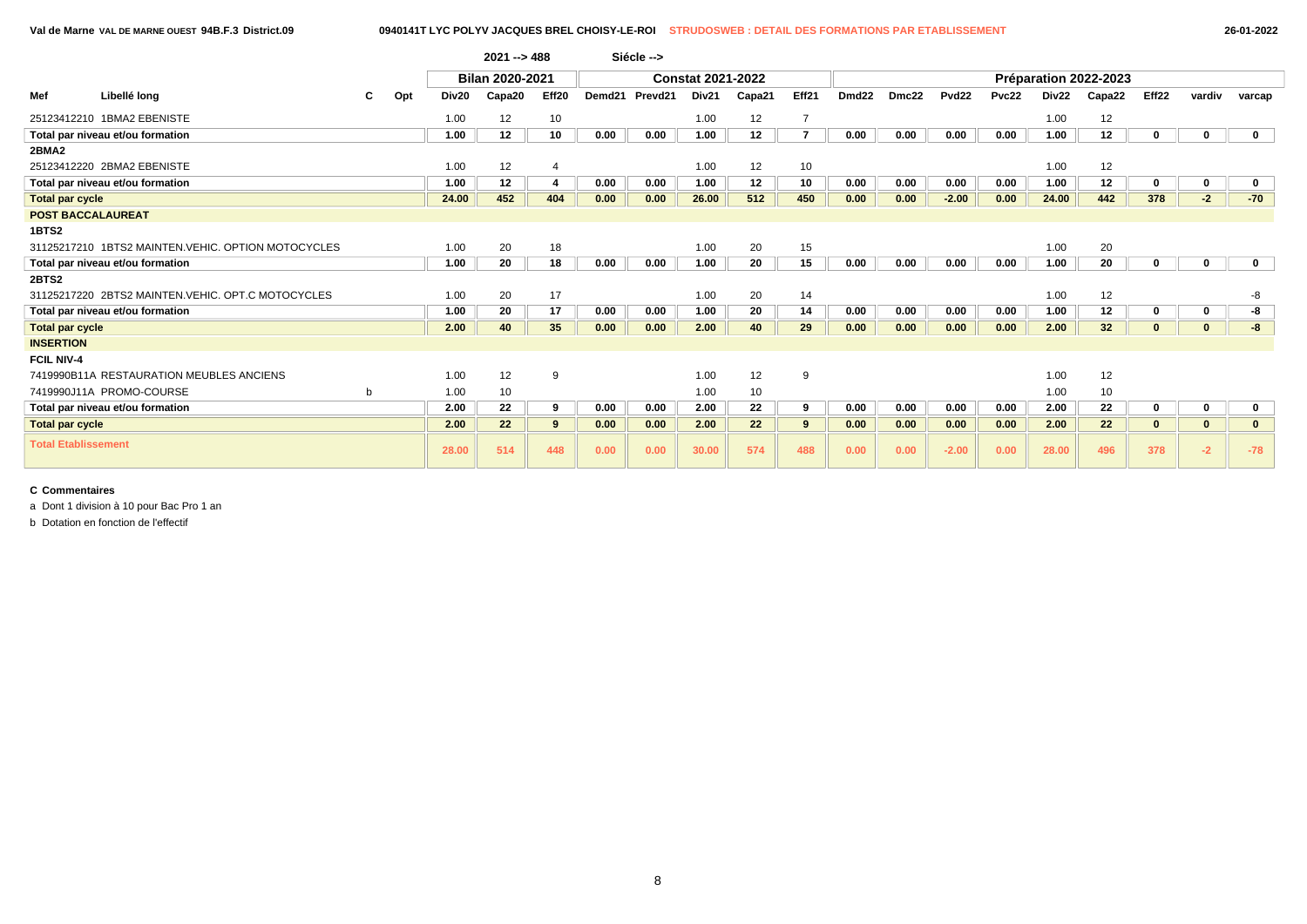**Val de Marne VAL DE MARNE OUEST 94B.F.3 District.09 0941232D LYC PROF JEAN MACE CHOISY-LE-ROI STRUDOSWEB : DETAIL DES FORMATIONS PAR ETABLISSEMENT 26-01-2022**

|                            |                                                       |     |       | $2021 - 345$           |       |      | Siécle -->     |                          |        |       |                   |       |                   |              |       |                       |       |              |             |
|----------------------------|-------------------------------------------------------|-----|-------|------------------------|-------|------|----------------|--------------------------|--------|-------|-------------------|-------|-------------------|--------------|-------|-----------------------|-------|--------------|-------------|
|                            |                                                       |     |       | <b>Bilan 2020-2021</b> |       |      |                | <b>Constat 2021-2022</b> |        |       |                   |       |                   |              |       | Préparation 2022-2023 |       |              |             |
| Mef                        | Libellé long                                          | Opt | Div20 | Capa20                 | Eff20 |      | Demd21 Prevd21 | Div21                    | Capa21 | Eff21 | Dmd <sub>22</sub> | Dmc22 | Pvd <sub>22</sub> | <b>Pvc22</b> | Div22 | Capa22                | Eff22 | vardiv       | varcap      |
| <b>2ND DEGRE</b>           |                                                       |     |       |                        |       |      |                |                          |        |       |                   |       |                   |              |       |                       |       |              |             |
| <b>3EME GENE</b>           |                                                       |     |       |                        |       |      |                |                          |        |       |                   |       |                   |              |       |                       |       |              |             |
|                            | 10310031110 3EME PREPA-METIERS                        |     | 1.00  | 24                     | 24    |      |                | 1.00                     | 24     | 22    |                   |       |                   |              | 1.00  | 24                    |       |              |             |
|                            | Total par niveau et/ou formation                      |     | 1.00  | 24                     | 24    | 0.00 | 0.00           | 1.00                     | 24     | 22    | 0.00              | 0.00  | 0.00              | 0.00         | 1.00  | 24                    | 0     | 0            | $\mathbf 0$ |
| 1CAP2                      |                                                       |     |       |                        |       |      |                |                          |        |       |                   |       |                   |              |       |                       |       |              |             |
|                            | 24131224210 1CAP2 EQUIPIER POLYVALENT DU COMMERCE     |     | 1.00  | 24                     | 23    |      |                | 1.00                     | 24     | 22    |                   |       |                   |              | 1.00  | 24                    | 23    |              |             |
|                            | Total par niveau et/ou formation                      |     | 1.00  | 24                     | 23    | 0.00 | 0.00           | 1.00                     | 24     | 22    | 0.00              | 0.00  | 0.00              | 0.00         | 1.00  | 24                    | 23    | 0            | $\mathbf 0$ |
| 2CAP2                      |                                                       |     |       |                        |       |      |                |                          |        |       |                   |       |                   |              |       |                       |       |              |             |
|                            | 24131216220 2CAP2 EMPL.VENTE: PRDTS EQUIP.COURANT     |     | 1.00  | 24                     | 19    |      |                |                          |        |       |                   |       |                   |              |       |                       |       |              |             |
|                            | 24131224220 2CAP2 EQUIPIER POLYVALENT DU COMMERCE     |     |       |                        |       |      |                | 1.00                     | 24     | 19    |                   |       |                   |              | 1.00  | 18                    | 17    |              | -6          |
|                            | Total par niveau et/ou formation                      |     | 1.00  | 24                     | 19    | 0.00 | 0.00           | 1.00                     | 24     | 19    | 0.00              | 0.00  | 0.00              | 0.00         | 1.00  | 18                    | 17    | 0            | -6          |
| 2NDE PRO                   |                                                       |     |       |                        |       |      |                |                          |        |       |                   |       |                   |              |       |                       |       |              |             |
|                            | 24730003310 2NDPRO MET.GEST.ADM., TRA.&LOG.2NDE COMM. |     | 1.00  | 24                     | 24    |      |                | 1.00                     | 24     | 24    |                   |       |                   |              | 1.00  | 24                    | 24    |              |             |
| 24731211310                | 2NDPRO MET. RELATION CLIENT 2NDE COMMUNE              |     | 3.00  | 72                     | 68    |      |                | 3.00                     | 72     | 72    |                   |       |                   |              | 3.00  | 72                    | 70    |              |             |
|                            | Total par niveau et/ou formation                      |     | 4.00  | 96                     | 92    | 0.00 | 0.00           | 4.00                     | 96     | 96    | 0.00              | 0.00  | 0.00              | 0.00         | 4.00  | 96                    | 94    | 0            | $\mathbf 0$ |
| <b>1ERE PRO</b>            |                                                       |     |       |                        |       |      |                |                          |        |       |                   |       |                   |              |       |                       |       |              |             |
|                            | 24730001320 1ERPRO GESTION-ADMINISTRATION             |     | 1.00  | 24                     | 24    |      |                |                          |        |       |                   |       |                   |              |       |                       |       |              |             |
|                            | 24730004320 1ERPRO ASSISTANC.GEST.ORGANIS.ACTIVITES   |     |       |                        |       |      |                | 1.00                     | 24     | 25    |                   |       |                   |              | 1.00  | 24                    | 24    |              |             |
|                            | 24731212320 1ERPRO METIERS DE L'ACCUEIL               |     | 1.00  | 24                     | 12    |      |                | 0.50                     | 12     | 8     |                   |       |                   |              | 0.50  | 12                    | 12    |              |             |
|                            | 24731213320 1ERPRO MET.COM.VEN.OP.A ANI.GES.ESP.COM.  |     | 1.00  | 24                     | 36    |      |                | 1.50                     | 36     | 38    |                   |       |                   |              | 1.50  | 36                    | 36    |              |             |
|                            | 24731214320 1ERPRO MET.COM.VEN.OP.B PR.CL.VA.OF.COM.  |     | 1.00  | 24                     | 23    |      |                | 1.00                     | 24     | 24    |                   |       |                   |              | 1.00  | 24                    | 24    |              |             |
|                            | Total par niveau et/ou formation                      |     | 4.00  | 96                     | 95    | 0.00 | 0.00           | 4.00                     | 96     | 95    | 0.00              | 0.00  | 0.00              | 0.00         | 4.00  | 96                    | 96    | $\Omega$     | $\mathbf 0$ |
| <b>TLEPRO</b>              |                                                       |     |       |                        |       |      |                |                          |        |       |                   |       |                   |              |       |                       |       |              |             |
|                            | 24730001330 TLE PRO GESTION-ADMINISTRATION            |     | 2.00  | 48                     | 47    |      | $-1.00$        | 1.00                     | 24     | 25    |                   |       |                   |              |       |                       |       | -1           | $-24$       |
|                            | 24730004330 TLEPRO ASSISTANC.GEST.ORGANIS.ACTIVITES   |     |       |                        |       |      |                |                          |        |       |                   |       |                   |              | 1.00  | 24                    | 24    |              | 24          |
|                            | 24731202330 TLEPRO COMMERCE                           |     | 1.50  | 36                     | 38    |      |                |                          |        |       |                   |       |                   |              |       |                       |       |              |             |
|                            | 24731206330 TLEPRO VENTE (PROSPECT.NEGO.SUIV.CLIENT)  |     | 1.00  | 24                     | 24    |      |                |                          |        |       |                   |       |                   |              |       |                       |       |              |             |
|                            | 24731210330 TLEPRO ACCUEIL -RELATION CLIENTS USAGERS  |     | 0.50  | 12                     | 10    |      |                |                          |        |       |                   |       |                   |              |       |                       |       |              |             |
|                            | 24731212330 TLEPRO METIERS DE L'ACCUEIL               |     |       |                        |       |      |                | 0.50                     | 10     | 11    |                   |       |                   |              | 0.50  | 12                    | 9     |              | 2           |
|                            | 24731213330 TLEPRO MET.COM.VEN.OP.A ANI.GES.ESP.COM.  |     |       |                        |       |      |                | 1.50                     | 38     | 32    |                   |       |                   |              | 1.50  | 36                    | 36    |              | $-2$        |
|                            | 24731214330 TLEPRO MET.COM.VEN.OP.B PR.CL.VA.OF.COM.  |     |       |                        |       |      |                | 1.00                     | 24     | 23    |                   |       |                   |              | 1.00  | 24                    | 24    |              |             |
|                            | Total par niveau et/ou formation                      |     | 5.00  | 120                    | 119   | 0.00 | $-1.00$        | 4.00                     | 96     | 91    | 0.00              | 0.00  | 0.00              | 0.00         | 4.00  | 96                    | 93    | 0            | $\mathbf 0$ |
| <b>Total par cycle</b>     |                                                       |     | 16.00 | 384                    | 372   | 0.00 | $-1.00$        | 15.00                    | 360    | 345   | 0.00              | 0.00  | 0.00              | 0.00         | 15.00 | 354                   | 323   | $\mathbf{0}$ | -6          |
| <b>Total Etablissement</b> |                                                       |     | 16.00 | 384                    | 372   | 0.00 | $-1.00$        | 15.00                    | 360    | 345   | 0.00              | 0.00  | 0.00              | 0.00         | 15.00 | 354                   | 323   | $\Omega$     | $-6$        |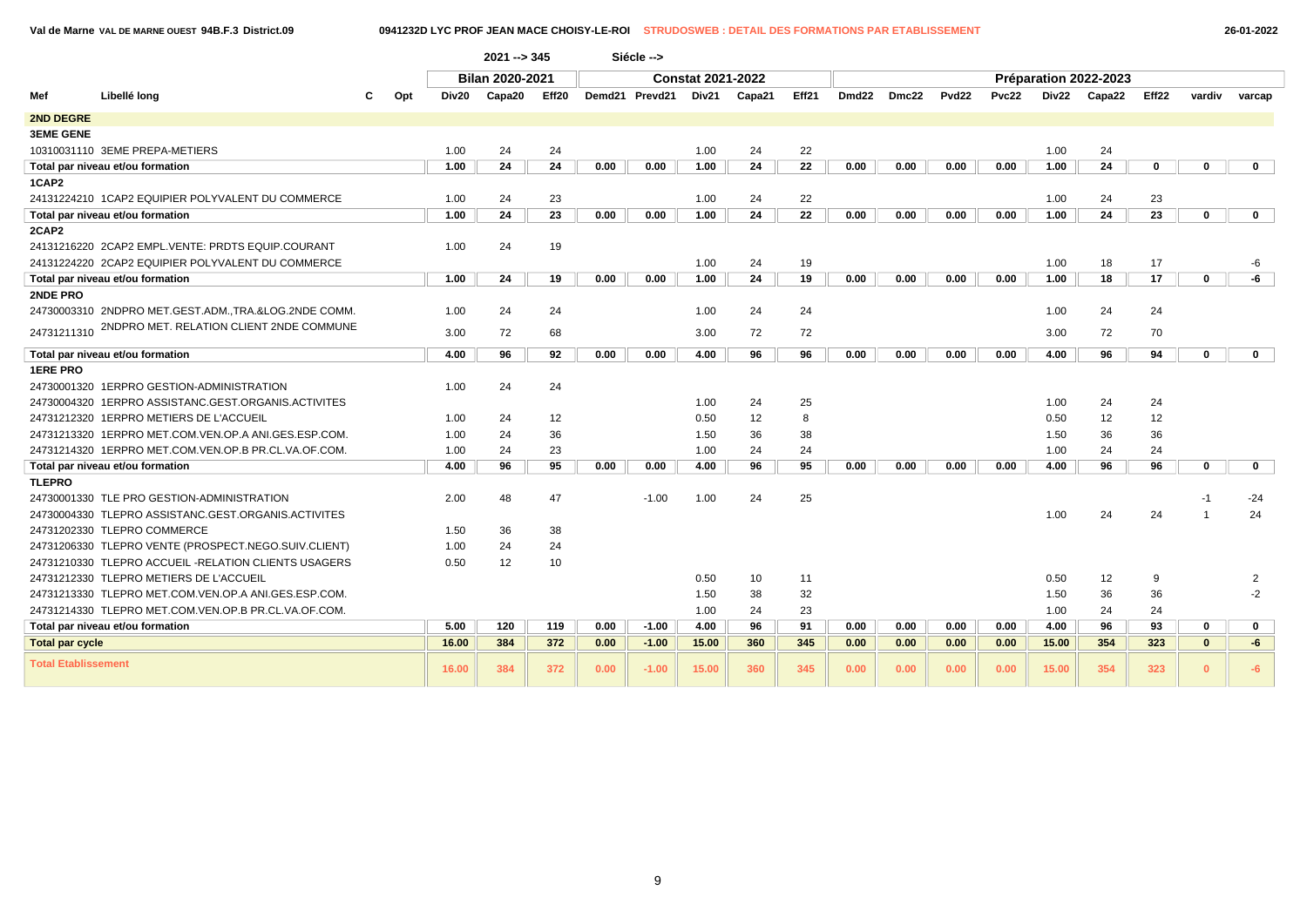|  | 26-01-2022 |
|--|------------|
|--|------------|

|                            |                                                      |     |       | $2021 - 1575$   |       |      | Siécle -->     |                          |        |       |       |       |         |              |       |                       |              |              |              |
|----------------------------|------------------------------------------------------|-----|-------|-----------------|-------|------|----------------|--------------------------|--------|-------|-------|-------|---------|--------------|-------|-----------------------|--------------|--------------|--------------|
|                            |                                                      |     |       | Bilan 2020-2021 |       |      |                | <b>Constat 2021-2022</b> |        |       |       |       |         |              |       | Préparation 2022-2023 |              |              |              |
| Mef                        | Libellé long                                         | Opt | Div20 | Capa20          | Eff20 |      | Demd21 Prevd21 | Div <sub>21</sub>        | Capa21 | Eff21 | Dmd22 | Dmc22 | Pvd22   | <b>Pvc22</b> | Div22 | Capa22                | Eff22        | vardiv       | varcap       |
| <b>2ND DEGRE</b>           |                                                      |     |       |                 |       |      |                |                          |        |       |       |       |         |              |       |                       |              |              |              |
| 2NDE G-T                   |                                                      |     |       |                 |       |      |                |                          |        |       |       |       |         |              |       |                       |              |              |              |
|                            | 20010018110 2NDE GENERALE ET TECHNOLOGIQUE           |     | 12.00 | 420             | 413   |      |                | 12.00                    | 420    | 418   |       |       |         |              | 12.00 | 420                   |              |              |              |
|                            | Total par niveau et/ou formation                     |     | 12.00 | 420             | 413   | 0.00 | 0.00           | 12.00                    | 420    | 418   | 0.00  | 0.00  | 0.00    | 0.00         | 12.00 | 420                   | 0            | $\mathbf 0$  | $\mathbf{0}$ |
| 1ERE G-T                   |                                                      |     |       |                 |       |      |                |                          |        |       |       |       |         |              |       |                       |              |              |              |
|                            | 20110019110 PREMIERE GENERALE                        |     | 9.00  | 282             | 291   |      |                | 9.00                     | 315    | 278   |       |       |         |              | 9.00  | 315                   | 289          |              |              |
|                            | 21131016110 1-STMG SC.& TECHNO. MANAGEMENT GESTION   |     | 3.00  | 90              | 101   |      |                | 3.00                     | 90     | 90    |       |       |         |              | 3.00  | 90                    | 90           |              |              |
|                            | Total par niveau et/ou formation                     |     | 12.00 | 372             | 392   | 0.00 | 0.00           | 12.00                    | 405    | 368   | 0.00  | 0.00  | 0.00    | 0.00         | 12.00 | 405                   | 379          | 0            | $\mathbf 0$  |
| <b>TERM G-T</b>            |                                                      |     |       |                 |       |      |                |                          |        |       |       |       |         |              |       |                       |              |              |              |
|                            | 20210019110 TERMINALE GENERALE                       |     | 8.00  | 266             | 256   |      | 1.00           | 9.00                     | 315    | 282   |       |       | $-1.00$ |              | 8.00  | 280                   | 268          | $-1$         | $-35$        |
|                            | 21231017110 T-STMG GESTION ET FINANCE                |     | 1.00  | 23              | 24    |      |                | 1.00                     | 35     | 35    |       |       |         |              | 1.00  | 35                    | 28           |              |              |
|                            | 21231018110 T-STMG MERCATIQUE (MARKETING)            |     | 1.00  | 30              | 31    |      |                | 1.00                     | 35     | 35    |       |       |         |              | 1.00  | 35                    | 32           |              |              |
| 21231019110                | T-STMG RESSOUR. HUMAINES &                           |     | 1.00  | 33              | 32    |      |                | 1.00                     | 35     | 29    |       |       |         |              | 1.00  | 35                    | 30           |              |              |
|                            | <b>COMMUNICATION</b>                                 |     |       |                 |       |      |                |                          |        |       |       |       |         |              |       |                       |              |              |              |
|                            | Total par niveau et/ou formation                     |     | 11.00 | 352             | 343   | 0.00 | 1.00           | 12.00                    | 420    | 381   | 0.00  | 0.00  | $-1.00$ | 0.00         | 11.00 | 385                   | 358          | $-1$         | $-35$        |
| 2NDE PRO                   | 24730003310 2NDPRO MET.GEST.ADM.,TRA.&LOG.2NDE COMM. |     | 3.00  | 72              | 72    |      |                | 3.00                     | 72     | 70    |       |       |         |              | 3.00  | 72                    | 71           |              |              |
| 24731211310                | 2NDPRO MET. RELATION CLIENT 2NDE COMMUNE             |     | 2.00  | 48              | 45    |      |                | 2.00                     | 48     | 46    |       |       |         |              | 2.00  | 48                    | 46           |              |              |
|                            | Total par niveau et/ou formation                     |     | 5.00  | 120             | 117   | 0.00 | 0.00           | 5.00                     | 120    | 116   | 0.00  | 0.00  | 0.00    | 0.00         | 5.00  | 120                   | 117          | $\mathbf 0$  | $\mathbf 0$  |
| <b>1ERE PRO</b>            |                                                      |     |       |                 |       |      |                |                          |        |       |       |       |         |              |       |                       |              |              |              |
|                            | 24730001320 1ERPRO GESTION-ADMINISTRATION            |     | 3.00  | 72              | 73    |      |                |                          |        |       |       |       |         |              |       |                       |              |              |              |
|                            | 24730004320 1ERPRO ASSISTANC.GEST.ORGANIS.ACTIVITES  |     |       |                 |       |      |                | 3.00                     | 72     | 72    |       |       |         |              | 3.00  | 72                    | 71           |              |              |
|                            | 24731213320 1ERPRO MET.COM.VEN.OP.A ANI.GES.ESP.COM. |     | 1.00  | 24              | 24    |      |                | 1.00                     | 24     | 24    |       |       |         |              | 1.00  | 24                    | 24           |              |              |
|                            | 24731214320 1ERPRO MET.COM.VEN.OP.B PR.CL.VA.OF.COM. |     | 1.00  | 24              | 24    |      |                | 1.00                     | 24     | 24    |       |       |         |              | 1.00  | 24                    | 24           |              |              |
|                            | Total par niveau et/ou formation                     |     | 5.00  | 120             | 121   | 0.00 | 0.00           | 5.00                     | 120    | 120   | 0.00  | 0.00  | 0.00    | 0.00         | 5.00  | 120                   | 119          | $\mathbf 0$  | $\mathbf{0}$ |
| <b>TLEPRO</b>              |                                                      |     |       |                 |       |      |                |                          |        |       |       |       |         |              |       |                       |              |              |              |
|                            | 24730001330 TLE PRO GESTION-ADMINISTRATION           |     | 3.00  | 72              | 72    |      |                | 3.00                     | 72     | 71    |       |       |         |              |       |                       |              | -3           | $-72$        |
|                            | 24730004330 TLEPRO ASSISTANC.GEST.ORGANIS.ACTIVITES  |     |       |                 |       |      |                |                          |        |       |       |       |         |              | 3.00  | 72                    | 72           | 3            | 72           |
|                            | 24731202330 TLEPRO COMMERCE                          |     | 1.00  | 24              | 24    |      |                |                          |        |       |       |       |         |              |       |                       |              |              |              |
|                            | 24731206330 TLEPRO VENTE (PROSPECT.NEGO.SUIV.CLIENT) |     | 1.00  | 24              | 24    |      |                |                          |        |       |       |       |         |              |       |                       |              |              |              |
|                            | 24731213330 TLEPRO MET.COM.VEN.OP.A ANI.GES.ESP.COM. |     |       |                 |       |      |                | 1.00                     | 24     | 23    |       |       |         |              | 1.00  | 24                    | 24           |              |              |
|                            | 24731214330 TLEPRO MET.COM.VEN.OP.B PR.CL.VA.OF.COM. |     |       |                 |       |      |                | 1.00                     | 24     | 24    |       |       |         |              | 1.00  | 24                    | 24           |              |              |
|                            | Total par niveau et/ou formation                     |     | 5.00  | 120             | 120   | 0.00 | 0.00           | 5.00                     | 120    | 118   | 0.00  | 0.00  | 0.00    | 0.00         | 5.00  | 120                   | 120          | 0            | 0            |
| <b>Total par cycle</b>     |                                                      |     | 50.00 | 1504            | 1506  | 0.00 | 1.00           | 51.00                    | 1605   | 1521  | 0.00  | 0.00  | $-1.00$ | 0.00         | 50.00 | 1570                  | 1093         | $-1$         | $-35$        |
| <b>POST BACCALAUREAT</b>   |                                                      |     |       |                 |       |      |                |                          |        |       |       |       |         |              |       |                       |              |              |              |
| 1BTS2                      |                                                      |     |       |                 |       |      |                |                          |        |       |       |       |         |              |       |                       |              |              |              |
|                            | 31131409210 1BTS2 GESTION DE LA PME                  |     | 1.00  | 30              | 30    |      |                | 1.00                     | 30     | 29    |       |       |         |              | 1.00  | 30                    |              |              |              |
|                            | Total par niveau et/ou formation                     |     | 1.00  | 30              | 30    | 0.00 | 0.00           | 1.00                     | 30     | 29    | 0.00  | 0.00  | 0.00    | 0.00         | 1.00  | 30                    | 0            | 0            | $\mathbf{0}$ |
| 2BTS2                      |                                                      |     |       |                 |       |      |                |                          |        |       |       |       |         |              |       |                       |              |              |              |
|                            | 31131409220 2BTS2 GESTION DE LA PME                  |     | 1.00  | 24              | 24    |      |                | 1.00                     | 24     | 25    |       |       |         |              | 1.00  | 24                    |              |              |              |
|                            | Total par niveau et/ou formation                     |     | 1.00  | 24              | 24    | 0.00 | 0.00           | 1.00                     | 24     | 25    | 0.00  | 0.00  | 0.00    | 0.00         | 1.00  | 24                    | 0            | 0            | 0            |
| <b>Total par cycle</b>     |                                                      |     | 2.00  | 54              | 54    | 0.00 | 0.00           | 2.00                     | 54     | 54    | 0.00  | 0.00  | 0.00    | 0.00         | 2.00  | 54                    | $\mathbf{0}$ | $\mathbf{0}$ | $\mathbf{0}$ |
| <b>Total Etablissement</b> |                                                      |     | 52.00 | 1558            | 1560  | 0.00 | 1.00           | 53.00                    | 1659   | 1575  | 0.00  | 0.00  | $-1.00$ | 0.00         | 52.00 | 1624                  | 1093         | -1.          | $-35$        |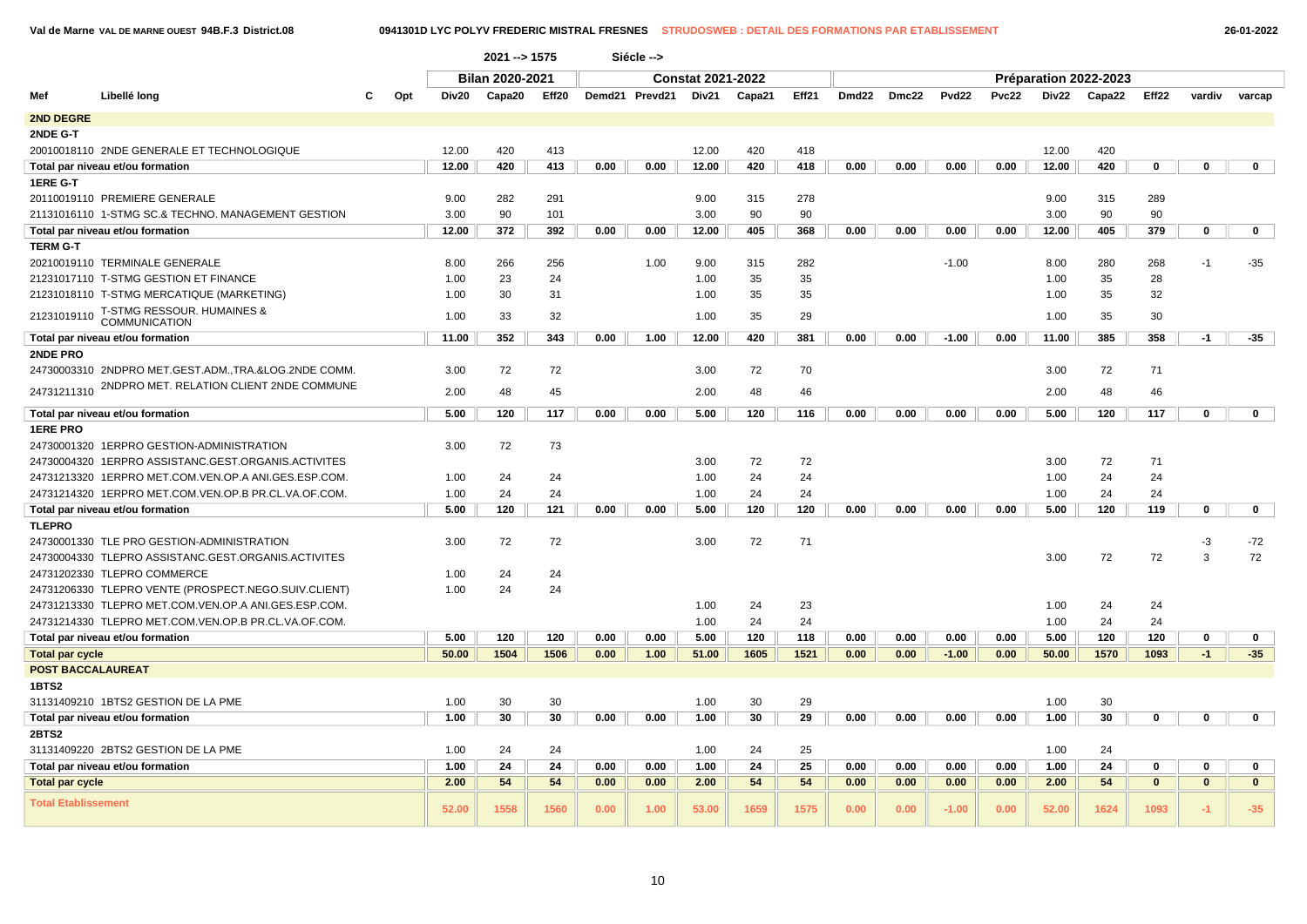# **Val de Marne VAL DE MARNE OUEST 94B.F.3 District.07 0940134K LYC PROF VAL DE BIEVRE GENTILLY STRUDOSWEB : DETAIL DES FORMATIONS PAR ETABLISSEMENT 26-01-2022**

|                            |                                                     |     |       | $2021 - 273$    |       |      | Siécle -->               |       |        |                |                   |       |              |       |                       |        |       |             |              |
|----------------------------|-----------------------------------------------------|-----|-------|-----------------|-------|------|--------------------------|-------|--------|----------------|-------------------|-------|--------------|-------|-----------------------|--------|-------|-------------|--------------|
|                            |                                                     |     |       | Bilan 2020-2021 |       |      | <b>Constat 2021-2022</b> |       |        |                |                   |       |              |       | Préparation 2022-2023 |        |       |             |              |
| Mef                        | Libellé long                                        | Opt | Div20 | Capa20          | Eff20 |      | Demd21 Prevd21           | Div21 | Capa21 | Eff21          | Dmd <sub>22</sub> | Dmc22 | <b>Pvd22</b> | Pvc22 | Div22                 | Capa22 | Eff22 | vardiv      | varcap       |
| 2ND DEGRE                  |                                                     |     |       |                 |       |      |                          |       |        |                |                   |       |              |       |                       |        |       |             |              |
| <b>3EME GENE</b>           |                                                     |     |       |                 |       |      |                          |       |        |                |                   |       |              |       |                       |        |       |             |              |
|                            | 10310031110 3EME PREPA-METIERS                      |     | 1.00  | 24              | 19    |      |                          | 1.00  | 24     | 22             |                   |       |              |       | 1.00                  | 24     |       |             |              |
|                            | Total par niveau et/ou formation                    |     | 1.00  | 24              | 19    | 0.00 | 0.00                     | 1.00  | 24     | 22             | 0.00              | 0.00  | 0.00         | 0.00  | 1.00                  | 24     | 0     | 0           | $\mathbf 0$  |
| ULIS                       |                                                     |     |       |                 |       |      |                          |       |        |                |                   |       |              |       |                       |        |       |             |              |
|                            | 10610016110 UNITES LOCALISEES P.INCLUSION SCOLAIRE  |     | 1.00  | 12              |       |      |                          | 1.00  | 15     |                |                   |       |              |       | 1.00                  | 15     |       |             |              |
|                            | Total par niveau et/ou formation                    |     | 1.00  | 12              | 0     | 0.00 | 0.00                     | 1.00  | 15     | 0              | 0.00              | 0.00  | 0.00         | 0.00  | 1.00                  | 15     | 0     | $\mathbf 0$ | $\mathbf{0}$ |
| 1CAP2                      |                                                     |     |       |                 |       |      |                          |       |        |                |                   |       |              |       |                       |        |       |             |              |
|                            | 24122139210 1CAP2 CUISINE                           |     | 0.50  | 12              | 12    |      |                          | 0.50  | 12     | 12             |                   |       |              |       | 0.50                  | 12     | 12    |             |              |
|                            | 24122141210 1CAP2 PATISSIER                         |     | 0.50  | 12              | 11    |      |                          | 0.50  | 12     | 12             |                   |       |              |       | 0.50                  | 12     | 12    |             |              |
|                            | 24122142210 1CAP2 PROD.SERV.REST. (RAPID,COLL,CAFE) |     | 0.50  | 12              | 11    |      |                          | 0.50  | 12     | 10             |                   |       |              |       | 0.50                  | 12     | 11    |             |              |
|                            | 24133411210 1CAP2 ASS. TECH. MILIEUX FAMIL.COLLECT. |     | 1.00  | 18              | 13    |      |                          | 1.00  | 18     | 13             |                   |       |              |       | 1.00                  | 18     | 13    |             |              |
| 24133412210                | 1CAP2                                               |     |       |                 |       |      |                          |       |        |                |                   |       |              |       |                       |        |       |             |              |
|                            | COMMER.SERV.HOTEL-CAFE-RESTAURANT                   |     | 0.50  | 12              | 10    |      |                          | 0.50  | 12     | 11             |                   |       |              |       | 0.50                  | 12     | 11    |             |              |
|                            | Total par niveau et/ou formation                    |     | 3.00  | 66              | 57    | 0.00 | 0.00                     | 3.00  | 66     | 58             | 0.00              | 0.00  | 0.00         | 0.00  | 3.00                  | 66     | 59    | 0           | $\mathbf{0}$ |
| 2CAP2                      |                                                     |     |       |                 |       |      |                          |       |        |                |                   |       |              |       |                       |        |       |             |              |
|                            | 24122129220 2CAP2 AGENT POLYVALENT DE RESTAURATION  |     | 0.50  | 12              | 8     |      |                          |       |        |                |                   |       |              |       |                       |        |       |             |              |
|                            | 24122139220 2CAP2 CUISINE                           |     | 0.50  | 12              | 12    |      |                          | 0.50  | 12     | 9              |                   |       |              |       | 0.50                  | 12     | 12    |             |              |
|                            | 24122141220 2CAP2 PATISSIER                         |     | 0.50  | 12              | 10    |      |                          | 0.50  | 12     | 13             |                   |       |              |       | 1.00                  | 12     | 12    | 0.5         |              |
|                            | 24122142220 2CAP2 PROD.SERV.REST. (RAPID,COLL,CAFE) |     |       |                 |       |      |                          | 0.50  | 12     | 10             |                   |       |              |       | 0.50                  | 12     | 9     |             |              |
|                            | 24133411220 2CAP2 ASS. TECH. MILIEUX FAMIL.COLLECT. |     | 1.00  | 15              | 14    |      |                          | 1.00  | 15     | $\overline{7}$ |                   |       |              |       | 0.50                  | 12     | 10    | $-0.5$      | $-3$         |
| 24133412220                | 2CAP2<br>COMMER.SERV.HOTEL-CAFE-RESTAURANT          |     | 0.50  | 12              | 10    |      |                          | 0.50  | 12     | 10             |                   |       |              |       | 0.50                  | 12     | 11    |             |              |
|                            | Total par niveau et/ou formation                    |     | 3.00  | 63              | 54    | 0.00 | 0.00                     | 3.00  | 63     | 49             | 0.00              | 0.00  | 0.00         | 0.00  | 3.00                  | 60     | 54    | $\mathbf 0$ | $-3$         |
| 2NDE PRO                   |                                                     |     |       |                 |       |      |                          |       |        |                |                   |       |              |       |                       |        |       |             |              |
|                            | 24733404310 2NDPRO MET.HOTEL.-RESTAUR. 2NDE COMMUNE |     | 2.00  | 48              | 46    |      |                          | 2.00  | 48     | 48             |                   |       |              |       | 2.00                  | 48     | 47    |             |              |
|                            | Total par niveau et/ou formation                    |     | 2.00  | 48              | 46    | 0.00 | 0.00                     | 2.00  | 48     | 48             | 0.00              | 0.00  | 0.00         | 0.00  | 2.00                  | 48     | 47    | 0           | $\mathbf 0$  |
| <b>1ERE PRO</b>            |                                                     |     |       |                 |       |      |                          |       |        |                |                   |       |              |       |                       |        |       |             |              |
|                            | 24722106320 1ERPRO CUISINE                          |     | 1.00  | 24              | 24    |      |                          | 1.00  | 24     | 24             |                   |       |              |       | 1.00                  | 24     | 24    |             |              |
| 24733403320                | 1ERPRO COMMERC. SERVICES EN<br><b>RESTAURATION</b>  |     | 1.00  | 24              | 21    |      |                          | 1.00  | 24     | 21             |                   |       |              |       | 1.00                  | 24     | 22    |             |              |
|                            | Total par niveau et/ou formation                    |     | 2.00  | 48              | 45    | 0.00 | 0.00                     | 2.00  | 48     | 45             | 0.00              | 0.00  | 0.00         | 0.00  | 2.00                  | 48     | 46    | $\mathbf 0$ | $\mathbf{0}$ |
| <b>TLEPRO</b>              |                                                     |     |       |                 |       |      |                          |       |        |                |                   |       |              |       |                       |        |       |             |              |
|                            | 24722106330 TLEPRO CUISINE                          |     | 0.50  | 12              | 12    |      |                          | 1.00  | 24     | 24             |                   |       |              |       | 1.00                  | 24     | 24    |             |              |
| 24733403330                | TLEPRO COMMERC. SERVICES EN<br><b>RESTAURATION</b>  |     | 0.50  | 12              | 11    |      |                          | 1.00  | 24     | 21             |                   |       |              |       | 1.00                  | 24     | 21    |             |              |
|                            | Total par niveau et/ou formation                    |     | 1.00  | 24              | 23    | 0.00 | 0.00                     | 2.00  | 48     | 45             | 0.00              | 0.00  | 0.00         | 0.00  | 2.00                  | 48     | 45    | $\mathbf 0$ | $\mathbf{0}$ |
| МC                         |                                                     |     |       |                 |       |      |                          |       |        |                |                   |       |              |       |                       |        |       |             |              |
|                            | 25322110110 MC PATIS.GLACE.CHOC.CONFIS.SPECIAL.     |     | 1.00  | 12              | 10    |      |                          | 1.00  | 12     | 6              |                   |       |              |       | 1.00                  | 12     |       |             |              |
|                            | Total par niveau et/ou formation                    |     | 1.00  | 12              | 10    | 0.00 | 0.00                     | 1.00  | 12     | 6              | 0.00              | 0.00  | 0.00         | 0.00  | 1.00                  | 12     | 0     | 0           | $\mathbf 0$  |
| <b>Total par cycle</b>     |                                                     |     | 14.00 | 297             | 254   | 0.00 | 0.00                     | 15.00 | 324    | 273            | 0.00              | 0.00  | 0.00         | 0.00  | 15.00                 | 321    | 251   | $\bf{0}$    | $-3$         |
| <b>Total Etablissement</b> |                                                     |     | 14.00 | 297             | 254   | 0.00 | 0.00                     | 15.00 | 324    | 273            | 0.00              | 0.00  | 0.00         | 0.00  | 15.00                 | 321    | 251   | $\bf{0}$    | $-3$         |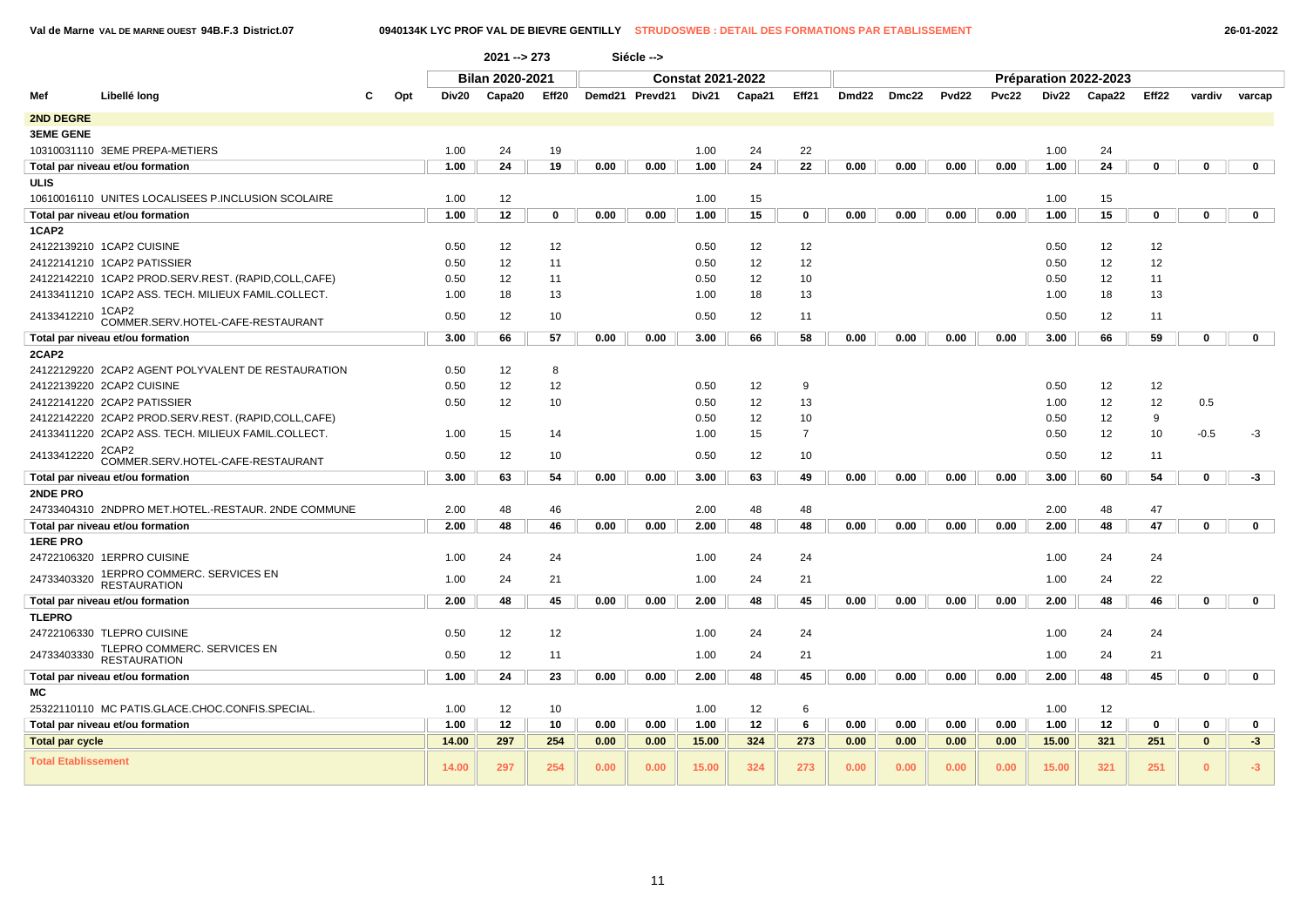**Val de Marne VAL DE MARNE OUEST 94B.F.3 District.06 0941972H LYC POLYV FERNAND LEGER IVRY-SUR-SEINE STRUDOSWEB : DETAIL DES FORMATIONS PAR ETABLISSEMENT 26-01-2022**

|                        |                                                       |     |       | 2021 -- > 518          |       |      | Siécle -->     |                          |        |             |       |              |       |       |       |                       |          |              |              |
|------------------------|-------------------------------------------------------|-----|-------|------------------------|-------|------|----------------|--------------------------|--------|-------------|-------|--------------|-------|-------|-------|-----------------------|----------|--------------|--------------|
|                        |                                                       |     |       | <b>Bilan 2020-2021</b> |       |      |                | <b>Constat 2021-2022</b> |        |             |       |              |       |       |       | Préparation 2022-2023 |          |              |              |
| Mef                    | Libellé long<br>C                                     | Opt | Div20 | Capa20                 | Eff20 |      | Demd21 Prevd21 | Div21                    | Capa21 | Eff21       | Dmd22 | <b>Dmc22</b> | Pvd22 | Pvc22 | Div22 | Capa22                | Eff22    | vardiv       | varcap       |
| 2ND DEGRE              |                                                       |     |       |                        |       |      |                |                          |        |             |       |              |       |       |       |                       |          |              |              |
| <b>3EME GENE</b>       |                                                       |     |       |                        |       |      |                |                          |        |             |       |              |       |       |       |                       |          |              |              |
|                        | 10310031110 3EME PREPA-METIERS                        |     | 1.00  | 24                     | 20    |      |                | 1.00                     | 24     | 20          |       |              |       |       | 1.00  | 24                    |          |              |              |
|                        | Total par niveau et/ou formation                      |     | 1.00  | 24                     | 20    | 0.00 | 0.00           | 1.00                     | 24     | 20          | 0.00  | 0.00         | 0.00  | 0.00  | 1.00  | 24                    | 0        | 0            | $\mathbf 0$  |
| ULIS                   |                                                       |     |       |                        |       |      |                |                          |        |             |       |              |       |       |       |                       |          |              |              |
|                        | 10610016110 UNITES LOCALISEES P.INCLUSION SCOLAIRE    |     | 1.00  | 12                     | 5     |      |                | 1.00                     | 12     |             |       |              |       |       | 1.00  | 12                    |          |              |              |
|                        | Total par niveau et/ou formation                      |     | 1.00  | 12                     | 5     | 0.00 | 0.00           | 1.00                     | 12     | $\mathbf 0$ | 0.00  | 0.00         | 0.00  | 0.00  | 1.00  | 12                    | 0        | $\mathbf 0$  | $\mathbf 0$  |
| 2NDE G-T               |                                                       |     |       |                        |       |      |                |                          |        |             |       |              |       |       |       |                       |          |              |              |
|                        | 20010018110 2NDE GENERALE ET TECHNOLOGIQUE            |     | 4.00  | 96                     | 91    |      |                | 4.00                     | 96     | 96          |       |              |       |       | 4.00  | 96                    |          |              |              |
|                        | Total par niveau et/ou formation                      |     | 4.00  | 96                     | 91    | 0.00 | 0.00           | 4.00                     | 96     | 96          | 0.00  | 0.00         | 0.00  | 0.00  | 4.00  | 96                    | 0        | $\mathbf 0$  | $\mathbf{0}$ |
| 1ERE G-T               |                                                       |     |       |                        |       |      |                |                          |        |             |       |              |       |       |       |                       |          |              |              |
|                        | 21120008110 1-STL SC.PHYS.CHIM. EN LABORATOIRE        |     | 1.00  | 24                     | 19    |      |                | 1.00                     | 24     | 21          |       |              |       |       | 1.00  | 24                    | 24       |              |              |
|                        | 21133104110 1-ST2S SC. & TECHNO. SANTE & SOCIAL       |     | 2.00  | 48                     | 47    |      |                | 2.00                     | 48     | 47          |       |              |       |       | 2.00  | 48                    | 48       |              |              |
|                        | Total par niveau et/ou formation                      |     | 3.00  | 72                     | 66    | 0.00 | 0.00           | 3.00                     | 72     | 68          | 0.00  | 0.00         | 0.00  | 0.00  | 3.00  | 72                    | 72       | $\mathbf 0$  | $\mathbf{0}$ |
| <b>TERM G-T</b>        |                                                       |     |       |                        |       |      |                |                          |        |             |       |              |       |       |       |                       |          |              |              |
|                        | 21220008110 T-STL SC.PHYS.CHIM. EN LABORATOIRE        |     | 1.00  | 22                     | 24    |      |                | 1.00                     | 24     | 23          |       |              |       |       | 1.00  | 24                    | 24       |              |              |
|                        | 21233104110 T-ST2S SC. & TECHNO. SANTE & SOCIAL       |     | 2.00  | 46                     | 46    |      |                | 2.00                     | 48     | 48          |       |              |       |       | 2.00  | 48                    | 48       |              |              |
|                        | Total par niveau et/ou formation                      |     | 3.00  | 68                     | 70    | 0.00 | 0.00           | 3.00                     | 72     | 71          | 0.00  | 0.00         | 0.00  | 0.00  | 3.00  | 72                    | 72       | $\mathbf 0$  | $\mathbf 0$  |
| 1CAP2                  |                                                       |     |       |                        |       |      |                |                          |        |             |       |              |       |       |       |                       |          |              |              |
|                        | 24122142210 1CAP2 PROD.SERV.REST. (RAPID,COLL,CAFE)   |     | 1.00  | 24                     | 17    |      |                | 1.00                     | 24     | 22          |       |              |       |       | 1.00  | 24                    | 20       |              |              |
|                        | 24125218210 1CAP2 MAINT.VEHIC.AUTO OP.A VOIT.PART.    |     | 1.00  | 20                     | 20    |      |                | 1.00                     | 20     | 20          |       |              |       |       | 1.00  | 20                    | 20       |              |              |
|                        | Total par niveau et/ou formation                      |     | 2.00  | 44                     | 37    | 0.00 | 0.00           | 2.00                     | 44     | 42          | 0.00  | 0.00         | 0.00  | 0.00  | 2.00  | 44                    | 40       | $\mathbf 0$  | $\mathbf 0$  |
| 2CAP2                  |                                                       |     |       |                        |       |      |                |                          |        |             |       |              |       |       |       |                       |          |              |              |
|                        | 24122129220 2CAP2 AGENT POLYVALENT DE RESTAURATION    |     | 1.00  | 18                     | 18    |      |                |                          |        |             |       |              |       |       |       |                       |          |              |              |
|                        | 24122142220 2CAP2 PROD.SERV.REST. (RAPID,COLL,CAFE)   |     |       |                        |       |      |                | 1.00                     | 18     | 13          |       |              |       |       | 1.00  | 18                    | 17       |              |              |
|                        | 24125218220 2CAP2 MAINT.VEHIC.OPTA VOIT.PARTICUL.     |     | 1.00  | 18                     | 19    |      |                | 1.00                     | 20     | 14          |       |              |       |       | 1.00  | 20                    | 17       |              |              |
|                        | Total par niveau et/ou formation                      |     | 2.00  | 36                     | 37    | 0.00 | 0.00           | 2.00                     | 38     | 27          | 0.00  | 0.00         | 0.00  | 0.00  | 2.00  | 38                    | 34       | $\mathbf 0$  | $\mathbf 0$  |
| 2NDE PRO               |                                                       |     |       |                        |       |      |                |                          |        |             |       |              |       |       |       |                       |          |              |              |
|                        | 2472000531F 2NDPRO PRODUCTION UPE2A                   |     | 1.00  | 20                     | 19    |      |                | 1.00                     | 20     | 15          |       |              |       |       | 1.00  | 20                    |          |              |              |
|                        | 24725218310 2NDPRO MAINTENANCE VEHIC. 2NDE COMMUNE    |     | 3.00  | 50                     | 50    |      |                |                          |        |             |       |              |       |       |       |                       |          |              |              |
| 24725222310            | 2NDPRO MET.MAIN.MATER.VEHIC.2NDE                      |     |       |                        |       |      |                | 3.00                     | 50     | 50          |       |              |       |       | 3.00  | 50                    | 50       |              |              |
|                        | <b>COMMUNE</b>                                        |     |       |                        |       |      |                |                          |        |             |       |              |       |       |       |                       |          |              |              |
|                        | Total par niveau et/ou formation                      |     | 4.00  | 70                     | 69    | 0.00 | 0.00           | 4.00                     | 70     | 65          | 0.00  | 0.00         | 0.00  | 0.00  | 4.00  | 70                    | 50       | 0            | $\mathbf 0$  |
| <b>1ERE PRO</b>        |                                                       |     |       |                        |       |      |                |                          |        |             |       |              |       |       |       |                       |          |              |              |
|                        | 24725214320 1ERPRO MAINT.VEHIC.OPTA VOIT.PARTICUL.    |     | 3.00  | 50                     | 49    |      |                | 3.00                     | 50     | 45          |       |              |       |       | 3.00  | 50                    | 50       |              |              |
|                        | Total par niveau et/ou formation                      |     | 3.00  | 50                     | 49    | 0.00 | 0.00           | 3.00                     | 50     | 45          | 0.00  | 0.00         | 0.00  | 0.00  | 3.00  | 50                    | 50       | $\mathbf 0$  | $\mathbf 0$  |
| <b>TLEPRO</b>          |                                                       |     |       |                        |       |      |                |                          |        |             |       |              |       |       |       |                       |          |              |              |
|                        | 24725214330 TLEPRO MAINT.VEHIC.OPTA VOIT.PARTICUL.    |     | 3.00  | 50                     | 45    |      |                | 3.00                     | 50     | 47          |       |              |       |       | 3.00  | 50                    | 43       |              |              |
|                        | Total par niveau et/ou formation                      |     | 3.00  | 50                     | 45    | 0.00 | 0.00           | 3.00                     | 50     | 47          | 0.00  | 0.00         | 0.00  | 0.00  | 3.00  | 50                    | 43       | 0            | $\mathbf 0$  |
| МC                     |                                                       |     |       |                        |       |      |                |                          |        |             |       |              |       |       |       |                       |          |              |              |
|                        | 25325507110 MC MAINT. SYST. EMBARQUES AUTOMOBILE<br>a |     | 1.00  | 10                     | 8     |      |                | 1.00                     | 10     |             |       |              |       |       |       |                       |          | $-1$         | $-10$        |
|                        | Total par niveau et/ou formation                      |     | 1.00  | 10                     | 8     | 0.00 | 0.00           | 1.00                     | 10     | $\mathbf 0$ | 0.00  | 0.00         | 0.00  | 0.00  | 0.00  | $\mathbf 0$           | 0        | $-1$         | $-10$        |
| <b>Total par cycle</b> |                                                       |     | 27.00 | 532                    | 497   | 0.00 | 0.00           | 27.00                    | 538    | 481         | 0.00  | 0.00         | 0.00  | 0.00  | 26.00 | 528                   | 361      | $-1$         | $-10$        |
|                        | <b>POST BACCALAUREAT</b>                              |     |       |                        |       |      |                |                          |        |             |       |              |       |       |       |                       |          |              |              |
| <b>1BTS2</b>           |                                                       |     |       |                        |       |      |                |                          |        |             |       |              |       |       |       |                       |          |              |              |
|                        | 31125215210 1BTS2 MAINTEN.VEHIC. OPT.VOIT.PARTICUL.   |     | 1.00  | 20                     | 22    |      |                | 1.00                     | 20     | 16          |       |              |       |       | 1.00  | 20                    |          |              |              |
|                        | Total par niveau et/ou formation                      |     | 1.00  | 20                     | 22    | 0.00 | 0.00           | 1.00                     | 20     | 16          | 0.00  | 0.00         | 0.00  | 0.00  | 1.00  | 20                    | $\Omega$ | $\mathbf{0}$ | $\mathbf 0$  |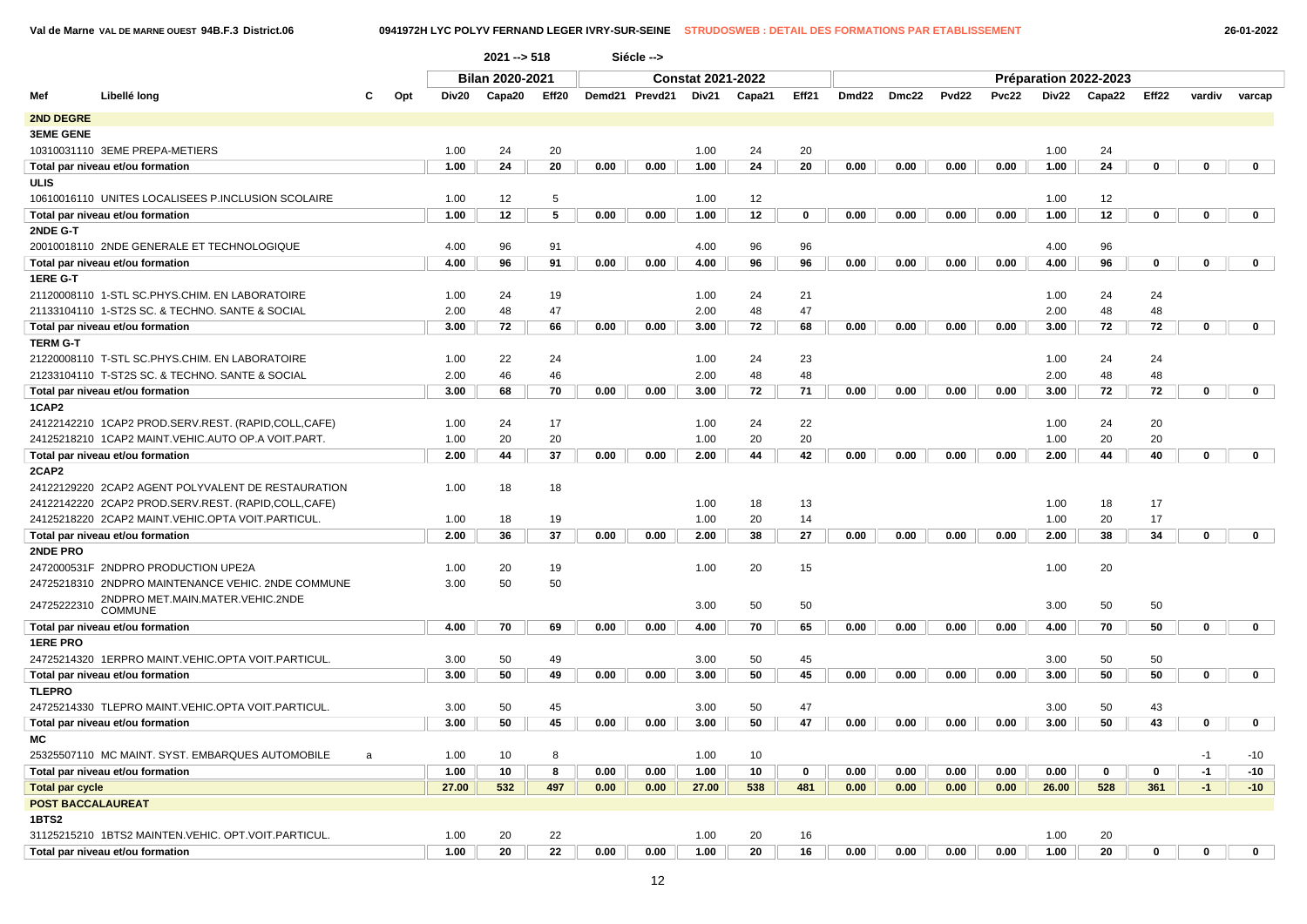|                            |                                                     |    |     |       | $2021 - 518$           |                   |        | Siécle --> |                          |        |                 |                   |       |                   |       |       |                       |       |        |        |
|----------------------------|-----------------------------------------------------|----|-----|-------|------------------------|-------------------|--------|------------|--------------------------|--------|-----------------|-------------------|-------|-------------------|-------|-------|-----------------------|-------|--------|--------|
|                            |                                                     |    |     |       | <b>Bilan 2020-2021</b> |                   |        |            | <b>Constat 2021-2022</b> |        |                 |                   |       |                   |       |       | Préparation 2022-2023 |       |        |        |
| Mef                        | Libellé long                                        | C. | Opt | Div20 | Capa20                 | Eff <sub>20</sub> | Demd21 | Prevd21    | Div21                    | Capa21 | Eff21           | Dmd <sub>22</sub> | Dmc22 | Pvd <sub>22</sub> | Pvc22 | Div22 | Capa22                | Eff22 | vardiv | varcap |
| 2BTS2                      |                                                     |    |     |       |                        |                   |        |            |                          |        |                 |                   |       |                   |       |       |                       |       |        |        |
|                            | 31125215220 2BTS2 MAINTEN.VEHIC. OPT.A VOIT.PARTIC. |    |     | 1.00  | 20                     | 15                |        |            | 1.00                     | 20     | 21              |                   |       |                   |       | 1.00  | 15                    |       |        | ÷h     |
|                            | Total par niveau et/ou formation                    |    |     | 1.00  | 20                     | 15                | 0.00   | 0.00       | 1.00                     | 20     | 21              | 0.00              | 0.00  | 0.00              | 0.00  | 1.00  | 15                    |       |        | -5     |
| <b>Total par cycle</b>     |                                                     |    |     | 2.00  | 40                     | 37                | 0.00   | 0.00       | 2.00                     | 40     | 37 <sup>5</sup> | 0.00              | 0.00  | 0.00              | 0.00  | 2.00  | 35 <sub>5</sub>       |       |        | -5     |
| <b>Total Etablissement</b> |                                                     |    |     | 29.00 | 572                    | 534               | 0.00   | 0.00       | 29.00                    | 578    | 518             | 0.00              | 0.00  | 0.00              | 0.00  | 28.00 | 563                   | 361   | -1.    | $-15$  |

a Formation "gelée" pour la rentrée 2022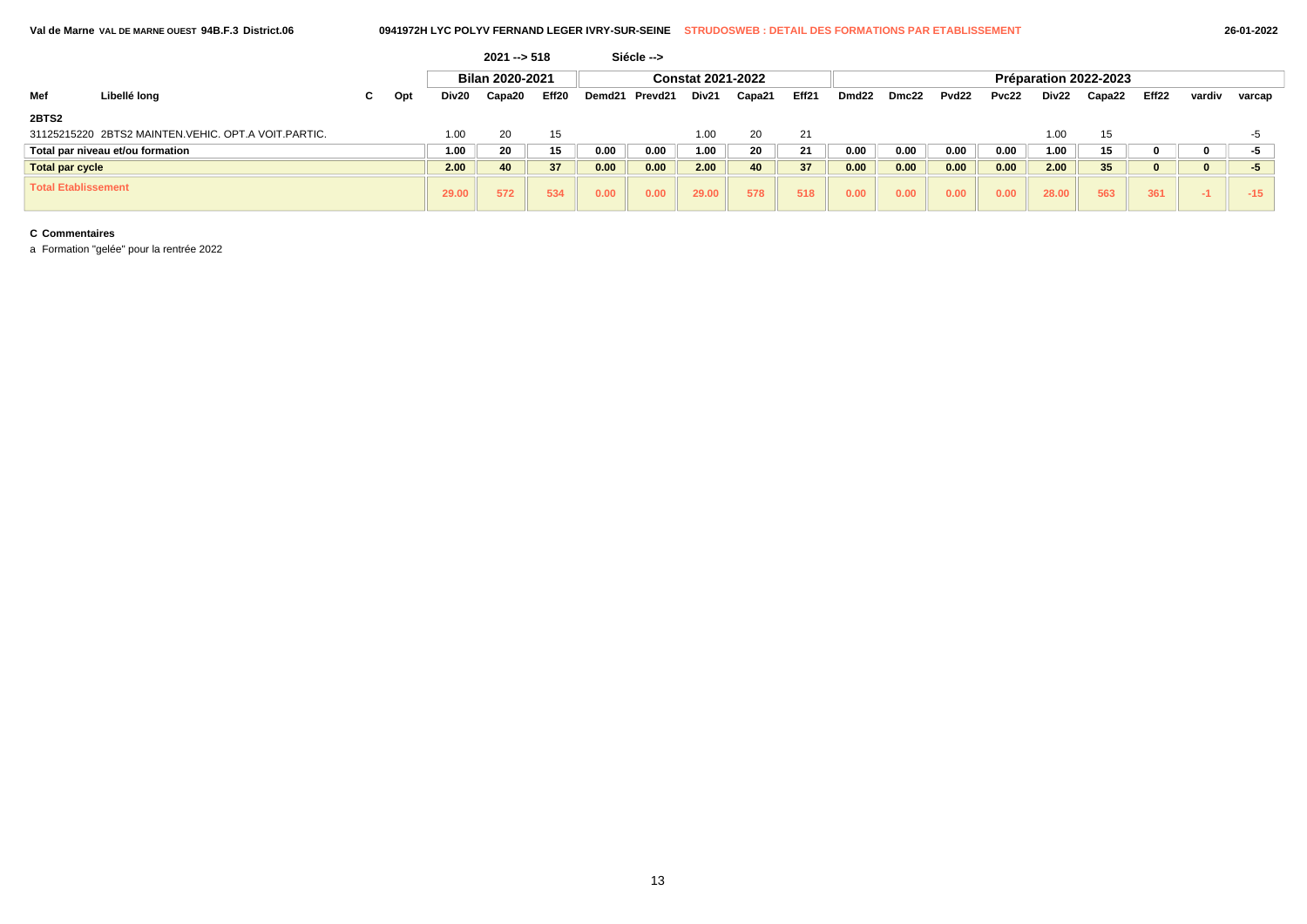|                            |                                                    |    |     |       | 2021 -- > 1107         |                   |        | Siécle --> |                          |        |       |                   |       |                   |       |       |                       |       |          |             |
|----------------------------|----------------------------------------------------|----|-----|-------|------------------------|-------------------|--------|------------|--------------------------|--------|-------|-------------------|-------|-------------------|-------|-------|-----------------------|-------|----------|-------------|
|                            |                                                    |    |     |       | <b>Bilan 2020-2021</b> |                   |        |            | <b>Constat 2021-2022</b> |        |       |                   |       |                   |       |       | Préparation 2022-2023 |       |          |             |
| Mef                        | Libellé long                                       | C. | Opt | Div20 | Capa20                 | Eff <sub>20</sub> | Demd21 | Prevd21    | Div21                    | Capa21 | Eff21 | Dmd <sub>22</sub> | Dmc22 | Pvd <sub>22</sub> | Pvc22 | Div22 | Capa22                | Eff22 | vardiv   | varcap      |
| 2ND DEGRE                  |                                                    |    |     |       |                        |                   |        |            |                          |        |       |                   |       |                   |       |       |                       |       |          |             |
| 2NDE G-T                   |                                                    |    |     |       |                        |                   |        |            |                          |        |       |                   |       |                   |       |       |                       |       |          |             |
|                            | 20010018110 2NDE GENERALE ET TECHNOLOGIQUE         |    |     | 13.00 | 390                    | 378               |        |            | 13.00                    | 390    | 381   |                   |       |                   |       | 13.00 | 390                   |       |          |             |
|                            | 2001001811F 2NDE GENERALE ET TECHNOLOGIQUE UPE2A   |    |     | 1.00  | 24                     | 17                |        |            | 1.00                     | 24     | 10    |                   |       |                   |       | 1.00  | 24                    |       |          |             |
|                            | Total par niveau et/ou formation                   |    |     | 14.00 | 414                    | 395               | 0.00   | 0.00       | 14.00                    | 414    | 391   | 0.00              | 0.00  | 0.00              | 0.00  | 14.00 | 414                   | 0     | 0        | $\mathbf 0$ |
| 1ERE G-T                   |                                                    |    |     |       |                        |                   |        |            |                          |        |       |                   |       |                   |       |       |                       |       |          |             |
|                            | 20110019110 PREMIERE GENERALE                      |    |     | 8.00  | 269                    | 270               |        |            | 8.00                     | 280    | 260   |                   |       |                   |       | 8.00  | 280                   | 268   |          |             |
|                            | 21131016110 1-STMG SC.& TECHNO. MANAGEMENT GESTION |    |     | 4.00  | 101                    | 95                |        |            | 4.00                     | 96     | 96    |                   |       |                   |       | 4.00  | 96                    | 96    |          |             |
|                            | Total par niveau et/ou formation                   |    |     | 12.00 | 370                    | 365               | 0.00   | 0.00       | 12.00                    | 376    | 356   | 0.00              | 0.00  | 0.00              | 0.00  | 12.00 | 376                   | 364   |          | 0           |
| <b>TERM G-T</b>            |                                                    |    |     |       |                        |                   |        |            |                          |        |       |                   |       |                   |       |       |                       |       |          |             |
|                            | 20210019110 TERMINALE GENERALE                     |    |     | 8.00  | 276                    | 252               |        |            | 8.00                     | 280    | 266   |                   |       |                   |       | 8.00  | 280                   | 258   |          |             |
|                            | 21231017110 T-STMG GESTION ET FINANCE              |    |     | 2.00  | 46                     | 32                |        |            | 2.00                     | 48     | 48    |                   |       |                   |       | 2.00  | 48                    | 48    |          |             |
|                            | 21231018110 T-STMG MERCATIQUE (MARKETING)          |    |     | 2.00  | 47                     | 64                |        |            | 2.00                     | 48     | 46    |                   |       |                   |       | 2.00  | 48                    | 48    |          |             |
|                            | Total par niveau et/ou formation                   |    |     | 12.00 | 369                    | 348               | 0.00   | 0.00       | 12.00                    | 376    | 360   | 0.00              | 0.00  | 0.00              | 0.00  | 12.00 | 376                   | 354   | 0        | 0           |
| <b>Total par cycle</b>     |                                                    |    |     | 38.00 | 1153                   | 1108              | 0.00   | 0.00       | 38.00                    | 1166   | 1107  | 0.00              | 0.00  | 0.00              | 0.00  | 38.00 | 1166                  | 718   | $\bf{0}$ | $\mathbf 0$ |
| <b>Total Etablissement</b> |                                                    |    |     | 38.00 | 1153                   | 1108              | 0.00   | 0.00       | 38.00                    | 1166   | 1107  | 0.00              | 0.00  | 0.00              | 0.00  | 38.00 | 1166                  | 718   | $\bf{0}$ |             |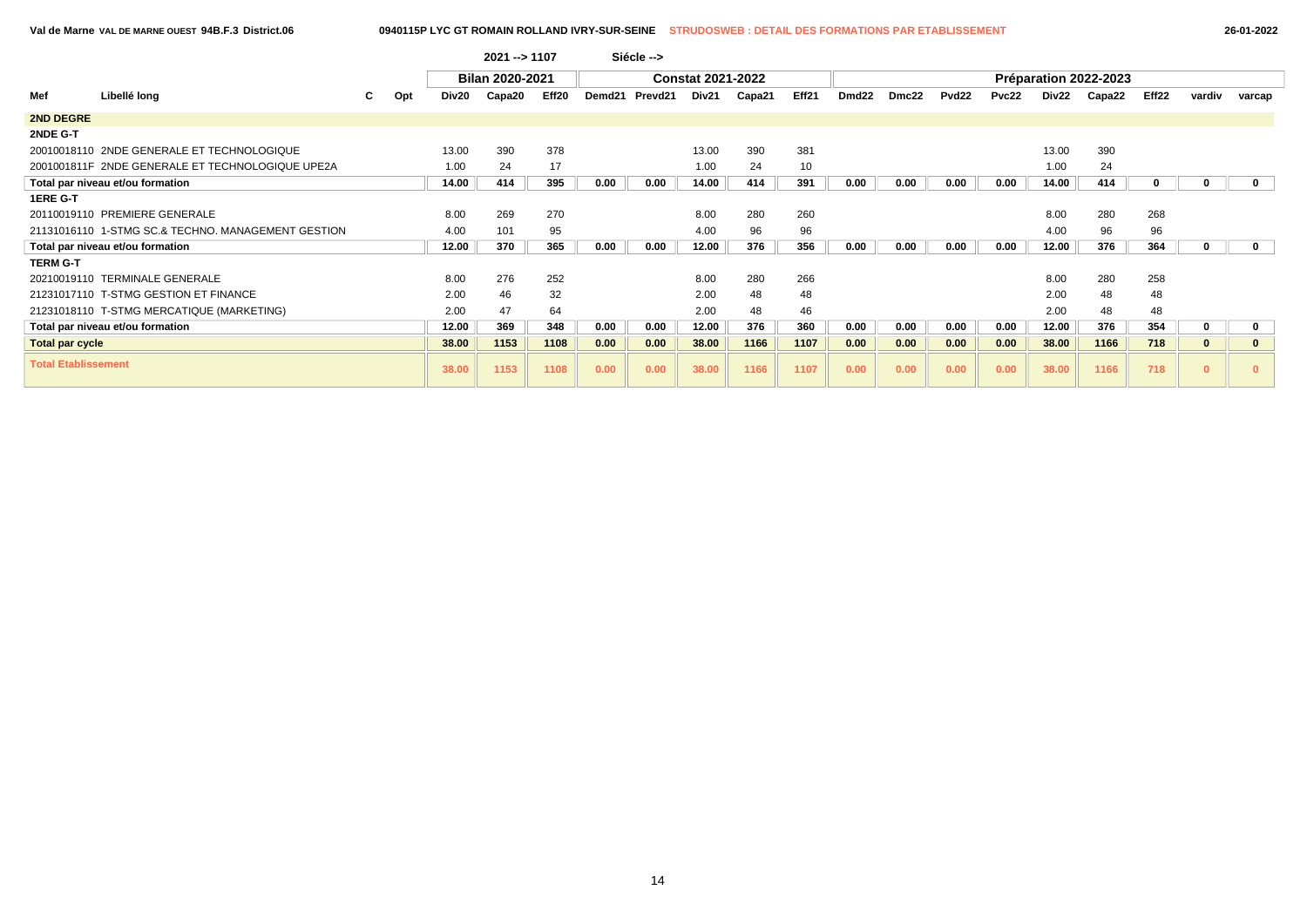**Val de Marne VAL DE MARNE OUEST 94B.F.3 District.07 0941474S LYC POLYV DARIUS MILHAUD LE KREMLIN-BICETRE STRUDOSWEB : DETAIL DES FORMATIONS PAR ETABLISSEMENT 26-01-2022**

| <b>Bilan 2020-2021</b><br><b>Constat 2021-2022</b><br>Préparation 2022-2023<br>Libellé long<br>Eff21<br>Dmd22<br>Pvd22<br>Pvc22<br>Div22<br>Capa22<br>Eff22<br>Mef<br>Opt<br>Div20<br>Capa20<br>Eff20<br>Demd21 Prevd21<br>Div21<br>Capa21<br>Dmc22<br>vardiv<br>varcap<br><b>2ND DEGRE</b><br>12.00<br>356<br>15.00<br>450<br>437<br>$-1.00$<br>14.00<br>420<br>20010018110 2NDE GENERALE ET TECHNOLOGIQUE<br>360<br>$-30$<br>$-1$<br>450<br>420<br>$-30$<br>12.00<br>360<br>356<br>0.00<br>0.00<br>437<br>0.00<br>0.00<br>0.00<br>$\mathbf 0$<br>$-1$<br>Total par niveau et/ou formation<br>15.00<br>$-1.00$<br>14.00<br>20110019110 PREMIERE GENERALE<br>6.00<br>201<br>203<br>6.00<br>210<br>210<br>2.00<br>8.00<br>280<br>260<br>2<br>70<br>21131016110 1-STMG SC.& TECHNO. MANAGEMENT GESTION<br>3.00<br>90<br>90<br>3.00<br>90<br>90<br>3.00<br>90<br>90<br>21133104110 1-ST2S SC. & TECHNO. SANTE & SOCIAL<br>35<br>35<br>33<br>35<br>35<br>1.00<br>1.00<br>35<br>1.00<br>10.00<br>326<br>328<br>335<br>333<br>12.00<br>405<br>385<br>$\overline{2}$<br>Total par niveau et/ou formation<br>0.00<br>0.00<br>10.00<br>0.00<br>0.00<br>2.00<br>0.00<br>70<br>20210019110 TERMINALE GENERALE<br>7.00<br>226<br>220<br>7.00<br>245<br>206<br>7.00<br>245<br>218<br>27<br>23<br>25<br>23<br>0.50<br>24<br>23<br>21231017110 T-STMG GESTION ET FINANCE<br>1.00<br>0.50<br>-1<br>21231018110 T-STMG MERCATIQUE (MARKETING)<br>38<br>43<br>1.50<br>45<br>48<br>1.50<br>46<br>46<br>1.40<br>T-STMG RESSOUR. HUMAINES &<br>21231019110<br>0.60<br>19<br>24<br>1.00<br>1.00<br>24<br>22<br>24<br>19<br><b>COMMUNICATION</b><br>1.00<br>33<br>1.00<br>35<br>35<br>1.00<br>35<br>33<br>21233104110 T-ST2S SC. & TECHNO. SANTE & SOCIAL<br>34<br>342<br>343<br>344<br>11.00<br>374<br>331<br>0.00<br>11.00<br>374<br>$\mathbf 0$<br>$\mathbf 0$<br>Total par niveau et/ou formation<br>11.00<br>0.00<br>0.00<br>0.00<br>0.00<br>0.00<br>1CAP2<br>24133204210 1CAP2 ACCOMPAG. EDUCATIF PETITE ENFANCE<br>1.00<br>24<br>23<br>24133205210 1CAP2 ACCOMPAG. EDUCATIF PETITE ENFANCE<br>1.00<br>24<br>24<br>1.00<br>24<br>24<br>24<br>24<br>24<br>24<br>Total par niveau et/ou formation<br>1.00<br>24<br>23<br>0.00<br>0.00<br>1.00<br>0.00<br>0.00<br>0.00<br>0.00<br>1.00<br>0<br>$\mathbf 0$<br>24133204220 2CAP2 ACCOMPAG. EDUCATIF PETITE ENFANCE<br>1.00<br>24<br>24<br>24133205220 2CAP2 ACCOMPAG. EDUCATIF PETITE ENFANCE<br>1.00<br>24<br>22<br>1.00<br>24<br>24<br>24<br>24<br>22<br>24<br>24<br>0<br>Total par niveau et/ou formation<br>1.00<br>24<br>0.00<br>0.00<br>1.00<br>0.00<br>0.00<br>0.00<br>0.00<br>1.00<br>$\mathbf 0$<br>2NDPRO MET. RELATION CLIENT 2NDE COMMUNE<br>24731211310<br>2.00<br>48<br>47<br>2.00<br>48<br>48<br>48<br>48<br>2.00<br>2NDPRO ACC.SOINS-SERV.PERS. 2NDE<br>24733005310<br>60<br>2.00<br>60<br>58<br>60<br>59<br>2.00<br>59<br>2.00<br><b>COMMUNE</b><br>Total par niveau et/ou formation<br>4.00<br>108<br>106<br>0.00<br>0.00<br>4.00<br>108<br>106<br>0.00<br>0.00<br>0.00<br>0.00<br>4.00<br>108<br>107<br>0<br>$\mathbf 0$<br><b>1ERE PRO</b><br>22<br>24731212320 1ERPRO METIERS DE L'ACCUEIL<br>1.00<br>24<br>24<br>24<br>1.00<br>24<br>24<br>R<br>1.00<br>23<br>24731213320 1ERPRO MET.COM.VEN.OP.A ANI.GES.ESP.COM.<br>R<br>1.00<br>24<br>1.00<br>24<br>24<br>1.00<br>24<br>24<br>24731214320 1ERPRO MET.COM.VEN.OP.B PR.CL.VA.OF.COM.<br>R<br>1.00<br>24<br>1.00<br>24<br>1.00<br>24<br>24<br>24<br>24<br>24733004320 1ERPRO ACC.SOINS-S.PERS. OPT.EN STRUCTUR<br>2.00<br>60<br>54<br>2.00<br>60<br>54<br>2.00<br>60<br>53<br>125<br>5.00<br>132<br>125<br>0.00<br>0.00<br>5.00<br>132<br>124<br>0.00<br>0.00<br>0.00<br>0.00<br>5.00<br>132<br>$\mathbf 0$<br>$\mathbf 0$<br>Total par niveau et/ou formation<br><b>TLEPRO</b><br>24731202330 TLEPRO COMMERCE<br>24<br>23<br>1.00<br>24<br>22<br>24731206330 TLEPRO VENTE (PROSPECT.NEGO.SUIV.CLIENT)<br>1.00<br>22<br>24731210330 TLEPRO ACCUEIL -RELATION CLIENTS USAGERS<br>1.00<br>24<br>24731212330 TLEPRO METIERS DE L'ACCUEIL<br>1.00<br>24<br>24<br>24<br>24<br>1.00<br>24731213330 TLEPRO MET.COM.VEN.OP.A ANI.GES.ESP.COM.<br>1.00<br>24<br>1.00<br>24<br>24<br>24<br>1.00<br>23<br>23<br>24731214330 TLEPRO MET.COM.VEN.OP.B PR.CL.VA.OF.COM.<br>1.00<br>24<br>24<br>24733004330 TLEPRO. ASSP OPTION EN STRUCTURE<br>2.00<br>52<br>53<br>2.00<br>60<br>55<br>54<br>2.00<br>54<br>5.00<br>132<br>122<br>0.00<br>0.00<br>5.00<br>126<br>123<br>0.00<br>0.00<br>0.00<br>0.00<br>5.00<br>126<br>124<br>Total par niveau et/ou formation<br>0<br>$\mathbf 0$<br>49.00<br>1449<br>1428<br>0.00<br>0.00<br>52.00<br>1573<br>1500<br>0.00<br>0.00<br>1.00<br>0.00<br>53.00<br>1613<br>1131<br>$\mathbf{1}$<br>40<br><b>Total par cycle</b><br><b>POST BACCALAUREAT</b> |                 |  | 2021 -- > 1727 |  | Siécle --> |  |  |  |  |  |  |  |
|-----------------------------------------------------------------------------------------------------------------------------------------------------------------------------------------------------------------------------------------------------------------------------------------------------------------------------------------------------------------------------------------------------------------------------------------------------------------------------------------------------------------------------------------------------------------------------------------------------------------------------------------------------------------------------------------------------------------------------------------------------------------------------------------------------------------------------------------------------------------------------------------------------------------------------------------------------------------------------------------------------------------------------------------------------------------------------------------------------------------------------------------------------------------------------------------------------------------------------------------------------------------------------------------------------------------------------------------------------------------------------------------------------------------------------------------------------------------------------------------------------------------------------------------------------------------------------------------------------------------------------------------------------------------------------------------------------------------------------------------------------------------------------------------------------------------------------------------------------------------------------------------------------------------------------------------------------------------------------------------------------------------------------------------------------------------------------------------------------------------------------------------------------------------------------------------------------------------------------------------------------------------------------------------------------------------------------------------------------------------------------------------------------------------------------------------------------------------------------------------------------------------------------------------------------------------------------------------------------------------------------------------------------------------------------------------------------------------------------------------------------------------------------------------------------------------------------------------------------------------------------------------------------------------------------------------------------------------------------------------------------------------------------------------------------------------------------------------------------------------------------------------------------------------------------------------------------------------------------------------------------------------------------------------------------------------------------------------------------------------------------------------------------------------------------------------------------------------------------------------------------------------------------------------------------------------------------------------------------------------------------------------------------------------------------------------------------------------------------------------------------------------------------------------------------------------------------------------------------------------------------------------------------------------------------------------------------------------------------------------------------------------------------------------------------------------------------------------------------------------------------------------------------------------------------------------------------------------------------------------------------------------------------------------------------------------------------------------------------------------------------------------------------------------------------------------------------------------------------------------------------------------------------------------------------------------------------------------------------------------------------------------------------------------------------------------------------------------------------------------------------------------------------|-----------------|--|----------------|--|------------|--|--|--|--|--|--|--|
|                                                                                                                                                                                                                                                                                                                                                                                                                                                                                                                                                                                                                                                                                                                                                                                                                                                                                                                                                                                                                                                                                                                                                                                                                                                                                                                                                                                                                                                                                                                                                                                                                                                                                                                                                                                                                                                                                                                                                                                                                                                                                                                                                                                                                                                                                                                                                                                                                                                                                                                                                                                                                                                                                                                                                                                                                                                                                                                                                                                                                                                                                                                                                                                                                                                                                                                                                                                                                                                                                                                                                                                                                                                                                                                                                                                                                                                                                                                                                                                                                                                                                                                                                                                                                                                                                                                                                                                                                                                                                                                                                                                                                                                                                                                                                                             |                 |  |                |  |            |  |  |  |  |  |  |  |
|                                                                                                                                                                                                                                                                                                                                                                                                                                                                                                                                                                                                                                                                                                                                                                                                                                                                                                                                                                                                                                                                                                                                                                                                                                                                                                                                                                                                                                                                                                                                                                                                                                                                                                                                                                                                                                                                                                                                                                                                                                                                                                                                                                                                                                                                                                                                                                                                                                                                                                                                                                                                                                                                                                                                                                                                                                                                                                                                                                                                                                                                                                                                                                                                                                                                                                                                                                                                                                                                                                                                                                                                                                                                                                                                                                                                                                                                                                                                                                                                                                                                                                                                                                                                                                                                                                                                                                                                                                                                                                                                                                                                                                                                                                                                                                             |                 |  |                |  |            |  |  |  |  |  |  |  |
|                                                                                                                                                                                                                                                                                                                                                                                                                                                                                                                                                                                                                                                                                                                                                                                                                                                                                                                                                                                                                                                                                                                                                                                                                                                                                                                                                                                                                                                                                                                                                                                                                                                                                                                                                                                                                                                                                                                                                                                                                                                                                                                                                                                                                                                                                                                                                                                                                                                                                                                                                                                                                                                                                                                                                                                                                                                                                                                                                                                                                                                                                                                                                                                                                                                                                                                                                                                                                                                                                                                                                                                                                                                                                                                                                                                                                                                                                                                                                                                                                                                                                                                                                                                                                                                                                                                                                                                                                                                                                                                                                                                                                                                                                                                                                                             |                 |  |                |  |            |  |  |  |  |  |  |  |
|                                                                                                                                                                                                                                                                                                                                                                                                                                                                                                                                                                                                                                                                                                                                                                                                                                                                                                                                                                                                                                                                                                                                                                                                                                                                                                                                                                                                                                                                                                                                                                                                                                                                                                                                                                                                                                                                                                                                                                                                                                                                                                                                                                                                                                                                                                                                                                                                                                                                                                                                                                                                                                                                                                                                                                                                                                                                                                                                                                                                                                                                                                                                                                                                                                                                                                                                                                                                                                                                                                                                                                                                                                                                                                                                                                                                                                                                                                                                                                                                                                                                                                                                                                                                                                                                                                                                                                                                                                                                                                                                                                                                                                                                                                                                                                             | 2NDE G-T        |  |                |  |            |  |  |  |  |  |  |  |
|                                                                                                                                                                                                                                                                                                                                                                                                                                                                                                                                                                                                                                                                                                                                                                                                                                                                                                                                                                                                                                                                                                                                                                                                                                                                                                                                                                                                                                                                                                                                                                                                                                                                                                                                                                                                                                                                                                                                                                                                                                                                                                                                                                                                                                                                                                                                                                                                                                                                                                                                                                                                                                                                                                                                                                                                                                                                                                                                                                                                                                                                                                                                                                                                                                                                                                                                                                                                                                                                                                                                                                                                                                                                                                                                                                                                                                                                                                                                                                                                                                                                                                                                                                                                                                                                                                                                                                                                                                                                                                                                                                                                                                                                                                                                                                             |                 |  |                |  |            |  |  |  |  |  |  |  |
|                                                                                                                                                                                                                                                                                                                                                                                                                                                                                                                                                                                                                                                                                                                                                                                                                                                                                                                                                                                                                                                                                                                                                                                                                                                                                                                                                                                                                                                                                                                                                                                                                                                                                                                                                                                                                                                                                                                                                                                                                                                                                                                                                                                                                                                                                                                                                                                                                                                                                                                                                                                                                                                                                                                                                                                                                                                                                                                                                                                                                                                                                                                                                                                                                                                                                                                                                                                                                                                                                                                                                                                                                                                                                                                                                                                                                                                                                                                                                                                                                                                                                                                                                                                                                                                                                                                                                                                                                                                                                                                                                                                                                                                                                                                                                                             |                 |  |                |  |            |  |  |  |  |  |  |  |
|                                                                                                                                                                                                                                                                                                                                                                                                                                                                                                                                                                                                                                                                                                                                                                                                                                                                                                                                                                                                                                                                                                                                                                                                                                                                                                                                                                                                                                                                                                                                                                                                                                                                                                                                                                                                                                                                                                                                                                                                                                                                                                                                                                                                                                                                                                                                                                                                                                                                                                                                                                                                                                                                                                                                                                                                                                                                                                                                                                                                                                                                                                                                                                                                                                                                                                                                                                                                                                                                                                                                                                                                                                                                                                                                                                                                                                                                                                                                                                                                                                                                                                                                                                                                                                                                                                                                                                                                                                                                                                                                                                                                                                                                                                                                                                             | 1ERE G-T        |  |                |  |            |  |  |  |  |  |  |  |
|                                                                                                                                                                                                                                                                                                                                                                                                                                                                                                                                                                                                                                                                                                                                                                                                                                                                                                                                                                                                                                                                                                                                                                                                                                                                                                                                                                                                                                                                                                                                                                                                                                                                                                                                                                                                                                                                                                                                                                                                                                                                                                                                                                                                                                                                                                                                                                                                                                                                                                                                                                                                                                                                                                                                                                                                                                                                                                                                                                                                                                                                                                                                                                                                                                                                                                                                                                                                                                                                                                                                                                                                                                                                                                                                                                                                                                                                                                                                                                                                                                                                                                                                                                                                                                                                                                                                                                                                                                                                                                                                                                                                                                                                                                                                                                             |                 |  |                |  |            |  |  |  |  |  |  |  |
|                                                                                                                                                                                                                                                                                                                                                                                                                                                                                                                                                                                                                                                                                                                                                                                                                                                                                                                                                                                                                                                                                                                                                                                                                                                                                                                                                                                                                                                                                                                                                                                                                                                                                                                                                                                                                                                                                                                                                                                                                                                                                                                                                                                                                                                                                                                                                                                                                                                                                                                                                                                                                                                                                                                                                                                                                                                                                                                                                                                                                                                                                                                                                                                                                                                                                                                                                                                                                                                                                                                                                                                                                                                                                                                                                                                                                                                                                                                                                                                                                                                                                                                                                                                                                                                                                                                                                                                                                                                                                                                                                                                                                                                                                                                                                                             |                 |  |                |  |            |  |  |  |  |  |  |  |
|                                                                                                                                                                                                                                                                                                                                                                                                                                                                                                                                                                                                                                                                                                                                                                                                                                                                                                                                                                                                                                                                                                                                                                                                                                                                                                                                                                                                                                                                                                                                                                                                                                                                                                                                                                                                                                                                                                                                                                                                                                                                                                                                                                                                                                                                                                                                                                                                                                                                                                                                                                                                                                                                                                                                                                                                                                                                                                                                                                                                                                                                                                                                                                                                                                                                                                                                                                                                                                                                                                                                                                                                                                                                                                                                                                                                                                                                                                                                                                                                                                                                                                                                                                                                                                                                                                                                                                                                                                                                                                                                                                                                                                                                                                                                                                             |                 |  |                |  |            |  |  |  |  |  |  |  |
|                                                                                                                                                                                                                                                                                                                                                                                                                                                                                                                                                                                                                                                                                                                                                                                                                                                                                                                                                                                                                                                                                                                                                                                                                                                                                                                                                                                                                                                                                                                                                                                                                                                                                                                                                                                                                                                                                                                                                                                                                                                                                                                                                                                                                                                                                                                                                                                                                                                                                                                                                                                                                                                                                                                                                                                                                                                                                                                                                                                                                                                                                                                                                                                                                                                                                                                                                                                                                                                                                                                                                                                                                                                                                                                                                                                                                                                                                                                                                                                                                                                                                                                                                                                                                                                                                                                                                                                                                                                                                                                                                                                                                                                                                                                                                                             |                 |  |                |  |            |  |  |  |  |  |  |  |
|                                                                                                                                                                                                                                                                                                                                                                                                                                                                                                                                                                                                                                                                                                                                                                                                                                                                                                                                                                                                                                                                                                                                                                                                                                                                                                                                                                                                                                                                                                                                                                                                                                                                                                                                                                                                                                                                                                                                                                                                                                                                                                                                                                                                                                                                                                                                                                                                                                                                                                                                                                                                                                                                                                                                                                                                                                                                                                                                                                                                                                                                                                                                                                                                                                                                                                                                                                                                                                                                                                                                                                                                                                                                                                                                                                                                                                                                                                                                                                                                                                                                                                                                                                                                                                                                                                                                                                                                                                                                                                                                                                                                                                                                                                                                                                             | <b>TERM G-T</b> |  |                |  |            |  |  |  |  |  |  |  |
|                                                                                                                                                                                                                                                                                                                                                                                                                                                                                                                                                                                                                                                                                                                                                                                                                                                                                                                                                                                                                                                                                                                                                                                                                                                                                                                                                                                                                                                                                                                                                                                                                                                                                                                                                                                                                                                                                                                                                                                                                                                                                                                                                                                                                                                                                                                                                                                                                                                                                                                                                                                                                                                                                                                                                                                                                                                                                                                                                                                                                                                                                                                                                                                                                                                                                                                                                                                                                                                                                                                                                                                                                                                                                                                                                                                                                                                                                                                                                                                                                                                                                                                                                                                                                                                                                                                                                                                                                                                                                                                                                                                                                                                                                                                                                                             |                 |  |                |  |            |  |  |  |  |  |  |  |
|                                                                                                                                                                                                                                                                                                                                                                                                                                                                                                                                                                                                                                                                                                                                                                                                                                                                                                                                                                                                                                                                                                                                                                                                                                                                                                                                                                                                                                                                                                                                                                                                                                                                                                                                                                                                                                                                                                                                                                                                                                                                                                                                                                                                                                                                                                                                                                                                                                                                                                                                                                                                                                                                                                                                                                                                                                                                                                                                                                                                                                                                                                                                                                                                                                                                                                                                                                                                                                                                                                                                                                                                                                                                                                                                                                                                                                                                                                                                                                                                                                                                                                                                                                                                                                                                                                                                                                                                                                                                                                                                                                                                                                                                                                                                                                             |                 |  |                |  |            |  |  |  |  |  |  |  |
|                                                                                                                                                                                                                                                                                                                                                                                                                                                                                                                                                                                                                                                                                                                                                                                                                                                                                                                                                                                                                                                                                                                                                                                                                                                                                                                                                                                                                                                                                                                                                                                                                                                                                                                                                                                                                                                                                                                                                                                                                                                                                                                                                                                                                                                                                                                                                                                                                                                                                                                                                                                                                                                                                                                                                                                                                                                                                                                                                                                                                                                                                                                                                                                                                                                                                                                                                                                                                                                                                                                                                                                                                                                                                                                                                                                                                                                                                                                                                                                                                                                                                                                                                                                                                                                                                                                                                                                                                                                                                                                                                                                                                                                                                                                                                                             |                 |  |                |  |            |  |  |  |  |  |  |  |
|                                                                                                                                                                                                                                                                                                                                                                                                                                                                                                                                                                                                                                                                                                                                                                                                                                                                                                                                                                                                                                                                                                                                                                                                                                                                                                                                                                                                                                                                                                                                                                                                                                                                                                                                                                                                                                                                                                                                                                                                                                                                                                                                                                                                                                                                                                                                                                                                                                                                                                                                                                                                                                                                                                                                                                                                                                                                                                                                                                                                                                                                                                                                                                                                                                                                                                                                                                                                                                                                                                                                                                                                                                                                                                                                                                                                                                                                                                                                                                                                                                                                                                                                                                                                                                                                                                                                                                                                                                                                                                                                                                                                                                                                                                                                                                             |                 |  |                |  |            |  |  |  |  |  |  |  |
|                                                                                                                                                                                                                                                                                                                                                                                                                                                                                                                                                                                                                                                                                                                                                                                                                                                                                                                                                                                                                                                                                                                                                                                                                                                                                                                                                                                                                                                                                                                                                                                                                                                                                                                                                                                                                                                                                                                                                                                                                                                                                                                                                                                                                                                                                                                                                                                                                                                                                                                                                                                                                                                                                                                                                                                                                                                                                                                                                                                                                                                                                                                                                                                                                                                                                                                                                                                                                                                                                                                                                                                                                                                                                                                                                                                                                                                                                                                                                                                                                                                                                                                                                                                                                                                                                                                                                                                                                                                                                                                                                                                                                                                                                                                                                                             |                 |  |                |  |            |  |  |  |  |  |  |  |
|                                                                                                                                                                                                                                                                                                                                                                                                                                                                                                                                                                                                                                                                                                                                                                                                                                                                                                                                                                                                                                                                                                                                                                                                                                                                                                                                                                                                                                                                                                                                                                                                                                                                                                                                                                                                                                                                                                                                                                                                                                                                                                                                                                                                                                                                                                                                                                                                                                                                                                                                                                                                                                                                                                                                                                                                                                                                                                                                                                                                                                                                                                                                                                                                                                                                                                                                                                                                                                                                                                                                                                                                                                                                                                                                                                                                                                                                                                                                                                                                                                                                                                                                                                                                                                                                                                                                                                                                                                                                                                                                                                                                                                                                                                                                                                             |                 |  |                |  |            |  |  |  |  |  |  |  |
|                                                                                                                                                                                                                                                                                                                                                                                                                                                                                                                                                                                                                                                                                                                                                                                                                                                                                                                                                                                                                                                                                                                                                                                                                                                                                                                                                                                                                                                                                                                                                                                                                                                                                                                                                                                                                                                                                                                                                                                                                                                                                                                                                                                                                                                                                                                                                                                                                                                                                                                                                                                                                                                                                                                                                                                                                                                                                                                                                                                                                                                                                                                                                                                                                                                                                                                                                                                                                                                                                                                                                                                                                                                                                                                                                                                                                                                                                                                                                                                                                                                                                                                                                                                                                                                                                                                                                                                                                                                                                                                                                                                                                                                                                                                                                                             |                 |  |                |  |            |  |  |  |  |  |  |  |
|                                                                                                                                                                                                                                                                                                                                                                                                                                                                                                                                                                                                                                                                                                                                                                                                                                                                                                                                                                                                                                                                                                                                                                                                                                                                                                                                                                                                                                                                                                                                                                                                                                                                                                                                                                                                                                                                                                                                                                                                                                                                                                                                                                                                                                                                                                                                                                                                                                                                                                                                                                                                                                                                                                                                                                                                                                                                                                                                                                                                                                                                                                                                                                                                                                                                                                                                                                                                                                                                                                                                                                                                                                                                                                                                                                                                                                                                                                                                                                                                                                                                                                                                                                                                                                                                                                                                                                                                                                                                                                                                                                                                                                                                                                                                                                             |                 |  |                |  |            |  |  |  |  |  |  |  |
|                                                                                                                                                                                                                                                                                                                                                                                                                                                                                                                                                                                                                                                                                                                                                                                                                                                                                                                                                                                                                                                                                                                                                                                                                                                                                                                                                                                                                                                                                                                                                                                                                                                                                                                                                                                                                                                                                                                                                                                                                                                                                                                                                                                                                                                                                                                                                                                                                                                                                                                                                                                                                                                                                                                                                                                                                                                                                                                                                                                                                                                                                                                                                                                                                                                                                                                                                                                                                                                                                                                                                                                                                                                                                                                                                                                                                                                                                                                                                                                                                                                                                                                                                                                                                                                                                                                                                                                                                                                                                                                                                                                                                                                                                                                                                                             |                 |  |                |  |            |  |  |  |  |  |  |  |
|                                                                                                                                                                                                                                                                                                                                                                                                                                                                                                                                                                                                                                                                                                                                                                                                                                                                                                                                                                                                                                                                                                                                                                                                                                                                                                                                                                                                                                                                                                                                                                                                                                                                                                                                                                                                                                                                                                                                                                                                                                                                                                                                                                                                                                                                                                                                                                                                                                                                                                                                                                                                                                                                                                                                                                                                                                                                                                                                                                                                                                                                                                                                                                                                                                                                                                                                                                                                                                                                                                                                                                                                                                                                                                                                                                                                                                                                                                                                                                                                                                                                                                                                                                                                                                                                                                                                                                                                                                                                                                                                                                                                                                                                                                                                                                             |                 |  |                |  |            |  |  |  |  |  |  |  |
|                                                                                                                                                                                                                                                                                                                                                                                                                                                                                                                                                                                                                                                                                                                                                                                                                                                                                                                                                                                                                                                                                                                                                                                                                                                                                                                                                                                                                                                                                                                                                                                                                                                                                                                                                                                                                                                                                                                                                                                                                                                                                                                                                                                                                                                                                                                                                                                                                                                                                                                                                                                                                                                                                                                                                                                                                                                                                                                                                                                                                                                                                                                                                                                                                                                                                                                                                                                                                                                                                                                                                                                                                                                                                                                                                                                                                                                                                                                                                                                                                                                                                                                                                                                                                                                                                                                                                                                                                                                                                                                                                                                                                                                                                                                                                                             | 2CAP2           |  |                |  |            |  |  |  |  |  |  |  |
|                                                                                                                                                                                                                                                                                                                                                                                                                                                                                                                                                                                                                                                                                                                                                                                                                                                                                                                                                                                                                                                                                                                                                                                                                                                                                                                                                                                                                                                                                                                                                                                                                                                                                                                                                                                                                                                                                                                                                                                                                                                                                                                                                                                                                                                                                                                                                                                                                                                                                                                                                                                                                                                                                                                                                                                                                                                                                                                                                                                                                                                                                                                                                                                                                                                                                                                                                                                                                                                                                                                                                                                                                                                                                                                                                                                                                                                                                                                                                                                                                                                                                                                                                                                                                                                                                                                                                                                                                                                                                                                                                                                                                                                                                                                                                                             |                 |  |                |  |            |  |  |  |  |  |  |  |
|                                                                                                                                                                                                                                                                                                                                                                                                                                                                                                                                                                                                                                                                                                                                                                                                                                                                                                                                                                                                                                                                                                                                                                                                                                                                                                                                                                                                                                                                                                                                                                                                                                                                                                                                                                                                                                                                                                                                                                                                                                                                                                                                                                                                                                                                                                                                                                                                                                                                                                                                                                                                                                                                                                                                                                                                                                                                                                                                                                                                                                                                                                                                                                                                                                                                                                                                                                                                                                                                                                                                                                                                                                                                                                                                                                                                                                                                                                                                                                                                                                                                                                                                                                                                                                                                                                                                                                                                                                                                                                                                                                                                                                                                                                                                                                             |                 |  |                |  |            |  |  |  |  |  |  |  |
|                                                                                                                                                                                                                                                                                                                                                                                                                                                                                                                                                                                                                                                                                                                                                                                                                                                                                                                                                                                                                                                                                                                                                                                                                                                                                                                                                                                                                                                                                                                                                                                                                                                                                                                                                                                                                                                                                                                                                                                                                                                                                                                                                                                                                                                                                                                                                                                                                                                                                                                                                                                                                                                                                                                                                                                                                                                                                                                                                                                                                                                                                                                                                                                                                                                                                                                                                                                                                                                                                                                                                                                                                                                                                                                                                                                                                                                                                                                                                                                                                                                                                                                                                                                                                                                                                                                                                                                                                                                                                                                                                                                                                                                                                                                                                                             |                 |  |                |  |            |  |  |  |  |  |  |  |
|                                                                                                                                                                                                                                                                                                                                                                                                                                                                                                                                                                                                                                                                                                                                                                                                                                                                                                                                                                                                                                                                                                                                                                                                                                                                                                                                                                                                                                                                                                                                                                                                                                                                                                                                                                                                                                                                                                                                                                                                                                                                                                                                                                                                                                                                                                                                                                                                                                                                                                                                                                                                                                                                                                                                                                                                                                                                                                                                                                                                                                                                                                                                                                                                                                                                                                                                                                                                                                                                                                                                                                                                                                                                                                                                                                                                                                                                                                                                                                                                                                                                                                                                                                                                                                                                                                                                                                                                                                                                                                                                                                                                                                                                                                                                                                             | <b>2NDE PRO</b> |  |                |  |            |  |  |  |  |  |  |  |
|                                                                                                                                                                                                                                                                                                                                                                                                                                                                                                                                                                                                                                                                                                                                                                                                                                                                                                                                                                                                                                                                                                                                                                                                                                                                                                                                                                                                                                                                                                                                                                                                                                                                                                                                                                                                                                                                                                                                                                                                                                                                                                                                                                                                                                                                                                                                                                                                                                                                                                                                                                                                                                                                                                                                                                                                                                                                                                                                                                                                                                                                                                                                                                                                                                                                                                                                                                                                                                                                                                                                                                                                                                                                                                                                                                                                                                                                                                                                                                                                                                                                                                                                                                                                                                                                                                                                                                                                                                                                                                                                                                                                                                                                                                                                                                             |                 |  |                |  |            |  |  |  |  |  |  |  |
|                                                                                                                                                                                                                                                                                                                                                                                                                                                                                                                                                                                                                                                                                                                                                                                                                                                                                                                                                                                                                                                                                                                                                                                                                                                                                                                                                                                                                                                                                                                                                                                                                                                                                                                                                                                                                                                                                                                                                                                                                                                                                                                                                                                                                                                                                                                                                                                                                                                                                                                                                                                                                                                                                                                                                                                                                                                                                                                                                                                                                                                                                                                                                                                                                                                                                                                                                                                                                                                                                                                                                                                                                                                                                                                                                                                                                                                                                                                                                                                                                                                                                                                                                                                                                                                                                                                                                                                                                                                                                                                                                                                                                                                                                                                                                                             |                 |  |                |  |            |  |  |  |  |  |  |  |
|                                                                                                                                                                                                                                                                                                                                                                                                                                                                                                                                                                                                                                                                                                                                                                                                                                                                                                                                                                                                                                                                                                                                                                                                                                                                                                                                                                                                                                                                                                                                                                                                                                                                                                                                                                                                                                                                                                                                                                                                                                                                                                                                                                                                                                                                                                                                                                                                                                                                                                                                                                                                                                                                                                                                                                                                                                                                                                                                                                                                                                                                                                                                                                                                                                                                                                                                                                                                                                                                                                                                                                                                                                                                                                                                                                                                                                                                                                                                                                                                                                                                                                                                                                                                                                                                                                                                                                                                                                                                                                                                                                                                                                                                                                                                                                             |                 |  |                |  |            |  |  |  |  |  |  |  |
|                                                                                                                                                                                                                                                                                                                                                                                                                                                                                                                                                                                                                                                                                                                                                                                                                                                                                                                                                                                                                                                                                                                                                                                                                                                                                                                                                                                                                                                                                                                                                                                                                                                                                                                                                                                                                                                                                                                                                                                                                                                                                                                                                                                                                                                                                                                                                                                                                                                                                                                                                                                                                                                                                                                                                                                                                                                                                                                                                                                                                                                                                                                                                                                                                                                                                                                                                                                                                                                                                                                                                                                                                                                                                                                                                                                                                                                                                                                                                                                                                                                                                                                                                                                                                                                                                                                                                                                                                                                                                                                                                                                                                                                                                                                                                                             |                 |  |                |  |            |  |  |  |  |  |  |  |
|                                                                                                                                                                                                                                                                                                                                                                                                                                                                                                                                                                                                                                                                                                                                                                                                                                                                                                                                                                                                                                                                                                                                                                                                                                                                                                                                                                                                                                                                                                                                                                                                                                                                                                                                                                                                                                                                                                                                                                                                                                                                                                                                                                                                                                                                                                                                                                                                                                                                                                                                                                                                                                                                                                                                                                                                                                                                                                                                                                                                                                                                                                                                                                                                                                                                                                                                                                                                                                                                                                                                                                                                                                                                                                                                                                                                                                                                                                                                                                                                                                                                                                                                                                                                                                                                                                                                                                                                                                                                                                                                                                                                                                                                                                                                                                             |                 |  |                |  |            |  |  |  |  |  |  |  |
|                                                                                                                                                                                                                                                                                                                                                                                                                                                                                                                                                                                                                                                                                                                                                                                                                                                                                                                                                                                                                                                                                                                                                                                                                                                                                                                                                                                                                                                                                                                                                                                                                                                                                                                                                                                                                                                                                                                                                                                                                                                                                                                                                                                                                                                                                                                                                                                                                                                                                                                                                                                                                                                                                                                                                                                                                                                                                                                                                                                                                                                                                                                                                                                                                                                                                                                                                                                                                                                                                                                                                                                                                                                                                                                                                                                                                                                                                                                                                                                                                                                                                                                                                                                                                                                                                                                                                                                                                                                                                                                                                                                                                                                                                                                                                                             |                 |  |                |  |            |  |  |  |  |  |  |  |
|                                                                                                                                                                                                                                                                                                                                                                                                                                                                                                                                                                                                                                                                                                                                                                                                                                                                                                                                                                                                                                                                                                                                                                                                                                                                                                                                                                                                                                                                                                                                                                                                                                                                                                                                                                                                                                                                                                                                                                                                                                                                                                                                                                                                                                                                                                                                                                                                                                                                                                                                                                                                                                                                                                                                                                                                                                                                                                                                                                                                                                                                                                                                                                                                                                                                                                                                                                                                                                                                                                                                                                                                                                                                                                                                                                                                                                                                                                                                                                                                                                                                                                                                                                                                                                                                                                                                                                                                                                                                                                                                                                                                                                                                                                                                                                             |                 |  |                |  |            |  |  |  |  |  |  |  |
|                                                                                                                                                                                                                                                                                                                                                                                                                                                                                                                                                                                                                                                                                                                                                                                                                                                                                                                                                                                                                                                                                                                                                                                                                                                                                                                                                                                                                                                                                                                                                                                                                                                                                                                                                                                                                                                                                                                                                                                                                                                                                                                                                                                                                                                                                                                                                                                                                                                                                                                                                                                                                                                                                                                                                                                                                                                                                                                                                                                                                                                                                                                                                                                                                                                                                                                                                                                                                                                                                                                                                                                                                                                                                                                                                                                                                                                                                                                                                                                                                                                                                                                                                                                                                                                                                                                                                                                                                                                                                                                                                                                                                                                                                                                                                                             |                 |  |                |  |            |  |  |  |  |  |  |  |
|                                                                                                                                                                                                                                                                                                                                                                                                                                                                                                                                                                                                                                                                                                                                                                                                                                                                                                                                                                                                                                                                                                                                                                                                                                                                                                                                                                                                                                                                                                                                                                                                                                                                                                                                                                                                                                                                                                                                                                                                                                                                                                                                                                                                                                                                                                                                                                                                                                                                                                                                                                                                                                                                                                                                                                                                                                                                                                                                                                                                                                                                                                                                                                                                                                                                                                                                                                                                                                                                                                                                                                                                                                                                                                                                                                                                                                                                                                                                                                                                                                                                                                                                                                                                                                                                                                                                                                                                                                                                                                                                                                                                                                                                                                                                                                             |                 |  |                |  |            |  |  |  |  |  |  |  |
|                                                                                                                                                                                                                                                                                                                                                                                                                                                                                                                                                                                                                                                                                                                                                                                                                                                                                                                                                                                                                                                                                                                                                                                                                                                                                                                                                                                                                                                                                                                                                                                                                                                                                                                                                                                                                                                                                                                                                                                                                                                                                                                                                                                                                                                                                                                                                                                                                                                                                                                                                                                                                                                                                                                                                                                                                                                                                                                                                                                                                                                                                                                                                                                                                                                                                                                                                                                                                                                                                                                                                                                                                                                                                                                                                                                                                                                                                                                                                                                                                                                                                                                                                                                                                                                                                                                                                                                                                                                                                                                                                                                                                                                                                                                                                                             |                 |  |                |  |            |  |  |  |  |  |  |  |
|                                                                                                                                                                                                                                                                                                                                                                                                                                                                                                                                                                                                                                                                                                                                                                                                                                                                                                                                                                                                                                                                                                                                                                                                                                                                                                                                                                                                                                                                                                                                                                                                                                                                                                                                                                                                                                                                                                                                                                                                                                                                                                                                                                                                                                                                                                                                                                                                                                                                                                                                                                                                                                                                                                                                                                                                                                                                                                                                                                                                                                                                                                                                                                                                                                                                                                                                                                                                                                                                                                                                                                                                                                                                                                                                                                                                                                                                                                                                                                                                                                                                                                                                                                                                                                                                                                                                                                                                                                                                                                                                                                                                                                                                                                                                                                             |                 |  |                |  |            |  |  |  |  |  |  |  |
|                                                                                                                                                                                                                                                                                                                                                                                                                                                                                                                                                                                                                                                                                                                                                                                                                                                                                                                                                                                                                                                                                                                                                                                                                                                                                                                                                                                                                                                                                                                                                                                                                                                                                                                                                                                                                                                                                                                                                                                                                                                                                                                                                                                                                                                                                                                                                                                                                                                                                                                                                                                                                                                                                                                                                                                                                                                                                                                                                                                                                                                                                                                                                                                                                                                                                                                                                                                                                                                                                                                                                                                                                                                                                                                                                                                                                                                                                                                                                                                                                                                                                                                                                                                                                                                                                                                                                                                                                                                                                                                                                                                                                                                                                                                                                                             |                 |  |                |  |            |  |  |  |  |  |  |  |
|                                                                                                                                                                                                                                                                                                                                                                                                                                                                                                                                                                                                                                                                                                                                                                                                                                                                                                                                                                                                                                                                                                                                                                                                                                                                                                                                                                                                                                                                                                                                                                                                                                                                                                                                                                                                                                                                                                                                                                                                                                                                                                                                                                                                                                                                                                                                                                                                                                                                                                                                                                                                                                                                                                                                                                                                                                                                                                                                                                                                                                                                                                                                                                                                                                                                                                                                                                                                                                                                                                                                                                                                                                                                                                                                                                                                                                                                                                                                                                                                                                                                                                                                                                                                                                                                                                                                                                                                                                                                                                                                                                                                                                                                                                                                                                             |                 |  |                |  |            |  |  |  |  |  |  |  |
|                                                                                                                                                                                                                                                                                                                                                                                                                                                                                                                                                                                                                                                                                                                                                                                                                                                                                                                                                                                                                                                                                                                                                                                                                                                                                                                                                                                                                                                                                                                                                                                                                                                                                                                                                                                                                                                                                                                                                                                                                                                                                                                                                                                                                                                                                                                                                                                                                                                                                                                                                                                                                                                                                                                                                                                                                                                                                                                                                                                                                                                                                                                                                                                                                                                                                                                                                                                                                                                                                                                                                                                                                                                                                                                                                                                                                                                                                                                                                                                                                                                                                                                                                                                                                                                                                                                                                                                                                                                                                                                                                                                                                                                                                                                                                                             |                 |  |                |  |            |  |  |  |  |  |  |  |
|                                                                                                                                                                                                                                                                                                                                                                                                                                                                                                                                                                                                                                                                                                                                                                                                                                                                                                                                                                                                                                                                                                                                                                                                                                                                                                                                                                                                                                                                                                                                                                                                                                                                                                                                                                                                                                                                                                                                                                                                                                                                                                                                                                                                                                                                                                                                                                                                                                                                                                                                                                                                                                                                                                                                                                                                                                                                                                                                                                                                                                                                                                                                                                                                                                                                                                                                                                                                                                                                                                                                                                                                                                                                                                                                                                                                                                                                                                                                                                                                                                                                                                                                                                                                                                                                                                                                                                                                                                                                                                                                                                                                                                                                                                                                                                             |                 |  |                |  |            |  |  |  |  |  |  |  |
|                                                                                                                                                                                                                                                                                                                                                                                                                                                                                                                                                                                                                                                                                                                                                                                                                                                                                                                                                                                                                                                                                                                                                                                                                                                                                                                                                                                                                                                                                                                                                                                                                                                                                                                                                                                                                                                                                                                                                                                                                                                                                                                                                                                                                                                                                                                                                                                                                                                                                                                                                                                                                                                                                                                                                                                                                                                                                                                                                                                                                                                                                                                                                                                                                                                                                                                                                                                                                                                                                                                                                                                                                                                                                                                                                                                                                                                                                                                                                                                                                                                                                                                                                                                                                                                                                                                                                                                                                                                                                                                                                                                                                                                                                                                                                                             |                 |  |                |  |            |  |  |  |  |  |  |  |
|                                                                                                                                                                                                                                                                                                                                                                                                                                                                                                                                                                                                                                                                                                                                                                                                                                                                                                                                                                                                                                                                                                                                                                                                                                                                                                                                                                                                                                                                                                                                                                                                                                                                                                                                                                                                                                                                                                                                                                                                                                                                                                                                                                                                                                                                                                                                                                                                                                                                                                                                                                                                                                                                                                                                                                                                                                                                                                                                                                                                                                                                                                                                                                                                                                                                                                                                                                                                                                                                                                                                                                                                                                                                                                                                                                                                                                                                                                                                                                                                                                                                                                                                                                                                                                                                                                                                                                                                                                                                                                                                                                                                                                                                                                                                                                             |                 |  |                |  |            |  |  |  |  |  |  |  |
|                                                                                                                                                                                                                                                                                                                                                                                                                                                                                                                                                                                                                                                                                                                                                                                                                                                                                                                                                                                                                                                                                                                                                                                                                                                                                                                                                                                                                                                                                                                                                                                                                                                                                                                                                                                                                                                                                                                                                                                                                                                                                                                                                                                                                                                                                                                                                                                                                                                                                                                                                                                                                                                                                                                                                                                                                                                                                                                                                                                                                                                                                                                                                                                                                                                                                                                                                                                                                                                                                                                                                                                                                                                                                                                                                                                                                                                                                                                                                                                                                                                                                                                                                                                                                                                                                                                                                                                                                                                                                                                                                                                                                                                                                                                                                                             |                 |  |                |  |            |  |  |  |  |  |  |  |
|                                                                                                                                                                                                                                                                                                                                                                                                                                                                                                                                                                                                                                                                                                                                                                                                                                                                                                                                                                                                                                                                                                                                                                                                                                                                                                                                                                                                                                                                                                                                                                                                                                                                                                                                                                                                                                                                                                                                                                                                                                                                                                                                                                                                                                                                                                                                                                                                                                                                                                                                                                                                                                                                                                                                                                                                                                                                                                                                                                                                                                                                                                                                                                                                                                                                                                                                                                                                                                                                                                                                                                                                                                                                                                                                                                                                                                                                                                                                                                                                                                                                                                                                                                                                                                                                                                                                                                                                                                                                                                                                                                                                                                                                                                                                                                             |                 |  |                |  |            |  |  |  |  |  |  |  |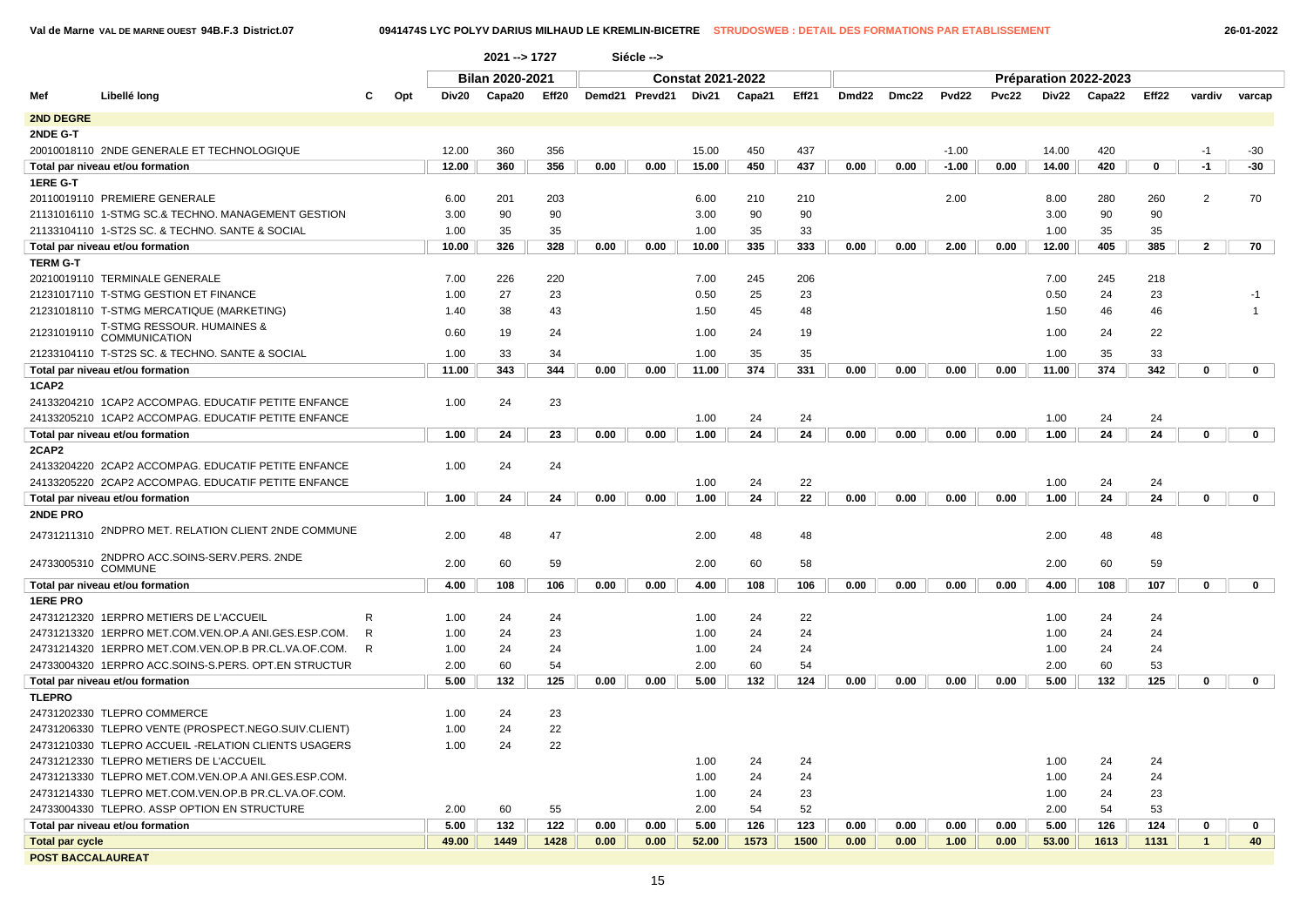|                            |                                                     |    |     |       | 2021 -- > 1727  |       |        | Siécle --> |                          |        |       |                   |       |                   |       |       |                       |              |          |              |
|----------------------------|-----------------------------------------------------|----|-----|-------|-----------------|-------|--------|------------|--------------------------|--------|-------|-------------------|-------|-------------------|-------|-------|-----------------------|--------------|----------|--------------|
|                            |                                                     |    |     |       | Bilan 2020-2021 |       |        |            | <b>Constat 2021-2022</b> |        |       |                   |       |                   |       |       | Préparation 2022-2023 |              |          |              |
| Mef                        | Libellé long                                        | C. | Opt | Div20 | Capa20          | Eff20 | Demd21 | Prevd21    | Div21                    | Capa21 | Eff21 | Dmd <sub>22</sub> | Dmc22 | Pvd <sub>22</sub> | Pvc22 | Div22 | Capa22                | Eff22        | vardiv   | varcap       |
| 1BTS2                      |                                                     |    |     |       |                 |       |        |            |                          |        |       |                   |       |                   |       |       |                       |              |          |              |
|                            | 31131212210 1BTS2 NEGO, ET DIGITAL, RELATION CLIENT |    |     | 1.00  | 35              | 34    |        |            | 1.00                     | 35     | 33    |                   |       |                   |       | 1.00  | 35                    |              |          |              |
| 31131213210                | 1BTS2 MANAGEMENT COMMERC. OPERATIONNEL              |    |     | 1.00  | 35              | 35    |        |            | 1.00                     | 35     | 30    |                   |       |                   |       | 1.00  | 35                    |              |          |              |
|                            | 31133001210 1BTS2 SERVICE & PREST, S.SANIT.& SOCIAL |    |     | 1.00  | 30              | 31    |        |            | 1.00                     | 30     | 30    |                   |       |                   |       | 1.00  | 30                    |              |          |              |
|                            | Total par niveau et/ou formation                    |    |     | 3.00  | 100             | 100   | 0.00   | 0.00       | 3.00                     | 100    | 93    | 0.00              | 0.00  | 0.00              | 0.00  | 3.00  | 100                   | 0            |          | $\mathbf{0}$ |
| <b>2BTS2</b>               |                                                     |    |     |       |                 |       |        |            |                          |        |       |                   |       |                   |       |       |                       |              |          |              |
|                            | 31131212220 2BTS2 NEGO, ET DIGITAL, RELATION CLIENT |    |     | 1.00  | 35              | 35    |        |            | 1.00                     | 35     | 27    |                   |       |                   |       | 1.00  | 35                    |              |          |              |
| 31131213220                | 2BTS2 MANAGEMENT COMMERC. OPERATIONNEL              |    |     | 1.00  | 24              | 24    |        |            | 1.00                     | 24     | 22    |                   |       |                   |       | 1.00  | 24                    |              |          |              |
|                            | 31133001220 2BTS2 SERVICE & PREST, S.SANIT.& SOCIAL |    |     | 1.00  | 30              | 33    |        |            | 1.00                     | 30     | 27    |                   |       |                   |       | 1.00  | 30                    |              |          |              |
|                            | Total par niveau et/ou formation                    |    |     | 3.00  | 89              | 92    | 0.00   | 0.00       | 3.00                     | 89     | 76    | 0.00              | 0.00  | 0.00              | 0.00  | 3.00  | 89                    | 0            | 0        | $\mathbf 0$  |
| <b>Total par cycle</b>     |                                                     |    |     | 6.00  | 189             | 192   | 0.00   | 0.00       | 6.00                     | 189    | 169   | 0.00              | 0.00  | 0.00              | 0.00  | 6.00  | 189                   | 0            | 0        | $\mathbf{0}$ |
|                            | <b>PREPARATIONS DIVERSES</b>                        |    |     |       |                 |       |        |            |                          |        |       |                   |       |                   |       |       |                       |              |          |              |
| PDPREBAC1                  |                                                     |    |     |       |                 |       |        |            |                          |        |       |                   |       |                   |       |       |                       |              |          |              |
|                            | 29333102110 AIDE SOIGNANT                           |    |     | 2.00  | 36              | 32    |        |            | 2.00                     | 36     | 28    |                   |       |                   |       | 2.00  | 36                    |              |          |              |
|                            | 29333103110 AUXILIAIRE DE PUERICULTURE              |    |     | 1.00  | 18              | 34    |        |            | 1.00                     | 18     | 30    |                   |       |                   |       | 1.00  | 18                    |              |          |              |
|                            | Total par niveau et/ou formation                    |    |     | 3.00  | 54              | 66    | 0.00   | 0.00       | 3.00                     | 54     | 58    | 0.00              | 0.00  | 0.00              | 0.00  | 3.00  | 54                    | $\mathbf 0$  | 0        | $\mathbf 0$  |
| <b>Total par cycle</b>     |                                                     |    |     | 3.00  | 54              | 66    | 0.00   | 0.00       | 3.00                     | 54     | 58    | 0.00              | 0.00  | 0.00              | 0.00  | 3.00  | 54                    | $\mathbf{0}$ | $\bf{0}$ | $\mathbf{0}$ |
| <b>Total Etablissement</b> |                                                     |    |     | 58.00 | 1692            | 1686  | 0.00   | 0.00       | 61.00                    | 1816   | 1727  | 0.00              | 0.00  | 1.00              | 0.00  | 62.00 | 1856                  | 1131         |          | 40           |

R 8 places réservées pour réorientations de 2nde GT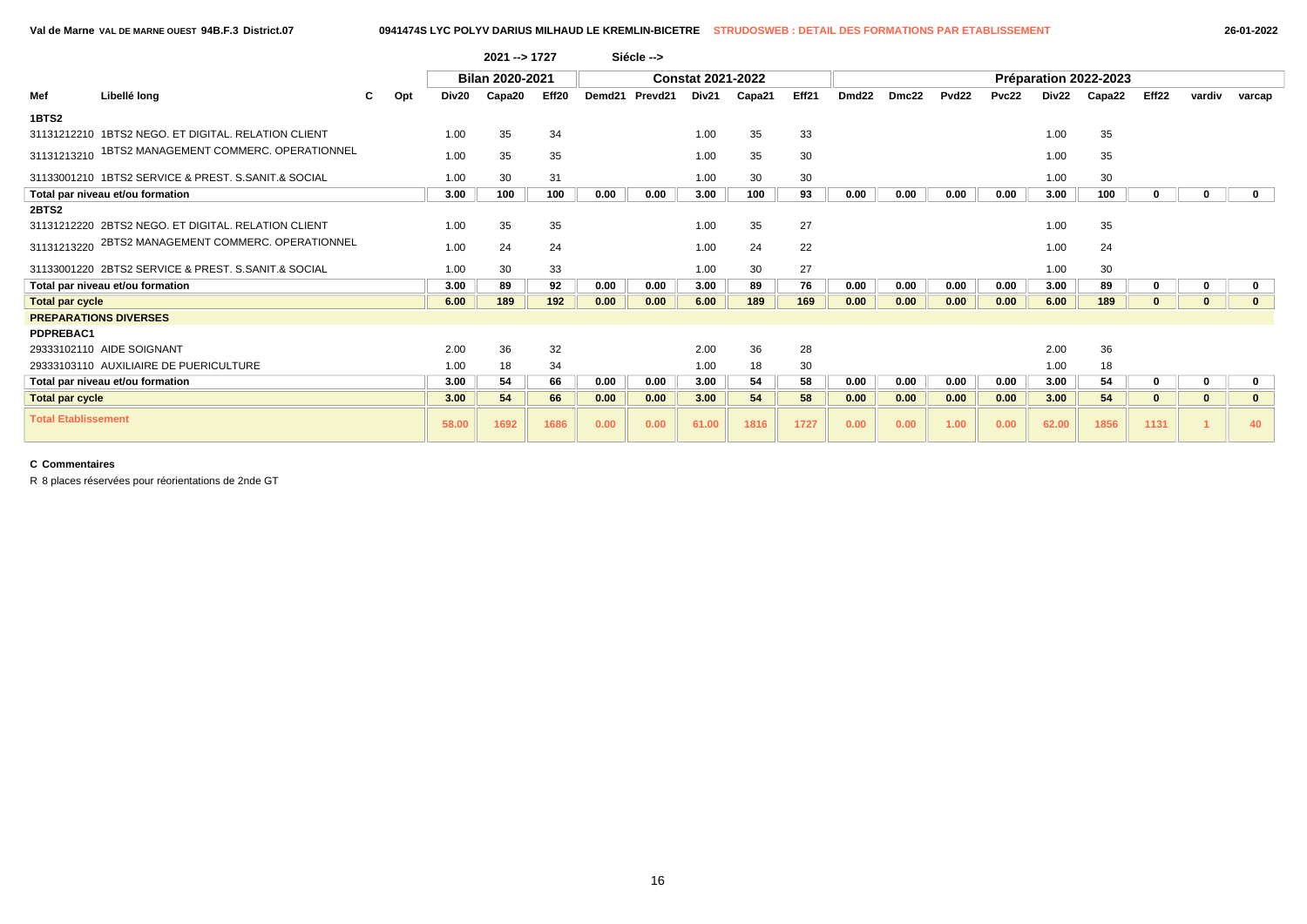**Val de Marne VAL DE MARNE OUEST 94B.F.3 District.07 0941975L LYC POLYV PIERRE BROSSOLETTE LE KREMLIN-BICETRE STRUDOSWEB : DETAIL DES FORMATIONS PAR ETABLISSEMENT 26-01-2022**

|                            |                                                      |     |       | 2021 --> 325           |       |      | Siécle -->     |                          |        |       |                   |       |       |       |       |                       |                   |              |              |
|----------------------------|------------------------------------------------------|-----|-------|------------------------|-------|------|----------------|--------------------------|--------|-------|-------------------|-------|-------|-------|-------|-----------------------|-------------------|--------------|--------------|
|                            |                                                      |     |       | <b>Bilan 2020-2021</b> |       |      |                | <b>Constat 2021-2022</b> |        |       |                   |       |       |       |       | Préparation 2022-2023 |                   |              |              |
| Mef                        | Libellé long                                         | Opt | Div20 | Capa20                 | Eff20 |      | Demd21 Prevd21 | Div21                    | Capa21 | Eff21 | Dmd <sub>22</sub> | Dmc22 | Pvd22 | Pvc22 | Div22 | Capa22                | Eff <sub>22</sub> | vardiv       | varcap       |
| 2ND DEGRE                  |                                                      |     |       |                        |       |      |                |                          |        |       |                   |       |       |       |       |                       |                   |              |              |
| 2NDE PRO                   |                                                      |     |       |                        |       |      |                |                          |        |       |                   |       |       |       |       |                       |                   |              |              |
| 24733005310                | 2NDPRO ACC.SOINS-SERV.PERS. 2NDE<br>COMMUNE          |     | 2.00  | 60                     | 50    |      |                | 2.00                     | 60     | 51    |                   |       |       |       | 2.00  | 60                    | 51                |              |              |
| 24733006310                | 2NDPRO ANIMAT. ENFANCE& PERSONNES AGEES              |     | 1.00  | 24                     | 22    |      |                | 1.00                     | 24     | 22    |                   |       |       |       | 1.00  | 24                    | 22                |              |              |
|                            | Total par niveau et/ou formation                     |     | 3.00  | 84                     | 72    | 0.00 | 0.00           | 3.00                     | 84     | 73    | 0.00              | 0.00  | 0.00  | 0.00  | 3.00  | 84                    | 73                | $\mathbf 0$  | $\mathbf{0}$ |
| <b>1ERE PRO</b>            |                                                      |     |       |                        |       |      |                |                          |        |       |                   |       |       |       |       |                       |                   |              |              |
|                            | 24733002320 1ERPRO SERVICES DE PROXIMITE VIE LOCALE  |     | 1.00  | 24                     | 26    |      |                |                          |        |       |                   |       |       |       |       |                       |                   |              |              |
|                            | 24733004320 1ERPRO ACC.SOINS-S.PERS. OPT.EN STRUCTUR |     | 2.00  | 60                     | 56    |      |                | 2.00                     | 48     | 56    |                   |       |       |       | 2.00  | 60                    | 53                |              | 12           |
| 24733006320                | 1ERPRO ANIMAT. ENFANCE& PERSONNES AGEES              |     |       |                        |       |      |                | 1.00                     | 24     | 22    |                   |       |       |       | 1.00  | 24                    | 22                |              |              |
|                            | Total par niveau et/ou formation                     |     | 3.00  | 84                     | 82    | 0.00 | 0.00           | 3.00                     | 72     | 78    | 0.00              | 0.00  | 0.00  | 0.00  | 3.00  | 84                    | 75                | $\mathbf 0$  | 12           |
| <b>TLEPRO</b>              |                                                      |     |       |                        |       |      |                |                          |        |       |                   |       |       |       |       |                       |                   |              |              |
|                            | 24733002330 TLEPRO SERVICES DE PROXIMITE VIE LOCALE  |     | 1.00  | 24                     | 21    |      |                | 1.00                     | 24     | 22    |                   |       |       |       |       |                       |                   | $-1$         | $-24$        |
|                            | 24733004330 TLEPRO, ASSP OPTION EN STRUCTURE         |     | 2.00  | 60                     | 58    |      |                | 2.00                     | 54     | 56    |                   |       |       |       | 2.00  | 60                    | 56                |              | 6            |
|                            | 24733006330 TLEPRO ANIMAT. ENFANCE& PERSONNES AGEES  |     |       |                        |       |      |                |                          |        |       |                   |       |       |       | 1.00  | 24                    | 21                | -1           | 24           |
|                            | Total par niveau et/ou formation                     |     | 3.00  | 84                     | 79    | 0.00 | 0.00           | 3.00                     | 78     | 78    | 0.00              | 0.00  | 0.00  | 0.00  | 3.00  | 84                    | 77                | $\mathbf 0$  | 6            |
| <b>Total par cycle</b>     |                                                      |     | 9.00  | 252                    | 233   | 0.00 | 0.00           | 9.00                     | 234    | 229   | 0.00              | 0.00  | 0.00  | 0.00  | 9.00  | 252                   | 225               | $\mathbf{0}$ | 18           |
|                            | <b>PREPARATIONS DIVERSES</b>                         |     |       |                        |       |      |                |                          |        |       |                   |       |       |       |       |                       |                   |              |              |
| PDPREBAC1                  |                                                      |     |       |                        |       |      |                |                          |        |       |                   |       |       |       |       |                       |                   |              |              |
|                            | 29133202210 MONITEUR EDUCATEUR : 1ERE ANNEE          |     | 2.00  | 36                     | 32    |      |                | 2.00                     | 36     | 35    |                   |       |       |       | 2.00  | 36                    |                   |              |              |
|                            | 2913320A31A EDUCATEUR SPECIALISE : 1ERE ANNEE        |     | 1.00  | 18                     | 19    |      |                | 1.00                     | 18     | 18    |                   |       |       |       | 1.00  | 18                    |                   |              |              |
|                            | Total par niveau et/ou formation                     |     | 3.00  | 54                     | 51    | 0.00 | 0.00           | 3.00                     | 54     | 53    | 0.00              | 0.00  | 0.00  | 0.00  | 3.00  | 54                    | 0                 | $\bf{0}$     | $\mathbf{0}$ |
| <b>PDPREBAC2</b>           |                                                      |     |       |                        |       |      |                |                          |        |       |                   |       |       |       |       |                       |                   |              |              |
|                            | 29133202220 MONITEUR EDUCATEUR : 2EME ANNEE          |     | 2.00  | 36                     | 28    |      |                | 2.00                     | 36     | 18    |                   |       |       |       | 2.00  | 36                    |                   |              |              |
|                            | 2913320A32A EDUCATEUR SPECIALISE : 2EME ANNEE        |     | 1.00  | 18                     | 14    |      |                | 1.00                     | 18     | 14    |                   |       |       |       | 1.00  | 18                    |                   |              |              |
|                            | 2913320A33A EDUCATEUR SPECIALISE : 3EME ANNEE        |     | 1.00  | 18                     | 10    |      |                | 1.00                     | 18     | 11    |                   |       |       |       | 1.00  | 18                    |                   |              |              |
|                            | Total par niveau et/ou formation                     |     | 4.00  | 72                     | 52    | 0.00 | 0.00           | 4.00                     | 72     | 43    | 0.00              | 0.00  | 0.00  | 0.00  | 4.00  | 72                    | 0                 | $\mathbf 0$  | $\mathbf{0}$ |
| <b>Total par cycle</b>     |                                                      |     | 7.00  | 126                    | 103   | 0.00 | 0.00           | 7.00                     | 126    | 96    | 0.00              | 0.00  | 0.00  | 0.00  | 7.00  | 126                   | $\mathbf{0}$      | $\mathbf{0}$ | $\mathbf{0}$ |
| <b>Total Etablissement</b> |                                                      |     | 16.00 | 378                    | 336   | 0.00 | 0.00           | 16.00                    | 360    | 325   | 0.00              | 0.00  | 0.00  | 0.00  | 16.00 | 378                   | 225               | $\mathbf{0}$ | 18           |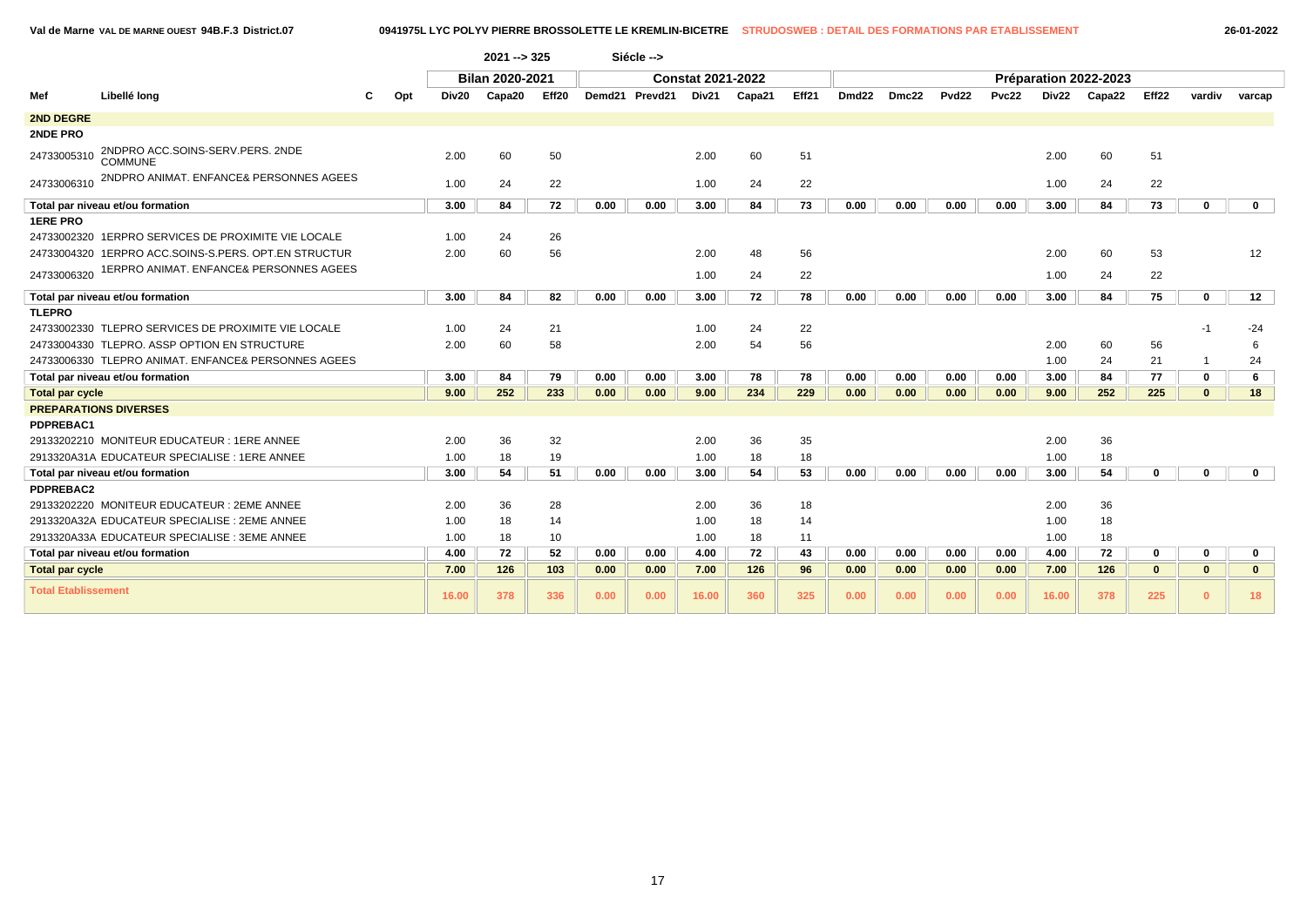**Val de Marne VAL DE MARNE OUEST 94B.F.3 District.09 0940138P LYC PROF ARMAND GUILLAUMIN ORLY STRUDOSWEB : DETAIL DES FORMATIONS PAR ETABLISSEMENT 26-01-2022**

|                        |                                                         |   |     |       | $2021 - 539$           |       |      | Siécle -->     |                          |        |              |       |       |       |              |       |                       |             |              |              |
|------------------------|---------------------------------------------------------|---|-----|-------|------------------------|-------|------|----------------|--------------------------|--------|--------------|-------|-------|-------|--------------|-------|-----------------------|-------------|--------------|--------------|
|                        |                                                         |   |     |       | <b>Bilan 2020-2021</b> |       |      |                | <b>Constat 2021-2022</b> |        |              |       |       |       |              |       | Préparation 2022-2023 |             |              |              |
| Mef                    | Libellé long                                            | С | Opt | Div20 | Capa20                 | Eff20 |      | Demd21 Prevd21 | Div21                    | Capa21 | Eff21        | Dmd22 | Dmc22 | Pvd22 | <b>Pvc22</b> | Div22 | Capa22                | Eff22       | vardiv       | varcap       |
| <b>2ND DEGRE</b>       |                                                         |   |     |       |                        |       |      |                |                          |        |              |       |       |       |              |       |                       |             |              |              |
| <b>3EME GENE</b>       |                                                         |   |     |       |                        |       |      |                |                          |        |              |       |       |       |              |       |                       |             |              |              |
|                        | 10310031110 3EME PREPA-METIERS                          |   |     | 1.00  | 24                     | 23    |      |                | 1.00                     | 24     | 17           |       |       |       |              | 1.00  | 24                    |             |              |              |
|                        | Total par niveau et/ou formation                        |   |     | 1.00  | 24                     | 23    | 0.00 | 0.00           | 1.00                     | 24     | 17           | 0.00  | 0.00  | 0.00  | 0.00         | 1.00  | 24                    | 0           | 0            | $\mathbf{0}$ |
| CAP <sub>1</sub> AN    |                                                         |   |     |       |                        |       |      |                |                          |        |              |       |       |       |              |       |                       |             |              |              |
|                        | 24033615110 1CAP1 ESTHETIQUE COSMETIQUE PARFUMERIE      |   |     | 1.00  | 12                     | 10    |      |                | 1.00                     | 12     | 9            |       |       |       |              | 1.00  | 12                    | 9           |              |              |
|                        | Total par niveau et/ou formation                        |   |     | 1.00  | 12                     | 10    | 0.00 | 0.00           | 1.00                     | 12     | 9            | 0.00  | 0.00  | 0.00  | 0.00         | 1.00  | 12                    | 9           | 0            | $\mathbf{0}$ |
| 1CAP2                  |                                                         |   |     |       |                        |       |      |                |                          |        |              |       |       |       |              |       |                       |             |              |              |
|                        | 24133615210 1CAP2 ESTHETIQUE COSMETIQUE PARFUMERIE      |   |     | 1.00  | 24                     | 21    |      |                | 1.00                     | 24     | 24           |       |       |       |              | 1.00  | 24                    | 22          |              |              |
|                        | 24133616210 1CAP2 METIERS DE LA COIFFURE                |   |     | 2.00  | 36                     | 30    |      |                | 2.00                     | 36     | 35           |       |       |       |              | 2.00  | 36                    | 32          |              |              |
|                        | Total par niveau et/ou formation                        |   |     | 3.00  | 60                     | 51    | 0.00 | 0.00           | 3.00                     | 60     | 59           | 0.00  | 0.00  | 0.00  | 0.00         | 3.00  | 60                    | 54          | 0            | $\mathbf{0}$ |
| 2CAP2                  |                                                         |   |     |       |                        |       |      |                |                          |        |              |       |       |       |              |       |                       |             |              |              |
|                        | 24133615220 2CAP2 ESTHETIQUE COSMETIQUE PARFUMERIE      |   |     | 1.00  | 24                     | 19    |      |                | 1.00                     | 24     | 23           |       |       |       |              | 1.00  | 24                    | 24          |              |              |
|                        | 24133616220 2CAP2 METIERS DE LA COIFFURE                |   |     | 2.00  | 36                     | 33    |      |                | 2.00                     | 36     | 27           |       |       |       |              | 2.00  | 36                    | 31          |              |              |
|                        | Total par niveau et/ou formation                        |   |     | 3.00  | 60                     | 52    | 0.00 | 0.00           | 3.00                     | 60     | 50           | 0.00  | 0.00  | 0.00  | 0.00         | 3.00  | 60                    | 55          | 0            | $\mathbf{0}$ |
| <b>2NDE PRO</b>        |                                                         |   |     |       |                        |       |      |                |                          |        |              |       |       |       |              |       |                       |             |              |              |
|                        | 2473000231F 2NDPRO SERVICES UPE2A                       |   |     | 1.00  | 20                     | 17    |      |                | 1.00                     | 20     | $\mathbf{1}$ |       |       |       |              | 1.00  | 20                    |             |              |              |
| 24733005310            | 2NDPRO ACC.SOINS-SERV.PERS. 2NDE<br><b>COMMUNE</b>      |   |     | 2.00  | 48                     | 43    |      |                | 2.00                     | 48     | 46           |       |       |       |              | 2.00  | 48                    | 44          |              |              |
| 24733006310            | 2NDPRO ANIMAT. ENFANCE& PERSONNES AGEES                 |   |     | 1.00  | 24                     | 22    |      |                | 1.00                     | 24     | 23           |       |       |       |              | 1.00  | 24                    | 22          |              |              |
|                        | 2NDPRO MET.BEAUTE&BIEN-ETRE 2NDE<br>24733605310 COMMUNE |   |     | 2.00  | 48                     | 48    |      |                | 2.00                     | 48     | 45           |       |       |       |              | 2.00  | 48                    | 46          |              |              |
|                        | Total par niveau et/ou formation                        |   |     | 6.00  | 140                    | 130   | 0.00 | 0.00           | 6.00                     | 140    | 115          | 0.00  | 0.00  | 0.00  | 0.00         | 6.00  | 140                   | 112         | 0            | $\mathbf{0}$ |
| <b>1ERE PRO</b>        |                                                         |   |     |       |                        |       |      |                |                          |        |              |       |       |       |              |       |                       |             |              |              |
|                        | 24733002320 1ERPRO SERVICES DE PROXIMITE VIE LOCALE     |   |     | 1.00  | 24                     | 22    |      |                |                          |        |              |       |       |       |              |       |                       |             |              |              |
|                        | 24733004320 1ERPRO ACC.SOINS-S.PERS. OPT.EN STRUCTUR    |   |     | 2.00  | 48                     | 46    |      |                | 2.00                     | 48     | 43           |       |       |       |              | 2.00  | 48                    | 46          |              |              |
| 24733006320            | 1ERPRO ANIMAT. ENFANCE& PERSONNES AGEES                 |   |     |       |                        |       |      |                | 1.00                     | 24     | 21           |       |       |       |              | 1.00  | 24                    | 22          |              |              |
| 24733603320            | 1ERPRO ESTHETIQUE COSMETIQUE PARFUMERIE                 |   |     | 2.00  | 36                     | 36    |      |                | 2.00                     | 36     | 37           |       |       |       |              | 2.00  | 36                    | 36          |              |              |
|                        | 24733604320 1ERPRO METIERS DE LA COIFFURE               |   |     |       |                        |       |      |                | 1.00                     | 24     | 22           |       |       |       |              | 1.00  | 24                    | 22          |              |              |
|                        | Total par niveau et/ou formation                        |   |     | 5.00  | 108                    | 104   | 0.00 | 0.00           | 6.00                     | 132    | 123          | 0.00  | 0.00  | 0.00  | 0.00         | 6.00  | 132                   | 126         | 0            | 0            |
| <b>TLEPRO</b>          |                                                         |   |     |       |                        |       |      |                |                          |        |              |       |       |       |              |       |                       |             |              |              |
|                        | 24733002330 TLEPRO SERVICES DE PROXIMITE VIE LOCALE     |   |     | 1.00  | 24                     | 24    |      |                | 1.00                     | 24     | 24           |       |       |       |              |       |                       |             | -1           | -24          |
|                        | 24733004330 TLEPRO. ASSP OPTION EN STRUCTURE            |   |     | 2.00  | 48                     | 47    |      |                | 2.00                     | 48     | 45           |       |       |       |              | 2.00  | 48                    | 43          |              |              |
|                        | 24733006330 TLEPRO ANIMAT. ENFANCE& PERSONNES AGEES     |   |     |       |                        |       |      |                |                          |        |              |       |       |       |              | 1.00  | 24                    | 23          |              | 24           |
| 24733603330            | TLEPRO ESTHETIQUE COSMETIQUE PARFUMERIE                 |   |     | 2.00  | 36                     | 35    |      |                | 2.00                     | 36     | 35           |       |       |       |              | 2.00  | 36                    | 36          |              |              |
|                        | 24733604330 TLEPRO METIERS DE LA COIFFURE               |   |     |       |                        |       |      |                |                          |        |              |       |       |       |              | 1.00  | 24                    | 22          | -1           | 24           |
|                        | Total par niveau et/ou formation                        |   |     | 5.00  | 108                    | 106   | 0.00 | 0.00           | 5.00                     | 108    | 104          | 0.00  | 0.00  | 0.00  | 0.00         | 6.00  | 132                   | 124         | $\mathbf{1}$ | 24           |
|                        |                                                         |   |     |       |                        |       |      |                |                          |        |              |       |       |       |              |       |                       |             |              |              |
|                        | 25333605110 MC COIFFURE COUPE COULEUR (MC5)             | c |     | 1.00  | 12                     | 12    |      |                | 1.00                     | 12     | 3            |       |       |       |              |       |                       |             | $-1$         | $-12$        |
|                        | Total par niveau et/ou formation                        |   |     | 1.00  | 12                     | 12    | 0.00 | 0.00           | 1.00                     | 12     | $\mathbf{3}$ | 0.00  | 0.00  | 0.00  | 0.00         | 0.00  | 0                     | 0           | $-1$         | $-12$        |
| <b>Total par cycle</b> |                                                         |   |     | 25.00 | 524                    | 488   | 0.00 | 0.00           | 26.00                    | 548    | 480          | 0.00  | 0.00  | 0.00  | 0.00         | 26.00 | 560                   | 480         | $\mathbf{0}$ | 12           |
|                        | <b>POST BACCALAUREAT</b>                                |   |     |       |                        |       |      |                |                          |        |              |       |       |       |              |       |                       |             |              |              |
| 1BTS2                  |                                                         |   |     |       |                        |       |      |                |                          |        |              |       |       |       |              |       |                       |             |              |              |
|                        | 31133606210 1BTS2 MET. EST.COS.PAR. 1E ANN. COMM.       |   |     | 1.00  | 24                     | 24    |      |                | 1.00                     | 24     | 19           |       |       |       |              | 1.00  | 24                    |             |              |              |
|                        | Total par niveau et/ou formation                        |   |     | 1.00  | 24                     | 24    | 0.00 | 0.00           | 1.00                     | 24     | 19           | 0.00  | 0.00  | 0.00  | 0.00         | 1.00  | 24                    | $\mathbf 0$ | $\mathbf{0}$ | $\mathbf{0}$ |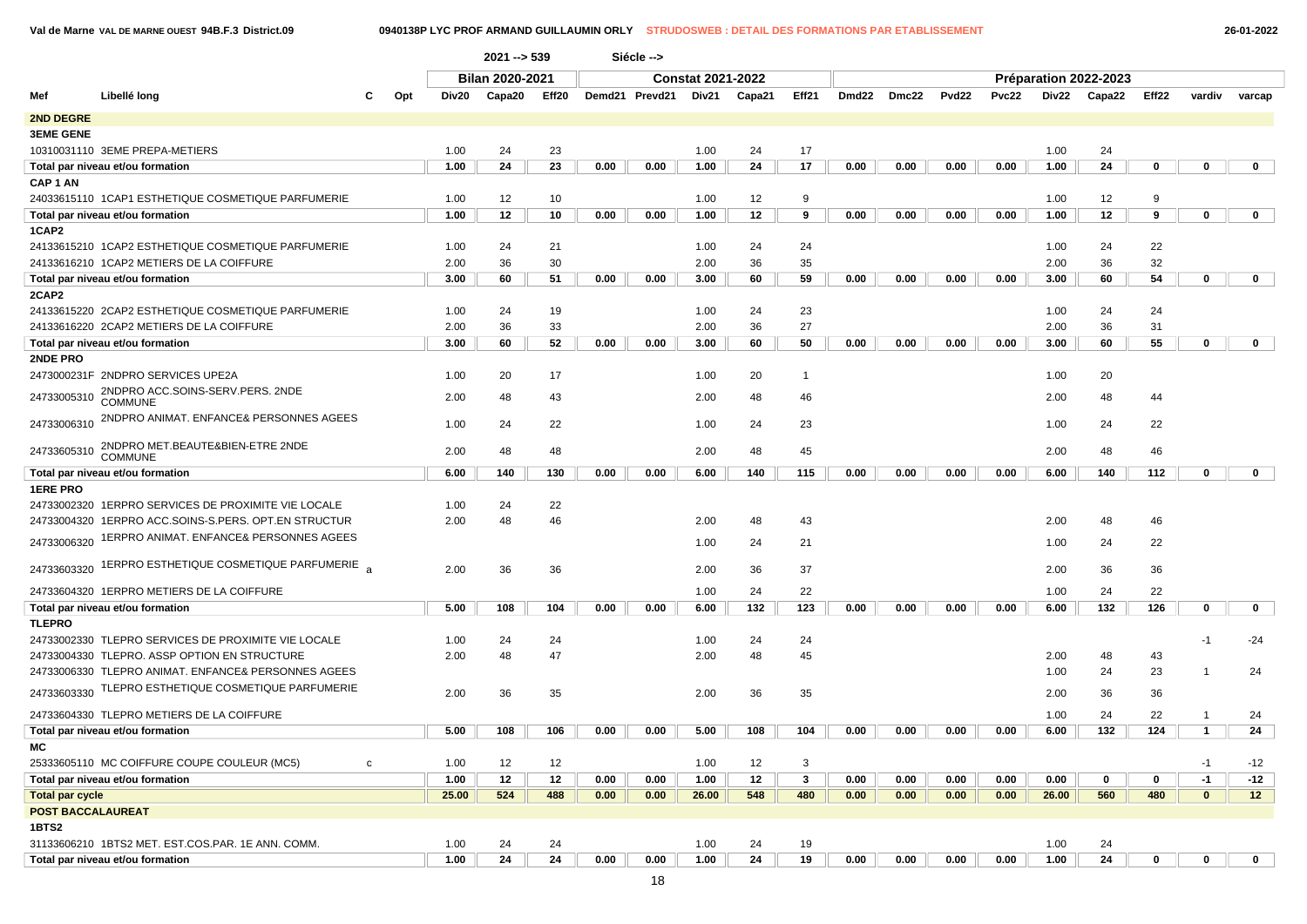|                            |                                                     |    |     |       | $2021 - 539$           |       |        | Siécle --> |                          |        |       |                   |       |                   |       |       |                       |       |          |                 |
|----------------------------|-----------------------------------------------------|----|-----|-------|------------------------|-------|--------|------------|--------------------------|--------|-------|-------------------|-------|-------------------|-------|-------|-----------------------|-------|----------|-----------------|
|                            |                                                     |    |     |       | <b>Bilan 2020-2021</b> |       |        |            | <b>Constat 2021-2022</b> |        |       |                   |       |                   |       |       | Préparation 2022-2023 |       |          |                 |
| Mef                        | Libellé long                                        | C. | Opt | Div20 | Capa20                 | Eff20 | Demd21 | Prevd21    | Div21                    | Capa21 | Eff21 | Dmd <sub>22</sub> | Dmc22 | Pvd <sub>22</sub> | Pvc22 | Div22 | Capa22                | Eff22 | vardiv   | varcap          |
| 2BTS2                      |                                                     |    |     |       |                        |       |        |            |                          |        |       |                   |       |                   |       |       |                       |       |          |                 |
|                            | 31133603220 2BTS2 MET. ESTH.COSM.PARF. OPT.A MANAG. |    |     | 1.00  | 12                     | 10    |        |            | 1.00                     | 12     | 11    |                   |       |                   |       | 1.00  | 12                    |       |          |                 |
|                            | 31133604220 2BTS2 MET. ESTH.COSM.PARF. OPT.B MARQ.  |    |     | 1.00  | 12                     |       |        |            | 1.00                     | 12     | 10    |                   |       |                   |       | 1.00  | 12                    |       |          |                 |
|                            | Total par niveau et/ou formation                    |    |     | 2.00  | 24                     | 17    | 0.00   | 0.00       | 2.00                     | 24     | 21    | 0.00              | 0.00  | 0.00              | 0.00  | 2.00  | 24                    |       |          | $\mathbf 0$     |
| <b>Total par cycle</b>     |                                                     |    |     | 3.00  | 48                     | 41    | 0.00   | 0.00       | 3.00                     | 48     | 40    | 0.00              | 0.00  | 0.00              | 0.00  | 3.00  | 48                    | 0     |          | $\mathbf{0}$    |
| <b>INSERTION</b>           |                                                     |    |     |       |                        |       |        |            |                          |        |       |                   |       |                   |       |       |                       |       |          |                 |
| <b>MGI</b>                 |                                                     |    |     |       |                        |       |        |            |                          |        |       |                   |       |                   |       |       |                       |       |          |                 |
|                            | 75341001110 APF ACCOMPAGN. PARCOURS FORMATION MGI   | b  |     | 1.00  | 12                     |       |        |            | 1.00                     | 12     |       |                   |       |                   |       | 1.00  | 12                    |       |          |                 |
|                            | Total par niveau et/ou formation                    |    |     | 1.00  | 12                     |       | 0.00   | 0.00       | 1.00                     | 12     |       | 0.00              | 0.00  | 0.00              | 0.00  | 1.00  | 12                    |       |          | $\mathbf{0}$    |
| <b>FCIL NIV-4</b>          |                                                     |    |     |       |                        |       |        |            |                          |        |       |                   |       |                   |       |       |                       |       |          |                 |
|                            | 74120001110 CLASSE PASSERELLE BTS PRODUCTION        |    |     | 1.00  | 24                     | 14    |        |            | 1.00                     | 24     | 19    |                   |       |                   |       | 1.00  | 24                    |       |          |                 |
|                            | Total par niveau et/ou formation                    |    |     | 1.00  | 24                     | 14    | 0.00   | 0.00       | 1.00                     | 24     | 19    | 0.00              | 0.00  | 0.00              | 0.00  | 1.00  | 24                    | 0     |          | $\mathbf 0$     |
| <b>Total par cycle</b>     |                                                     |    |     | 2.00  | 36                     | 14    | 0.00   | 0.00       | 2.00                     | 36     | 19    | 0.00              | 0.00  | 0.00              | 0.00  | 2.00  | 36                    | 0     | $\bf{0}$ | $\mathbf{0}$    |
| <b>Total Etablissement</b> |                                                     |    |     | 30.00 | 608                    | 543   | 0.00   | 0.00       | 31.00                    | 632    | 539   | 0.00              | 0.00  | 0.00              | 0.00  | 31.00 | 644                   | 480   | $\bf{0}$ | 12 <sub>2</sub> |

a dont 1/12 pour accueil des 1CAP1 et 2CAP2 ECS

b non financé (pour que les élèves puissent formuler des voeux d'orientation)

c formation gelée (pas d'effectifs)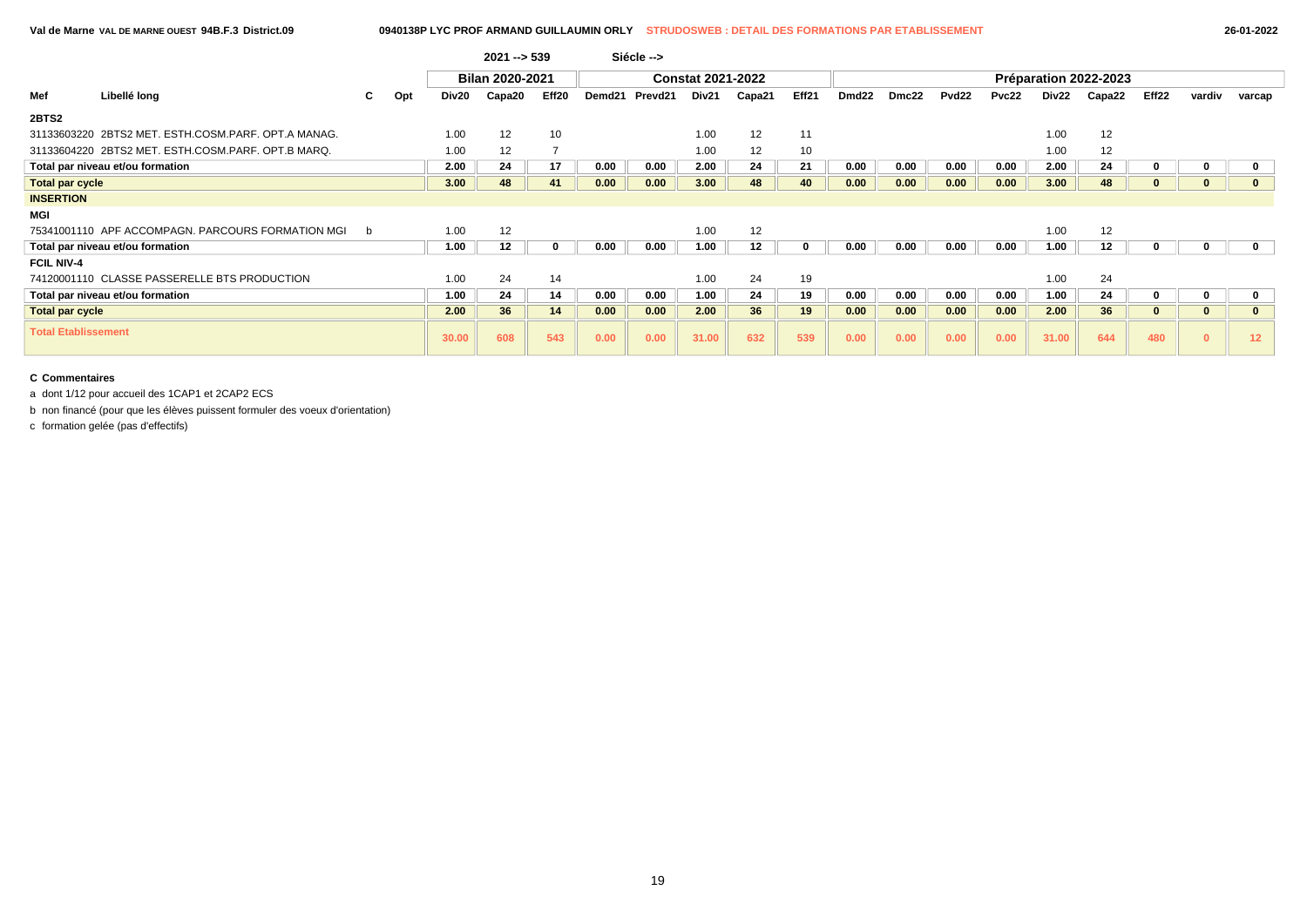### **Val de Marne VAL DE MARNE OUEST 94B.F.3 District.09 0940123Y LYC GT GUILLAUME APOLLINAIRE THIAIS STRUDOSWEB : DETAIL DES FORMATIONS PAR ETABLISSEMENT 26-01-2022**

|                            |                                                                         |     |       | $2021 - 1617$          |       |      | Siécle -->     |                          |        |       |       |       |                   |       |       |                       |              |              |                |
|----------------------------|-------------------------------------------------------------------------|-----|-------|------------------------|-------|------|----------------|--------------------------|--------|-------|-------|-------|-------------------|-------|-------|-----------------------|--------------|--------------|----------------|
|                            |                                                                         |     |       | <b>Bilan 2020-2021</b> |       |      |                | <b>Constat 2021-2022</b> |        |       |       |       |                   |       |       | Préparation 2022-2023 |              |              |                |
| Mef                        | Libellé long                                                            | Opt | Div20 | Capa20                 | Eff20 |      | Demd21 Prevd21 | Div21                    | Capa21 | Eff21 | Dmd22 | Dmc22 | Pvd <sub>22</sub> | Pvc22 | Div22 | Capa22                | Eff22        | vardiv       | varcap         |
| <b>2ND DEGRE</b>           |                                                                         |     |       |                        |       |      |                |                          |        |       |       |       |                   |       |       |                       |              |              |                |
| 2NDE G-T                   |                                                                         |     |       |                        |       |      |                |                          |        |       |       |       |                   |       |       |                       |              |              |                |
|                            | 20010018110 2NDE GENERALE ET TECHNOLOGIQUE                              |     | 14.00 | 490                    | 484   |      |                | 14.00                    | 490    | 487   |       |       |                   |       | 14.00 | 490                   |              |              |                |
|                            | Total par niveau et/ou formation                                        |     | 14.00 | 490                    | 484   | 0.00 | 0.00           | 14.00                    | 490    | 487   | 0.00  | 0.00  | 0.00              | 0.00  | 14.00 | 490                   | 0            | $\bf{0}$     | $\mathbf 0$    |
| <b>1ERE G-T</b>            |                                                                         |     |       |                        |       |      |                |                          |        |       |       |       |                   |       |       |                       |              |              |                |
|                            | 20110019110 PREMIERE GENERALE                                           |     | 10.00 | 335                    | 326   |      |                | 10.00                    | 350    | 307   |       |       |                   |       | 10.00 | 350                   | 320          |              |                |
|                            | 21131016110 1-STMG SC.& TECHNO. MANAGEMENT GESTION                      |     | 4.00  | 118                    | 118   |      |                | 4.00                     | 118    | 118   |       |       |                   |       | 4.00  | 118                   | 118          |              |                |
|                            | Total par niveau et/ou formation                                        |     | 14.00 | 453                    | 444   | 0.00 | 0.00           | 14.00                    | 468    | 425   | 0.00  | 0.00  | 0.00              | 0.00  | 14.00 | 468                   | 438          | $\mathbf 0$  | $\mathbf{0}$   |
| <b>TERM G-T</b>            |                                                                         |     |       |                        |       |      |                |                          |        |       |       |       |                   |       |       |                       |              |              |                |
|                            | 20210019110 TERMINALE GENERALE                                          |     | 10.00 | 347                    | 330   |      |                | 10.00                    | 350    | 324   |       |       | $-1.00$           |       | 9.00  | 315                   | 305          | $-1$         | -35            |
|                            | 21231017110 T-STMG GESTION ET FINANCE                                   |     | 0.70  | 22                     | 18    |      |                | 0.50                     | 20     | 35    |       |       | 0.50              |       | 1.00  | 35                    | 27           | 0.5          | 15             |
|                            | 21231018110 T-STMG MERCATIQUE (MARKETING)                               |     | 1.80  | 58                     | 49    |      |                | 2.00                     | 59     | 60    |       |       | $-0.50$           |       | 1.50  | 60                    | 56           | $-0.5$       | $\overline{1}$ |
|                            | 21231019110   T-STMG RESSOUR. HUMAINES &<br>21231019110   COMMUNICATION |     | 1.20  | 36                     | 48    |      |                | 1.00                     | 35     | 24    |       |       |                   |       | 1.00  | 35                    | 35           |              |                |
|                            | 21231020110 T-STMG SYSTEMES D'INFORMATION DE GESTION                    |     | 0.30  | 10                     | 13    |      |                | 0.50                     | 15     | 8     |       |       |                   |       | 0.50  | 10                    | 10           |              | -5             |
|                            | Total par niveau et/ou formation                                        |     | 14.00 | 473                    | 458   | 0.00 | 0.00           | 14.00                    | 479    | 451   | 0.00  | 0.00  | $-1.00$           | 0.00  | 13.00 | 455                   | 433          | $-1$         | $-24$          |
| <b>Total par cycle</b>     |                                                                         |     | 42.00 | 1416                   | 1386  | 0.00 | 0.00           | 42.00                    | 1437   | 1363  | 0.00  | 0.00  | $-1.00$           | 0.00  | 41.00 | 1413                  | 871          | $-1$         | $-24$          |
| <b>POST BACCALAUREAT</b>   |                                                                         |     |       |                        |       |      |                |                          |        |       |       |       |                   |       |       |                       |              |              |                |
| <b>1BTS2</b>               |                                                                         |     |       |                        |       |      |                |                          |        |       |       |       |                   |       |       |                       |              |              |                |
|                            | 31131212210 1BTS2 NEGO. ET DIGITAL. RELATION CLIENT                     |     | 1.00  | 35                     | 36    |      |                | 1.00                     | 35     | 33    |       |       |                   |       | 1.00  | 35                    |              |              |                |
| 31131213210                | 1BTS2 MANAGEMENT COMMERC. OPERATIONNEL                                  |     | 1.00  | 35                     | 34    |      |                | 1.00                     | 35     | 33    |       |       |                   |       | 1.00  | 35                    |              |              |                |
|                            | 31131408210 1BTS2 COMPTABILITE ET GESTION                               |     | 1.00  | 35                     | 35    |      |                | 1.00                     | 35     | 32    |       |       |                   |       | 1.00  | 35                    |              |              |                |
|                            | 31131409210 1BTS2 GESTION DE LA PME                                     |     | 1.00  | 35                     | 34    |      |                | 1.00                     | 35     | 31    |       |       |                   |       | 1.00  | 35                    |              |              |                |
|                            | Total par niveau et/ou formation                                        |     | 4.00  | 140                    | 139   | 0.00 | 0.00           | 4.00                     | 140    | 129   | 0.00  | 0.00  | 0.00              | 0.00  | 4.00  | 140                   | $\bf{0}$     | $\bf{0}$     | $\mathbf 0$    |
| 2BTS2                      |                                                                         |     |       |                        |       |      |                |                          |        |       |       |       |                   |       |       |                       |              |              |                |
|                            | 31131212220 2BTS2 NEGO. ET DIGITAL. RELATION CLIENT                     |     | 1.00  | 35                     | 30    |      |                | 1.00                     | 35     | 35    |       |       |                   |       | 1.00  | 35                    |              |              |                |
| 31131213220                | 2BTS2 MANAGEMENT COMMERC. OPERATIONNEL                                  |     | 1.00  | 35                     | 31    |      |                | 1.00                     | 35     | 33    |       |       |                   |       | 1.00  | 35                    |              |              |                |
|                            | 31131408220 2BTS2 COMPTABILITE ET GESTION                               |     | 1.00  | 35                     | 24    |      |                | 1.00                     | 35     | 29    |       |       |                   |       | 1.00  | 35                    |              |              |                |
|                            | 31131409220 2BTS2 GESTION DE LA PME                                     |     | 1.00  | 35                     | 23    |      |                | 1.00                     | 35     | 28    |       |       |                   |       | 1.00  | 35                    |              |              |                |
|                            | Total par niveau et/ou formation                                        |     | 4.00  | 140                    | 108   | 0.00 | 0.00           | 4.00                     | 140    | 125   | 0.00  | 0.00  | 0.00              | 0.00  | 4.00  | 140                   | $\mathbf 0$  | $\mathbf 0$  | $\mathbf 0$    |
| <b>Total par cycle</b>     |                                                                         |     | 8.00  | 280                    | 247   | 0.00 | 0.00           | 8.00                     | 280    | 254   | 0.00  | 0.00  | 0.00              | 0.00  | 8.00  | 280                   | $\mathbf{0}$ | $\mathbf{0}$ | $\mathbf{0}$   |
| <b>Total Etablissement</b> |                                                                         |     | 50.00 | 1696                   | 1633  | 0.00 | 0.00           | 50.00                    | 1717   | 1617  | 0.00  | 0.00  | $-1.00$           | 0.00  | 49.00 | 1693                  | 871          | $-1$         | $-24$          |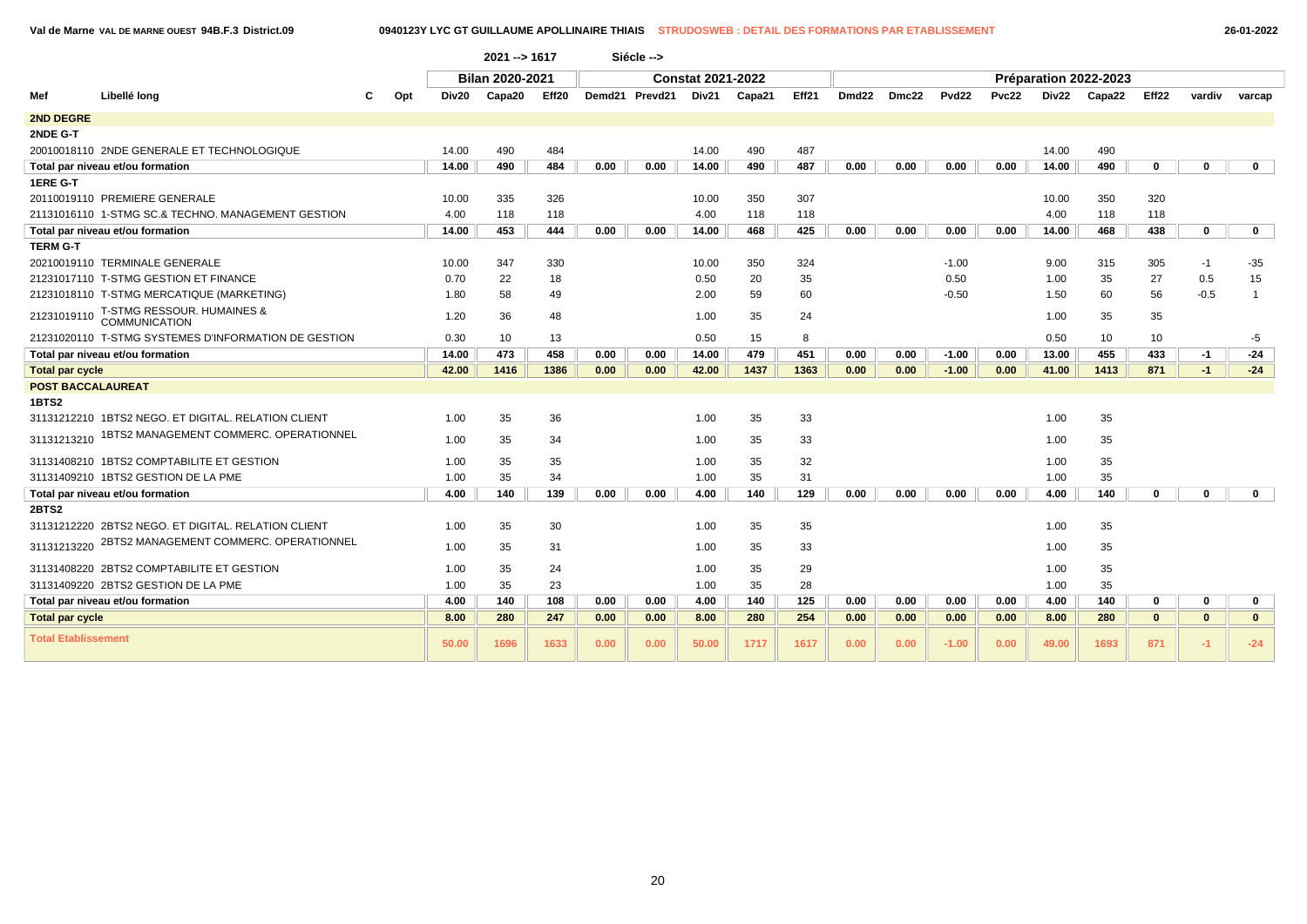**Val de Marne VAL DE MARNE OUEST 94B.F.3 District.09 0940743X LYC POLYV GEORGES BRASSENS VILLENEUVE-LE-ROI STRUDOSWEB : DETAIL DES FORMATIONS PAR ETABLISSEMENT 26-01-2022**

|                            |                                                               |     |       | 2021 -- > 1152         |       |      | Siécle -->     |                          |        |       |                   |       |                   |              |       |                       |              |              |                |
|----------------------------|---------------------------------------------------------------|-----|-------|------------------------|-------|------|----------------|--------------------------|--------|-------|-------------------|-------|-------------------|--------------|-------|-----------------------|--------------|--------------|----------------|
|                            |                                                               |     |       | <b>Bilan 2020-2021</b> |       |      |                | <b>Constat 2021-2022</b> |        |       |                   |       |                   |              |       | Préparation 2022-2023 |              |              |                |
| Mef                        | Libellé long                                                  | Opt | Div20 | Capa20                 | Eff20 |      | Demd21 Prevd21 | Div21                    | Capa21 | Eff21 | Dmd <sub>22</sub> | Dmc22 | Pvd <sub>22</sub> | <b>Pvc22</b> | Div22 | Capa22                | Eff22        | vardiv       | varcap         |
| <b>2ND DEGRE</b>           |                                                               |     |       |                        |       |      |                |                          |        |       |                   |       |                   |              |       |                       |              |              |                |
| 2NDE G-T                   |                                                               |     |       |                        |       |      |                |                          |        |       |                   |       |                   |              |       |                       |              |              |                |
|                            | 20010018110 2NDE GENERALE ET TECHNOLOGIQUE                    |     | 11.00 | 330                    | 329   |      |                | 11.00                    | 330    | 338   |                   |       |                   |              | 11.00 | 330                   |              |              |                |
|                            | Total par niveau et/ou formation                              |     | 11.00 | 330                    | 329   | 0.00 | 0.00           | 11.00                    | 330    | 338   | 0.00              | 0.00  | 0.00              | 0.00         | 11.00 | 330                   | 0            | $\mathbf 0$  | $\mathbf 0$    |
| 1ERE G-T                   |                                                               |     |       |                        |       |      |                |                          |        |       |                   |       |                   |              |       |                       |              |              |                |
|                            | 20110019110 PREMIERE GENERALE                                 |     | 6.00  | 196                    | 198   |      |                | 6.00                     | 210    | 191   |                   |       |                   |              | 6.00  | 210                   | 207          |              |                |
|                            | 21131016110 1-STMG SC.& TECHNO. MANAGEMENT GESTION            |     | 3.00  | 72                     | 70    |      |                | 3.00                     | 72     | 72    |                   |       |                   |              | 3.00  | 72                    | 72           |              |                |
|                            | 21133104110 1-ST2S SC. & TECHNO. SANTE & SOCIAL               |     | 1.00  | 30                     | 30    |      |                | 1.00                     | 30     | 26    |                   |       |                   |              | 1.00  | 30                    | 30           |              |                |
|                            | Total par niveau et/ou formation                              |     | 10.00 | 298                    | 298   | 0.00 | 0.00           | 10.00                    | 312    | 289   | 0.00              | 0.00  | 0.00              | 0.00         | 10.00 | 312                   | 309          | 0            | $\mathbf 0$    |
| <b>TERM G-T</b>            |                                                               |     |       |                        |       |      |                |                          |        |       |                   |       |                   |              |       |                       |              |              |                |
|                            | 20210019110 TERMINALE GENERALE                                |     | 6.00  | 200                    | 195   |      |                | 6.00                     | 210    | 191   |                   |       |                   |              | 6.00  | 210                   | 188          |              |                |
|                            | 21231017110 T-STMG GESTION ET FINANCE                         |     | 1.00  | 24                     | 22    |      |                | 1.00                     | 24     | 17    |                   |       |                   |              | 1.00  | 24                    | 21           |              |                |
|                            | 21231018110 T-STMG MERCATIQUE (MARKETING)                     |     | 1.00  | 30                     | 18    |      |                | 1.00                     | 24     | 31    |                   |       |                   |              | 1.00  | 24                    | 24           |              |                |
| 21231019110                | <b>T-STMG RESSOUR. HUMAINES &amp;</b><br><b>COMMUNICATION</b> |     | 1.00  | 24                     | 20    |      |                | 1.00                     | 24     | 22    |                   |       |                   |              | 1.00  | 24                    | 23           |              |                |
|                            | 21233104110 T-ST2S SC. & TECHNO. SANTE & SOCIAL               |     | 1.00  | 30                     | 26    |      |                | 1.00                     | 30     | 30    |                   |       |                   |              | 1.00  | 30                    | 27           |              |                |
|                            | Total par niveau et/ou formation                              |     | 10.00 | 308                    | 281   | 0.00 | 0.00           | 10.00                    | 312    | 291   | 0.00              | 0.00  | 0.00              | 0.00         | 10.00 | 312                   | 283          | $\mathbf 0$  | $\mathbf 0$    |
| 2NDE PRO                   |                                                               |     |       |                        |       |      |                |                          |        |       |                   |       |                   |              |       |                       |              |              |                |
| 24731211310                | 2NDPRO MET. RELATION CLIENT 2NDE COMMUNE                      |     | 2.00  | 48                     | 46    |      |                | 2.00                     | 48     | 47    |                   |       |                   |              | 2.00  | 48                    | 46           |              |                |
|                            | Total par niveau et/ou formation                              |     | 2.00  | 48                     | 46    | 0.00 | 0.00           | 2.00                     | 48     | 47    | 0.00              | 0.00  | 0.00              | 0.00         | 2.00  | 48                    | 46           | 0            | $\mathbf{0}$   |
| <b>1ERE PRO</b>            |                                                               |     |       |                        |       |      |                |                          |        |       |                   |       |                   |              |       |                       |              |              |                |
|                            | 24731213320 1ERPRO MET.COM.VEN.OP.A ANI.GES.ESP.COM.          |     | 1.00  | 24                     | 23    |      |                | 1.00                     | 24     | 24    |                   |       |                   |              | 1.00  | 24                    | 24           |              |                |
|                            | 24731214320 1ERPRO MET.COM.VEN.OP.B PR.CL.VA.OF.COM.          |     | 1.00  | 24                     | 24    |      |                | 1.00                     | 24     | 24    |                   |       |                   |              | 1.00  | 24                    | 24           |              |                |
|                            | Total par niveau et/ou formation                              |     | 2.00  | 48                     | 47    | 0.00 | 0.00           | 2.00                     | 48     | 48    | 0.00              | 0.00  | 0.00              | 0.00         | 2.00  | 48                    | 48           | 0            | $\mathbf 0$    |
| <b>TLEPRO</b>              |                                                               |     |       |                        |       |      |                |                          |        |       |                   |       |                   |              |       |                       |              |              |                |
|                            | 24731202330 TLEPRO COMMERCE                                   |     | 1.00  | 24                     | 24    |      |                |                          |        |       |                   |       |                   |              |       |                       |              |              |                |
|                            | 24731206330 TLEPRO VENTE (PROSPECT.NEGO.SUIV.CLIENT)          |     | 1.00  | 24                     | 22    |      |                |                          |        |       |                   |       |                   |              |       |                       |              |              |                |
|                            | 24731213330 TLEPRO MET.COM.VEN.OP.A ANI.GES.ESP.COM.          |     |       |                        |       |      |                | 1.00                     | 24     | 23    |                   |       |                   |              | 1.00  | 24                    | 24           |              |                |
|                            | 24731214330 TLEPRO MET.COM.VEN.OP.B PR.CL.VA.OF.COM.          |     |       |                        |       |      |                | 1.00                     | 24     | 24    |                   |       |                   |              | 1.00  | 24                    | 23           |              |                |
|                            | Total par niveau et/ou formation                              |     | 2.00  | 48                     | 46    | 0.00 | 0.00           | 2.00                     | 48     | 47    | 0.00              | 0.00  | 0.00              | 0.00         | 2.00  | 48                    | 47           | 0            | 0              |
| <b>Total par cycle</b>     |                                                               |     | 37.00 | 1080                   | 1047  | 0.00 | 0.00           | 37.00                    | 1098   | 1060  | 0.00              | 0.00  | 0.00              | 0.00         | 37.00 | 1098                  | 733          | $\mathbf{0}$ | $\overline{0}$ |
| <b>POST BACCALAUREAT</b>   |                                                               |     |       |                        |       |      |                |                          |        |       |                   |       |                   |              |       |                       |              |              |                |
| 1BTS2                      |                                                               |     |       |                        |       |      |                |                          |        |       |                   |       |                   |              |       |                       |              |              |                |
|                            | 31131213210 1BTS2 MANAGEMENT COMMERC. OPERATIONNEL            |     | 2.00  | 70                     | 60    |      |                | 1.00                     | 35     | 35    |                   |       |                   |              | 1.00  | 35                    |              |              |                |
|                            | Total par niveau et/ou formation                              |     | 2.00  | 70                     | 60    | 0.00 | 0.00           | 1.00                     | 35     | 35    | 0.00              | 0.00  | 0.00              | 0.00         | 1.00  | 35                    | 0            | $\mathbf 0$  | $\mathbf{0}$   |
| <b>2BTS2</b>               |                                                               |     |       |                        |       |      |                |                          |        |       |                   |       |                   |              |       |                       |              |              |                |
|                            | 31131213220 2BTS2 MANAGEMENT COMMERC. OPERATIONNEL            |     | 1.00  | 35                     | 28    |      |                | 2.00                     | 70     | 57    |                   |       |                   |              | 1.00  | 35                    |              | $-1$         | $-35$          |
|                            | Total par niveau et/ou formation                              |     | 1.00  | 35                     | 28    | 0.00 | 0.00           | 2.00                     | 70     | 57    | 0.00              | 0.00  | 0.00              | 0.00         | 1.00  | 35                    | 0            | $-1$         | -35            |
| <b>Total par cycle</b>     |                                                               |     | 3.00  | 105                    | 88    | 0.00 | 0.00           | 3.00                     | 105    | 92    | 0.00              | 0.00  | 0.00              | 0.00         | 2.00  | 70                    | $\mathbf{0}$ | $-1$         | $-35$          |
| <b>Total Etablissement</b> |                                                               |     | 40.00 | 1185                   | 1135  | 0.00 | 0.00           | 40.00                    | 1203   | 1152  | 0.00              | 0.00  | 0.00              | 0.00         | 39.00 | 1168                  | 733          | $-1$         | $-35$          |

**C Commentaires**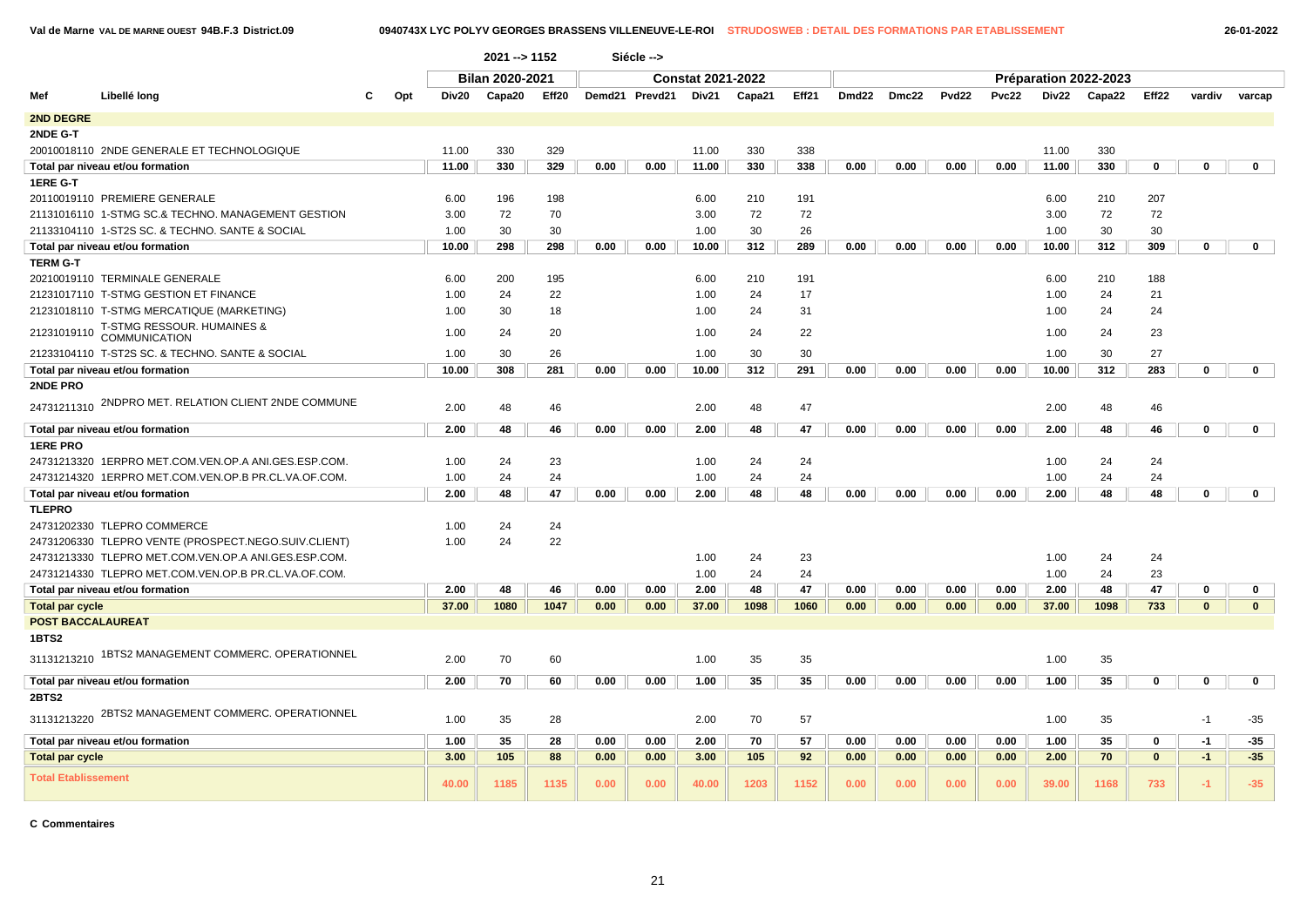**Val de Marne VAL DE MARNE OUEST 94B.F.3 District.06 0940145X LYC PROF CAMILLE CLAUDEL VITRY-SUR-SEINE STRUDOSWEB : DETAIL DES FORMATIONS PAR ETABLISSEMENT 26-01-2022**

|                            |                                                       |                                                    |       | $2021 - 384$ |       |      | Siécle -->     |       |        |                |                   |       |                   |       |                       |        |              |              |              |
|----------------------------|-------------------------------------------------------|----------------------------------------------------|-------|--------------|-------|------|----------------|-------|--------|----------------|-------------------|-------|-------------------|-------|-----------------------|--------|--------------|--------------|--------------|
|                            |                                                       | <b>Bilan 2020-2021</b><br><b>Constat 2021-2022</b> |       |              |       |      |                |       |        |                |                   |       |                   |       | Préparation 2022-2023 |        |              |              |              |
| Mef                        | Libellé long                                          | Opt                                                | Div20 | Capa20       | Eff20 |      | Demd21 Prevd21 | Div21 | Capa21 | Eff21          | Dmd <sub>22</sub> | Dmc22 | Pvd <sub>22</sub> | Pvc22 | Div22                 | Capa22 | Eff22        | vardiv       | varcap       |
| 2ND DEGRE                  |                                                       |                                                    |       |              |       |      |                |       |        |                |                   |       |                   |       |                       |        |              |              |              |
| CAP <sub>1</sub> AN        |                                                       |                                                    |       |              |       |      |                |       |        |                |                   |       |                   |       |                       |        |              |              |              |
|                            | 24031219110 1CAP1 EMPL.VENTE SP.: SERVIC.CLIENTELE    |                                                    | 1.00  | 18           | 10    |      |                |       |        |                |                   |       |                   |       |                       |        |              |              |              |
|                            | 24031224110 1CAP1 EQUIPIER POLYVALENT DU COMMERCE     |                                                    |       |              |       |      |                | 1.00  | 18     | 9              |                   |       |                   |       | 1.00                  | 18     | 10           |              |              |
|                            | Total par niveau et/ou formation                      |                                                    | 1.00  | 18           | 10    | 0.00 | 0.00           | 1.00  | 18     | 9              | 0.00              | 0.00  | 0.00              | 0.00  | 1.00                  | 18     | 10           | $\mathbf 0$  | $\mathbf{0}$ |
| 1CAP2                      |                                                       |                                                    |       |              |       |      |                |       |        |                |                   |       |                   |       |                       |        |              |              |              |
|                            | 24124240210 1CAP2 METIERS DE LA MODE-VEMENT FLOU      |                                                    | 1.00  | 12           | 10    |      |                | 1.00  | 12     | 12             |                   |       |                   |       | 1.00                  | 12     | 11           |              |              |
|                            | Total par niveau et/ou formation                      |                                                    | 1.00  | 12           | 10    | 0.00 | 0.00           | 1.00  | 12     | 12             | 0.00              | 0.00  | 0.00              | 0.00  | 1.00                  | 12     | 11           | $\mathbf 0$  | $\mathbf{0}$ |
| 2CAP2                      |                                                       |                                                    |       |              |       |      |                |       |        |                |                   |       |                   |       |                       |        |              |              |              |
|                            | 24124240220 2CAP2 METIERS DE LA MODE-VEMENT FLOU      |                                                    | 1.00  | 12           | 11    |      |                | 1.00  | 12     | $\overline{7}$ |                   |       |                   |       | 1.00                  | 12     | 11           |              |              |
|                            | Total par niveau et/ou formation                      |                                                    | 1.00  | 12           | 11    | 0.00 | 0.00           | 1.00  | 12     | $\overline{7}$ | 0.00              | 0.00  | 0.00              | 0.00  | 1.00                  | 12     | 11           | $\mathbf 0$  | $\mathbf{0}$ |
| 2NDE PRO                   |                                                       |                                                    |       |              |       |      |                |       |        |                |                   |       |                   |       |                       |        |              |              |              |
|                            | 24724203310 2NDPRO METIERS DE LA MODE - VEMENT        |                                                    | 2.00  | 36           | 22    |      |                | 2.00  | 36     | 22             |                   |       |                   |       | 2.00                  | 36     | 22           |              |              |
| 24731211310                | 2NDPRO MET. RELATION CLIENT 2NDE COMMUNE              |                                                    | 4.00  | 96           | 94    |      |                | 4.00  | 96     | 96             |                   |       |                   |       | 4.00                  | 96     | 95           |              |              |
|                            | Total par niveau et/ou formation                      |                                                    | 6.00  | 132          | 116   | 0.00 | 0.00           | 6.00  | 132    | 118            | 0.00              | 0.00  | 0.00              | 0.00  | 6.00                  | 132    | 117          | $\mathbf 0$  | $\mathbf{0}$ |
| <b>1ERE PRO</b>            |                                                       |                                                    |       |              |       |      |                |       |        |                |                   |       |                   |       |                       |        |              |              |              |
|                            | 24724203320 1ERPRO METIERS DE LA MODE - VEMENT        |                                                    | 2.00  | 36           | 35    |      | $-1.00$        | 1.00  | 24     | 24             |                   |       |                   |       | 1.00                  | 24     | 23           |              |              |
|                            | 24731212320 1ERPRO METIERS DE L'ACCUEIL               |                                                    | 1.00  | 24           | 24    |      |                | 1.00  | 24     | 10             |                   |       |                   |       | 1.00                  | 24     | 18           |              |              |
|                            | 24731213320 1ERPRO MET.COM.VEN.OP.A ANI.GES.ESP.COM   |                                                    | 2.00  | 48           | 48    |      |                | 2.00  | 48     | 47             |                   |       |                   |       | 2.00                  | 48     | 48           |              |              |
|                            | 24731214320 1ERPRO MET.COM.VEN.OP.B PR.CL.VA.OF.COM.  |                                                    | 1.00  | 24           | 23    |      |                | 1.00  | 24     | 25             |                   |       |                   |       | 1.00                  | 24     | 24           |              |              |
|                            | Total par niveau et/ou formation                      |                                                    | 6.00  | 132          | 130   | 0.00 | $-1.00$        | 5.00  | 120    | 106            | 0.00              | 0.00  | 0.00              | 0.00  | 5.00                  | 120    | 113          | $\mathbf 0$  | $\mathbf 0$  |
| <b>TLEPRO</b>              |                                                       |                                                    |       |              |       |      |                |       |        |                |                   |       |                   |       |                       |        |              |              |              |
|                            | 24724203330 TLEPRO METIERS DE LA MODE - VEMENT        |                                                    | 2.00  | 36           | 31    |      |                | 2.00  | 36     | 29             |                   |       | $-1.00$           |       | 1.00                  | 24     | 22           | $-1$         | $-12$        |
|                            | 24731202330 TLEPRO COMMERCE                           |                                                    | 2.00  | 48           | 45    |      |                |       |        |                |                   |       |                   |       |                       |        |              |              |              |
|                            | 24731206330 TLEPRO VENTE (PROSPECT.NEGO.SUIV.CLIENT)  |                                                    | 1.00  | 24           | 23    |      |                |       |        |                |                   |       |                   |       |                       |        |              |              |              |
|                            | 24731210330 TLEPRO ACCUEIL - RELATION CLIENTS USAGERS |                                                    | 1.00  | 24           | 24    |      |                |       |        |                |                   |       |                   |       |                       |        |              |              |              |
|                            | 24731212330 TLEPRO METIERS DE L'ACCUEIL               |                                                    |       |              |       |      |                | 1.00  | 24     | 23             |                   |       |                   |       | 1.00                  | 18     | 11           |              | -6           |
|                            | 24731213330 TLEPRO MET.COM.VEN.OP.A ANI.GES.ESP.COM.  |                                                    |       |              |       |      |                | 2.00  | 48     | 44             |                   |       |                   |       | 2.00                  | 48     | 45           |              |              |
|                            | 24731214330 TLEPRO MET.COM.VEN.OP.B PR.CL.VA.OF.COM.  |                                                    |       |              |       |      |                | 1.00  | 24     | 20             |                   |       |                   |       | 1.00                  | 24     | 24           |              |              |
|                            | Total par niveau et/ou formation                      |                                                    | 6.00  | 132          | 123   | 0.00 | 0.00           | 6.00  | 132    | 116            | 0.00              | 0.00  | $-1.00$           | 0.00  | 5.00                  | 114    | 102          | $-1$         | -18          |
| <b>Total par cycle</b>     |                                                       |                                                    | 21.00 | 438          | 400   | 0.00 | $-1.00$        | 20.00 | 426    | 368            | 0.00              | 0.00  | $-1.00$           | 0.00  | 19.00                 | 408    | 364          | $-1$         | $-18$        |
| <b>INSERTION</b>           |                                                       |                                                    |       |              |       |      |                |       |        |                |                   |       |                   |       |                       |        |              |              |              |
| <b>FCIL NIV-4</b>          |                                                       |                                                    |       |              |       |      |                |       |        |                |                   |       |                   |       |                       |        |              |              |              |
|                            | 74130001110 CLASSE PASSERELLE BTS SERVICES            |                                                    | 1.00  | 20           | 16    |      |                | 1.00  | 20     | 16             |                   |       |                   |       | 1.00                  | 20     |              |              |              |
|                            | Total par niveau et/ou formation                      |                                                    | 1.00  | 20           | 16    | 0.00 | 0.00           | 1.00  | 20     | 16             | 0.00              | 0.00  | 0.00              | 0.00  | 1.00                  | 20     | 0            | $\bf{0}$     | $\mathbf 0$  |
| <b>Total par cycle</b>     |                                                       |                                                    | 1.00  | 20           | 16    | 0.00 | 0.00           | 1.00  | 20     | 16             | 0.00              | 0.00  | 0.00              | 0.00  | 1.00                  | 20     | $\mathbf{0}$ | $\mathbf{0}$ | $\mathbf{0}$ |
| <b>Total Etablissement</b> |                                                       |                                                    | 22.00 | 458          | 416   | 0.00 | $-1.00$        | 21.00 | 446    | 384            | 0.00              | 0.00  | $-1.00$           | 0.00  | 20.00                 | 428    | 364          | $-1$         | $-18$        |

**C Commentaires**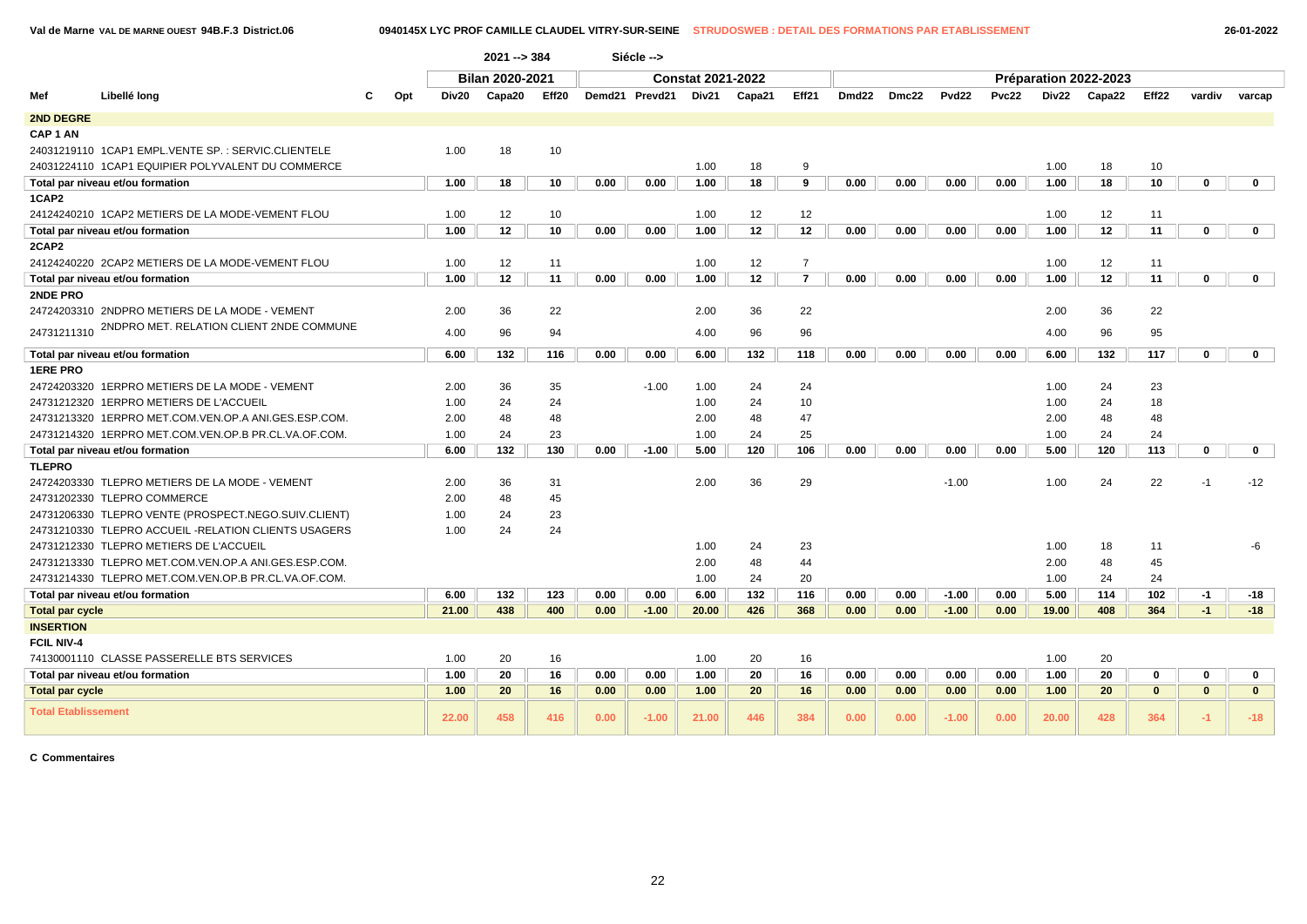### **Val de Marne B.F. District.** STRUDOSWEB : DETAIL DES FORMATIONS PAR ETABLISSEMENT

|                     |  |  |  |    |     |                          |  |  |                 |       | $2021 - 0$ |                |                          | Siécle --> |       |                       |       |        |       |        |        |  |  |  |  |  |
|---------------------|--|--|--|----|-----|--------------------------|--|--|-----------------|-------|------------|----------------|--------------------------|------------|-------|-----------------------|-------|--------|-------|--------|--------|--|--|--|--|--|
|                     |  |  |  |    |     |                          |  |  | Bilan 2020-2021 |       |            |                | <b>Constat 2021-2022</b> |            |       | Préparation 2022-2023 |       |        |       |        |        |  |  |  |  |  |
| Mef<br>Libellé long |  |  |  | C. | Opt | Eff20<br>Capa20<br>Div20 |  |  | Demd21 Prevd21  | Div21 | Capa21     | Eff21          | Dmd22                    | Dmc22      | Pvd22 | Pvc22                 | Div22 | Capa22 | Eff22 | vardiv | varcap |  |  |  |  |  |
| 0.00 <sup>6</sup>   |  |  |  |    |     |                          |  |  |                 |       |            | $\overline{0}$ |                          |            |       |                       |       |        |       |        |        |  |  |  |  |  |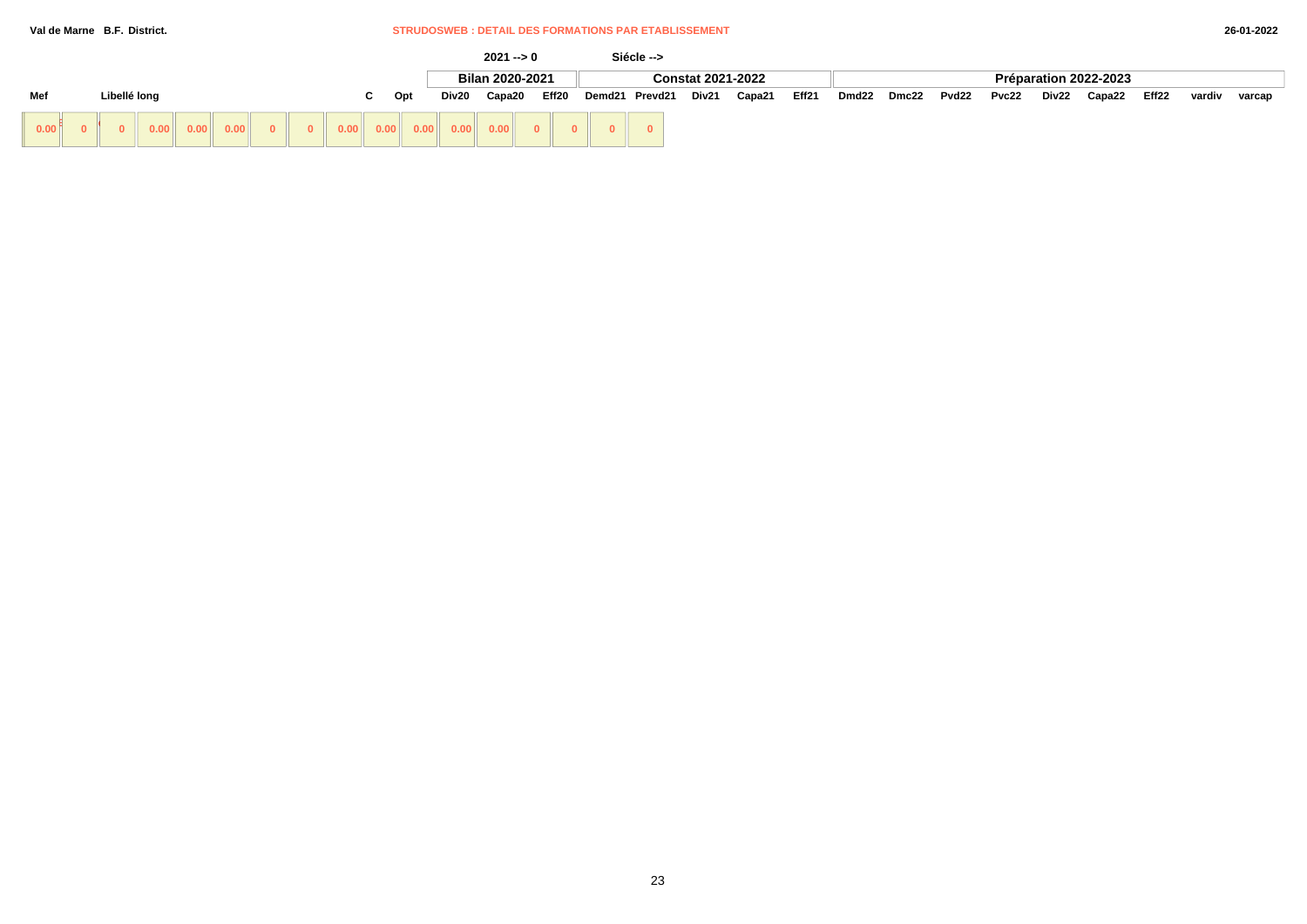**Val de Marne VAL DE MARNE OUEST 94B.F.3 District.06 0941294W LYC POLYV ADOLPHE CHERIOUX VITRY-SUR-SEINE STRUDOSWEB : DETAIL DES FORMATIONS PAR ETABLISSEMENT 26-01-2022**

|                     | 2021 -- > 1393<br>Siécle --><br><b>Constat 2021-2022</b> |  |     |              |                        |                      |      |                |       |          |         |       |       |              |              |              |                       |                   |             |              |
|---------------------|----------------------------------------------------------|--|-----|--------------|------------------------|----------------------|------|----------------|-------|----------|---------|-------|-------|--------------|--------------|--------------|-----------------------|-------------------|-------------|--------------|
|                     |                                                          |  |     |              | <b>Bilan 2020-2021</b> |                      |      |                |       |          |         |       |       |              |              |              | Préparation 2022-2023 |                   |             |              |
| Mef                 | Libellé long                                             |  | Opt | Div20        | Capa20                 | Eff20                |      | Demd21 Prevd21 | Div21 | Capa21   | Eff21   | Dmd22 | Dmc22 | <b>Pvd22</b> | <b>Pvc22</b> | Div22        | Capa22                | Eff <sub>22</sub> | vardiv      | varcap       |
| 2ND DEGRE           |                                                          |  |     |              |                        |                      |      |                |       |          |         |       |       |              |              |              |                       |                   |             |              |
| <b>3EME GENE</b>    |                                                          |  |     |              |                        |                      |      |                |       |          |         |       |       |              |              |              |                       |                   |             |              |
|                     | 10310031110 3EME PREPA-METIERS                           |  |     | 1.00         | 24                     | 21                   |      |                | 1.00  | 24       | 23      |       |       |              |              | 1.00         | 24                    |                   |             |              |
|                     | Total par niveau et/ou formation                         |  |     | 1.00         | 24                     | 21                   | 0.00 | 0.00           | 1.00  | 24       | 23      | 0.00  | 0.00  | 0.00         | 0.00         | 1.00         | 24                    | 0                 | 0           | $\mathbf 0$  |
| 2NDE G-T            |                                                          |  |     |              |                        |                      |      |                |       |          |         |       |       |              |              |              |                       |                   |             |              |
|                     | 20010018110 2NDE GENERALE ET TECHNOLOGIQUE               |  |     | 10.00        | 300                    | 289                  |      |                | 10.00 | 300      | 302     |       |       |              |              | 10.00        | 300                   |                   |             |              |
|                     | Total par niveau et/ou formation                         |  |     | 10.00        | 300                    | 289                  | 0.00 | 0.00           | 10.00 | 300      | 302     | 0.00  | 0.00  | 0.00         | 0.00         | 10.00        | 300                   | 0                 | 0           | $\mathbf 0$  |
| 1ERE G-T            |                                                          |  |     |              |                        |                      |      |                |       |          |         |       |       |              |              |              |                       |                   |             |              |
|                     | 20110019110 PREMIERE GENERALE                            |  |     | 4.00         | 117                    | 123                  |      |                | 4.00  | 140      | 118     |       |       |              |              | 4.00         | 140                   | 125               |             |              |
|                     | 21113403110 1STD2A SC.& TEC.DESIGN-ARTS APPLIQ           |  |     | 2.00         | 48                     | 47                   |      |                | 2.00  | 48       | 49      |       |       |              |              | 2.00         | 48                    | 48                |             |              |
|                     | 21120010110 1STI2D SC. & TECHN. INGEN.INNOV.DEV.DUR.     |  |     | 2.00         | 60                     | 60                   |      |                | 2.00  | 60       | 60      |       |       |              |              | 2.00         | 60                    | 60                |             |              |
|                     | Total par niveau et/ou formation                         |  |     | 8.00         | 225                    | 230                  | 0.00 | 0.00           | 8.00  | 248      | 227     | 0.00  | 0.00  | 0.00         | 0.00         | 8.00         | 248                   | 233               | 0           | $\mathbf{0}$ |
| <b>TERM G-T</b>     |                                                          |  |     |              |                        |                      |      |                |       |          |         |       |       |              |              |              |                       |                   |             |              |
|                     | 20210019110 TERMINALE GENERALE                           |  |     | 4.00         | 129                    | 115                  |      |                | 4.00  | 140      | 119     |       |       |              |              | 4.00         | 140                   | 114               |             |              |
|                     | 21213403110 TSTD2A SC.& TEC.DESIGN-ARTS APPLIQ           |  |     | 2.00         | 46                     | 45                   |      |                | 2.00  | 48       | 45      |       |       |              |              | 2.00         | 48                    | 47                |             |              |
|                     | 21220003110 TSTI2D ARCHITECTURE CONSTRUCTION             |  |     | 0.50         | 13                     | 16                   |      |                | 0.50  | 20       | 15      |       |       |              |              | 0.50         | 20                    | 16                |             |              |
|                     | 21220006110 TSTI2D SYSTE INFO. ET NUMERIQUE              |  |     | 1.50         | 43                     | 43                   |      |                | 1.50  | 50       | 44      |       |       |              |              | 1.50         | 50                    | 45                |             |              |
|                     | Total par niveau et/ou formation                         |  |     | 8.00         | 231                    | 219                  | 0.00 | 0.00           | 8.00  | 258      | 223     | 0.00  | 0.00  | 0.00         | 0.00         | 8.00         | 258                   | 222               | $\mathbf 0$ | $\mathbf{0}$ |
| CAP <sub>1</sub> AN |                                                          |  |     |              |                        |                      |      |                |       |          |         |       |       |              |              |              |                       |                   |             |              |
|                     | 24023002110 1CAP1 MAINTENANCE BATIMENTS DE COLLECT.      |  |     | 1.00         | 12                     | 10                   |      |                | 1.00  | 12       | 3       |       |       |              |              | 1.00         | 12                    | $\overline{7}$    |             |              |
|                     | Total par niveau et/ou formation                         |  |     | 1.00         | 12                     | 10                   | 0.00 | 0.00           | 1.00  | 12       | 3       | 0.00  | 0.00  | 0.00         | 0.00         | 1.00         | 12                    | $\overline{7}$    | $\mathbf 0$ | $\mathbf 0$  |
| 1CAP2               |                                                          |  |     |              |                        |                      |      |                |       |          |         |       |       |              |              |              |                       |                   |             |              |
|                     | 24122715210 1CAP2 MONTEUR INSTALLATIONS THERMIQUES       |  |     |              |                        |                      |      |                |       |          |         |       |       | 0.50         |              | 0.50         | 12                    | 12                | 0.5         | 12           |
|                     | 24123324210 1CAP2 MONTEUR INSTALLATIONS SANITAIRES       |  |     | 1.00         | 24                     | 24                   |      |                | 1.00  | 24       | 24      |       |       | $-0.50$      |              | 0.50         | 12                    | 12                | $-0.5$      | $-12$        |
|                     | 24123327210 1CAP2 PEINTRE APPLICATEUR REVETEMENTS        |  |     | 1.00         | 12                     | 11                   |      |                | 1.00  | 12       | 12      |       |       |              |              | 1.00         | 12                    | 12                |             |              |
|                     | 24132227210 1CAP2 SIGNALETIQUE ET DECORS GRAPHIQUES      |  |     | 1.00         | 24                     | 24                   |      |                | 1.00  | 24       | 24      |       |       |              |              | 1.00         | 24                    | 24                |             |              |
|                     | 27121405210 1CAP2A JARDINIER PAYSAGISTE                  |  |     | 1.00         | 15                     | 10                   |      |                | 1.00  | 15       | 11      |       |       |              |              | 1.00         | 15                    | 11                |             |              |
|                     | Total par niveau et/ou formation                         |  |     | 4.00         | 75                     | 69                   | 0.00 | 0.00           | 4.00  | 75       | 71      | 0.00  | 0.00  | 0.00         | 0.00         | 4.00         | 75                    | 71                | 0           | $\mathbf{0}$ |
| 2CAP2               |                                                          |  |     |              |                        |                      |      |                |       |          |         |       |       |              |              |              |                       |                   |             |              |
|                     | 24123324220 2CAP2 MONTEUR INSTALLATIONS SANITAIRES       |  |     | 1.00         | 24                     | 21                   |      |                | 1.00  | 24       | 19      |       |       |              |              | 1.00         | 24                    | 20                |             |              |
|                     | 24123327220 2CAP2 PEINTRE APPLICATEUR REVETEMENTS        |  |     | 1.00         | 12                     | 10                   |      |                | 1.00  | 12       | 9       |       |       |              |              | 1.00         | 12                    | 12                |             |              |
|                     | 24132227220 2CAP2 SIGNALETIQUE ET DECORS GRAPHIQUES      |  |     | 1.00         | 24                     | 19                   |      |                | 1.00  | 24       | 21      |       |       |              |              | 1.00         | 24                    | 21                |             |              |
|                     | 27121405220 2CAP2A JARDINIER PAYSAGISTE                  |  |     | 1.00<br>4.00 | 15<br>75               | 10<br>60             | 0.00 | 0.00           | 1.00  | 15<br>75 | 6<br>55 | 0.00  | 0.00  | 0.00         | 0.00         | 1.00<br>4.00 | 15<br>75              | 8<br>61           | $\mathbf 0$ | $\mathbf 0$  |
| 2NDE PRO            | Total par niveau et/ou formation                         |  |     |              |                        |                      |      |                | 4.00  |          |         |       |       |              |              |              |                       |                   |             |              |
| 24720006310         | 2NDPRO MET.CON.DUR.BAT.&TRA.PUB.2NDE COM                 |  |     | 1.00         | 24                     | 13                   |      |                | 1.00  | 24       | 23      |       |       |              |              | 1.00         | 24                    | 18                |             |              |
| 24720008310         | 2NDPRO MET.TRANSIT.NUMER.ENERG.2NDE                      |  |     |              |                        |                      |      |                | 3.00  | 72       | 70      |       |       |              |              | 3.00         | 72                    | 71                |             |              |
|                     | <b>COMM</b>                                              |  |     |              |                        |                      |      |                |       |          |         |       |       |              |              |              |                       |                   |             |              |
|                     | 24722703310 2NDPRO TECHN.INSTALL.SYST.ENERG.CLIMATIQ     |  |     | 1.00         | 24                     | 24                   |      |                |       |          |         |       |       |              |              |              |                       |                   |             |              |
|                     | 24725510310 2NDPRO METIERS ELECT. ENVIRON. CONNECTES     |  |     | 2.00         | 48                     | 48                   |      |                |       |          |         |       |       |              |              |              |                       |                   |             |              |
|                     | 27621404310 2DPROA NATURE JARDIN PAYSAGE FORET           |  |     |              |                        |                      |      |                | 1.00  | 15       | 14      |       |       |              |              | 1.00         | 15                    | 11                |             |              |
|                     | 2762140A11A 2DPROA AMENAGEMENT PAYSAGER                  |  |     | 1.00<br>5.00 | 15<br>111              | $\overline{7}$<br>92 | 0.00 | 0.00           | 5.00  | 111      | 107     | 0.00  | 0.00  | 0.00         | 0.00         | 5.00         | 111                   | 100               | 0           | $\mathbf 0$  |
| <b>1ERE PRO</b>     | Total par niveau et/ou formation                         |  |     |              |                        |                      |      |                |       |          |         |       |       |              |              |              |                       |                   |             |              |
|                     | 24722703320 1ERPRO TECHN.INSTALL.SYST.ENERG.CLIMATIQ     |  |     | 1.00         | 24                     | 23                   |      |                | 1.00  | 24       | 22      |       |       |              |              | 1.00         | 24                    | 23                |             |              |
|                     | 24723203320 1ERPRO TECHNICIEN BAT.: ORG.REAL.GROS O      |  |     | 1.00         | 15                     | 15                   |      |                | 1.00  | 15       | 13      |       |       |              |              | 1.00         | 24                    | 21                |             | 9            |
|                     |                                                          |  |     |              |                        |                      |      |                |       |          |         |       |       |              |              |              |                       |                   |             |              |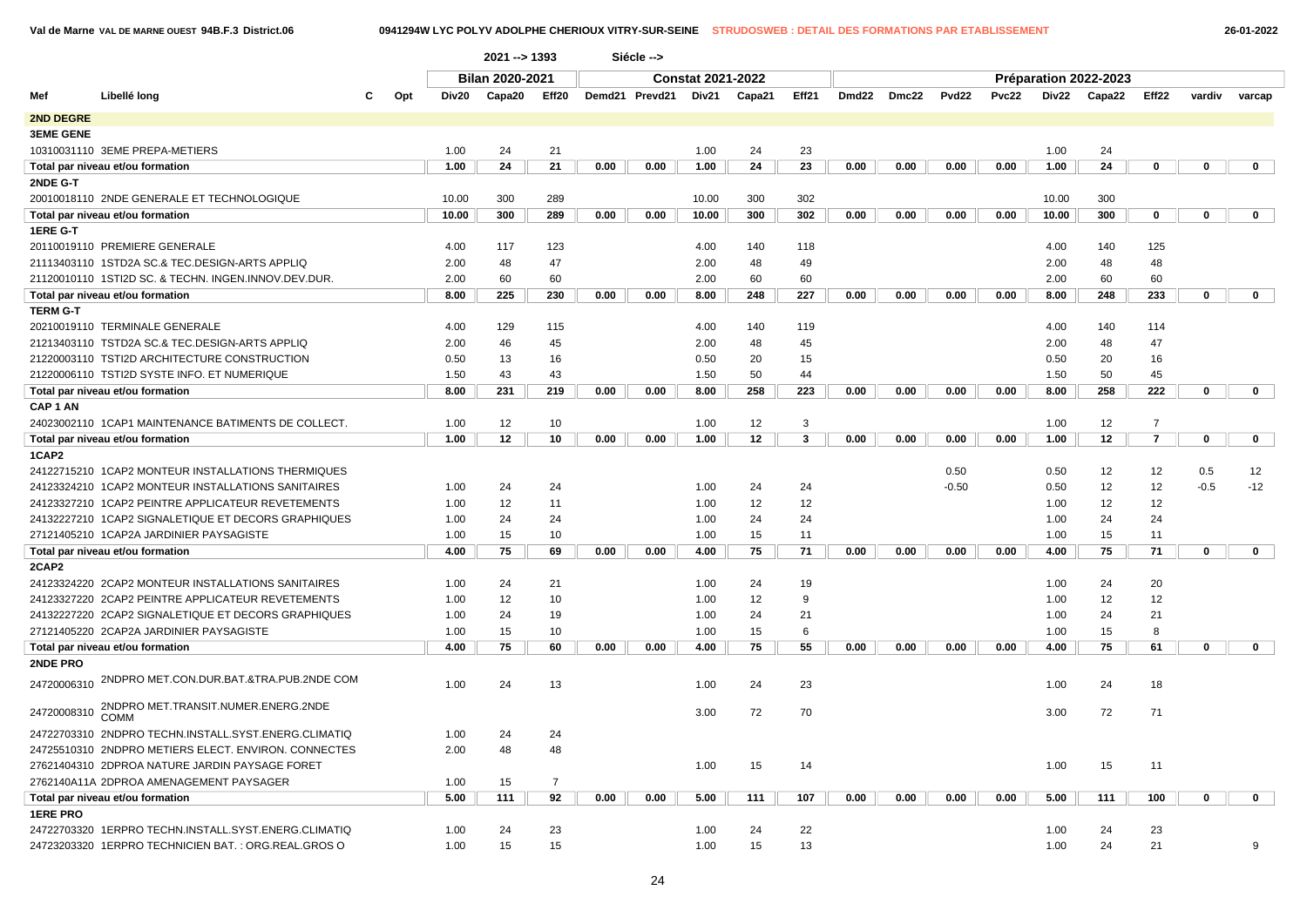|                          |                                                      |     |       | 2021 -- > 1393  |                |      | Siécle -->     |                          |        |                |       |       |              |       |       |                       |                   |              |              |
|--------------------------|------------------------------------------------------|-----|-------|-----------------|----------------|------|----------------|--------------------------|--------|----------------|-------|-------|--------------|-------|-------|-----------------------|-------------------|--------------|--------------|
|                          |                                                      |     |       | Bilan 2020-2021 |                |      |                | <b>Constat 2021-2022</b> |        |                |       |       |              |       |       | Préparation 2022-2023 |                   |              |              |
| Mef                      | Libellé long                                         | Opt | Div20 | Capa20          | Eff20          |      | Demd21 Prevd21 | Div21                    | Capa21 | Eff21          | Dmd22 | Dmc22 | <b>Pvd22</b> | Pvc22 | Div22 | Capa22                | Eff <sub>22</sub> | vardiv       | varcap       |
|                          | 24725510320 1ERPRO METIERS ELECT. ENVIRON. CONNECTES |     | 2.00  | 48              | 47             |      |                | 2.00                     | 48     | 48             |       |       |              |       | 2.00  | 48                    | 47                |              |              |
|                          | 27621405320 1EPROA AMENAGEMENTS PAYSAGERS            |     | 1.00  | 15              | 14             |      |                | 1.00                     |        | 15             |       |       |              |       | 1.00  | 15                    | 15                |              |              |
|                          |                                                      |     |       |                 |                |      |                |                          | 15     |                | 0.00  | 0.00  | 0.00         |       |       |                       |                   | $\mathbf 0$  | 9            |
|                          | Total par niveau et/ou formation                     |     | 5.00  | 102             | 99             | 0.00 | 0.00           | 5.00                     | 102    | 98             |       |       |              | 0.00  | 5.00  | 111                   | 106               |              |              |
| <b>TLEPRO</b>            |                                                      |     |       |                 |                |      |                |                          |        |                |       |       |              |       |       |                       |                   |              |              |
|                          | 24722703330 TLEPRO TECHN.INSTALL.SYST.ENERG.CLIMATIQ |     | 1.00  | 24              | 22<br>11       |      |                | 1.00                     | 24     | 23             |       |       |              |       | 1.00  | 24                    | 22<br>11          |              |              |
|                          | 24723203330 TLEPRO TECHNICIEN BAT.: ORG.REAL.GROS O  |     | 1.00  | 15              |                |      |                | 1.00                     | 15     | 11             |       |       |              |       | 1.00  | 15                    |                   |              |              |
|                          | 24725510330 TLEPRO METIERS ELECT. ENVIRON. CONNECTES |     | 2.00  | 48              | 47             |      |                | 2.00                     | 48     | 44             |       |       |              |       | 2.00  | 48                    | 47                |              |              |
|                          | 27621405330 TLPROA AMENAGEMENTS PAYSAGERS            |     | 1.00  | 15              | 14             |      |                | 1.00                     | 15     | 9              |       |       |              |       | 1.00  | 15                    | 14                |              |              |
|                          | Total par niveau et/ou formation                     |     | 5.00  | 102             | 94             | 0.00 | 0.00           | 5.00                     | 102    | 87             | 0.00  | 0.00  | 0.00         | 0.00  | 5.00  | 102                   | 94                | 0            | $\mathbf 0$  |
| МC                       |                                                      |     |       |                 |                |      |                |                          |        |                |       |       |              |       |       |                       |                   |              |              |
|                          | 25322701110 MC MAINT.EQUIPT THERMIQ.INDIV. (MC5)     |     | 1.00  | 12              | 9              |      |                | 1.00                     | 12     | 8              |       |       |              |       | 1.00  | 12                    |                   |              |              |
|                          | Total par niveau et/ou formation                     |     | 1.00  | 12              | 9              | 0.00 | 0.00           | 1.00                     | 12     | 8              | 0.00  | 0.00  | 0.00         | 0.00  | 1.00  | 12                    | $\mathbf 0$       | $\mathbf 0$  | $\mathbf 0$  |
| 1BMA2                    |                                                      |     |       |                 |                |      |                |                          |        |                |       |       |              |       |       |                       |                   |              |              |
|                          | 25123305210 1BMA2 ARTS GRAPHIQUES OP B DECOR PEINT   |     | 1.00  | 12              | 13             |      |                | 1.00                     | 12     | 11             |       |       |              |       | 1.00  | 12                    |                   |              |              |
|                          | Total par niveau et/ou formation                     |     | 1.00  | 12              | 13             | 0.00 | 0.00           | 1.00                     | 12     | 11             | 0.00  | 0.00  | 0.00         | 0.00  | 1.00  | 12                    | $\mathbf{0}$      | $\mathbf 0$  | $\mathbf{0}$ |
| 2BMA2                    |                                                      |     |       |                 |                |      |                |                          |        |                |       |       |              |       |       |                       |                   |              |              |
|                          | 25123305220 2BMA2 ARTS GRAPHIQUES OP B DECOR PEINT   |     | 1.00  | 12              | 8              |      |                | 1.00                     | 12     | 12             |       |       |              |       | 1.00  | 12                    |                   |              |              |
|                          | Total par niveau et/ou formation                     |     | 1.00  | 12              | 8              | 0.00 | 0.00           | 1.00                     | 12     | 12             | 0.00  | 0.00  | 0.00         | 0.00  | 1.00  | 12                    | $\mathbf{0}$      | 0            | 0            |
| <b>Total par cycle</b>   |                                                      |     | 54.00 | 1293            | 1213           | 0.00 | 0.00           | 54.00                    | 1343   | 1227           | 0.00  | 0.00  | 0.00         | 0.00  | 54.00 | 1352                  | 894               | $\mathbf{0}$ | 9            |
| <b>POST BACCALAUREAT</b> |                                                      |     |       |                 |                |      |                |                          |        |                |       |       |              |       |       |                       |                   |              |              |
| 1BTS2                    |                                                      |     |       |                 |                |      |                |                          |        |                |       |       |              |       |       |                       |                   |              |              |
|                          | 31123012210 1BTS2 BATIMENT                           |     | 0.50  | 12              | 11             |      |                | 0.50                     | 12     | 11             |       |       |              |       | 0.50  | 12                    |                   |              |              |
|                          | 31123107210 1BTS2 TRAVAUX PUBLICS                    |     | 0.50  | 12              | 6              |      |                | 0.50                     | 12     | 10             |       |       |              |       | 0.50  | 12                    |                   |              |              |
|                          | 31125520210 1BTS2 ELECTROTECHNIQUE                   |     | 1.00  | 24              | 21             |      |                | 1.00                     | 24     | 21             |       |       |              |       | 1.00  | 24                    |                   |              |              |
|                          | Total par niveau et/ou formation                     |     | 2.00  | 48              | 38             | 0.00 | 0.00           | 2.00                     | 48     | 42             | 0.00  | 0.00  | 0.00         | 0.00  | 2.00  | 48                    | $\mathbf 0$       | $\bf{0}$     | $\mathbf 0$  |
| <b>2BTS2</b>             |                                                      |     |       |                 |                |      |                |                          |        |                |       |       |              |       |       |                       |                   |              |              |
|                          | 31123012220 2BTS2 BATIMENT                           |     | 0.50  | 12              | 12             |      |                | 0.50                     | 12     | 10             |       |       |              |       | 0.50  | 12                    |                   |              |              |
|                          | 31123107220 2BTS2 TRAVAUX PUBLICS                    |     | 0.50  | 12              | 8              |      |                | 0.50                     | 12     | 5              |       |       |              |       | 0.50  | 12                    |                   |              |              |
|                          | 31125515220 2BTS2 ELECTROTECHNIQUE                   |     | 1.00  | 15              | 8              |      |                |                          |        |                |       |       |              |       |       |                       |                   |              |              |
|                          | 31125520220 2BTS2 ELECTROTECHNIQUE                   |     |       |                 |                |      |                | 1.00                     | 18     | 18             |       |       |              |       | 1.00  | 18                    |                   |              |              |
|                          | Total par niveau et/ou formation                     |     | 2.00  | 39              | 28             | 0.00 | 0.00           | 2.00                     | 42     | 33             | 0.00  | 0.00  | 0.00         | 0.00  | 2.00  | 42                    | 0                 | 0            | $\mathbf 0$  |
| 1DMA3                    |                                                      |     |       |                 |                |      |                |                          |        |                |       |       |              |       |       |                       |                   |              |              |
|                          | 4181340E31A 1MADE3 DNMADE MENTION EVENEMENT          |     | 1.00  | 12              | 11             |      |                | 1.00                     | 12     | 12             |       |       |              |       | 1.00  | 12                    |                   |              |              |
|                          | 4181340F31A 1MADE3 DNMADE MENTION ESPACE             |     | 1.00  | 24              | 22             |      |                | 1.00                     | 24     | 22             |       |       |              |       | 1.00  | 24                    |                   |              |              |
|                          | Total par niveau et/ou formation                     |     | 2.00  | 36              | 33             | 0.00 | 0.00           | 2.00                     | 36     | 34             | 0.00  | 0.00  | 0.00         | 0.00  | 2.00  | 36                    | $\mathbf 0$       | 0            | $\mathbf 0$  |
| 2DMA3                    |                                                      |     |       |                 |                |      |                |                          |        |                |       |       |              |       |       |                       |                   |              |              |
|                          | 4181340E32A 2MADE3 DNMADE MENTION EVENEMENT          |     | 1.00  | 12              | $\overline{7}$ |      |                | 1.00                     | 12     | $\overline{7}$ |       |       |              |       | 1.00  | 12                    |                   |              |              |
|                          | 4181340F32A 2MADE3 DNMADE MENTION ESPACE             |     | 1.00  | 20              | 16             |      |                | 1.00                     | 24     | 14             |       |       |              |       | 1.00  | 24                    |                   |              |              |
|                          | Total par niveau et/ou formation                     |     | 2.00  | 32              | 23             | 0.00 | 0.00           | 2.00                     | 36     | 21             | 0.00  | 0.00  | 0.00         | 0.00  | 2.00  | 36                    | 0                 | 0            | 0            |
| 3DMA3                    |                                                      |     |       |                 |                |      |                |                          |        |                |       |       |              |       |       |                       |                   |              |              |
|                          | 4181340E33A 3MADE3 DNMADE MENTION EVENEMENT          |     |       |                 |                |      |                | 1.00                     | 12     |                |       |       |              |       | 1.00  | 12                    |                   |              |              |
|                          |                                                      |     |       |                 |                |      |                |                          |        | 6              |       |       |              |       |       |                       |                   |              |              |
|                          | 4181340F33A 3MADE3 DNMADE MENTION ESPACE             |     | 1.00  | 30              | 21             |      |                | 1.00                     | 20     | 14             |       |       |              |       | 1.00  | 20                    | $\mathbf 0$       | $\mathbf 0$  |              |
|                          | Total par niveau et/ou formation                     |     | 1.00  | 30              | 21             | 0.00 | 0.00           | 2.00                     | 32     | 20             | 0.00  | 0.00  | 0.00         | 0.00  | 2.00  | 32                    |                   |              | $\mathbf{0}$ |
| <b>DSAA-1</b>            |                                                      |     |       |                 |                |      |                |                          |        |                |       |       |              |       |       |                       |                   |              |              |
|                          | 4162200A21A 1DSAA2 CREAT. CONCEP. ARCH. INT. ENVIR   |     | 1.00  | 12              | 9              |      |                | 1.00                     | 12     | 6              |       |       |              |       | 1.00  | 12                    |                   |              |              |
|                          | Total par niveau et/ou formation                     |     | 1.00  | 12              | 9              | 0.00 | 0.00           | 1.00                     | 12     | 6              | 0.00  | 0.00  | 0.00         | 0.00  | 1.00  | 12                    | 0                 | $\mathbf 0$  | $\mathbf{0}$ |
| <b>DSAA-2</b>            |                                                      |     |       |                 |                |      |                |                          |        |                |       |       |              |       |       |                       |                   |              |              |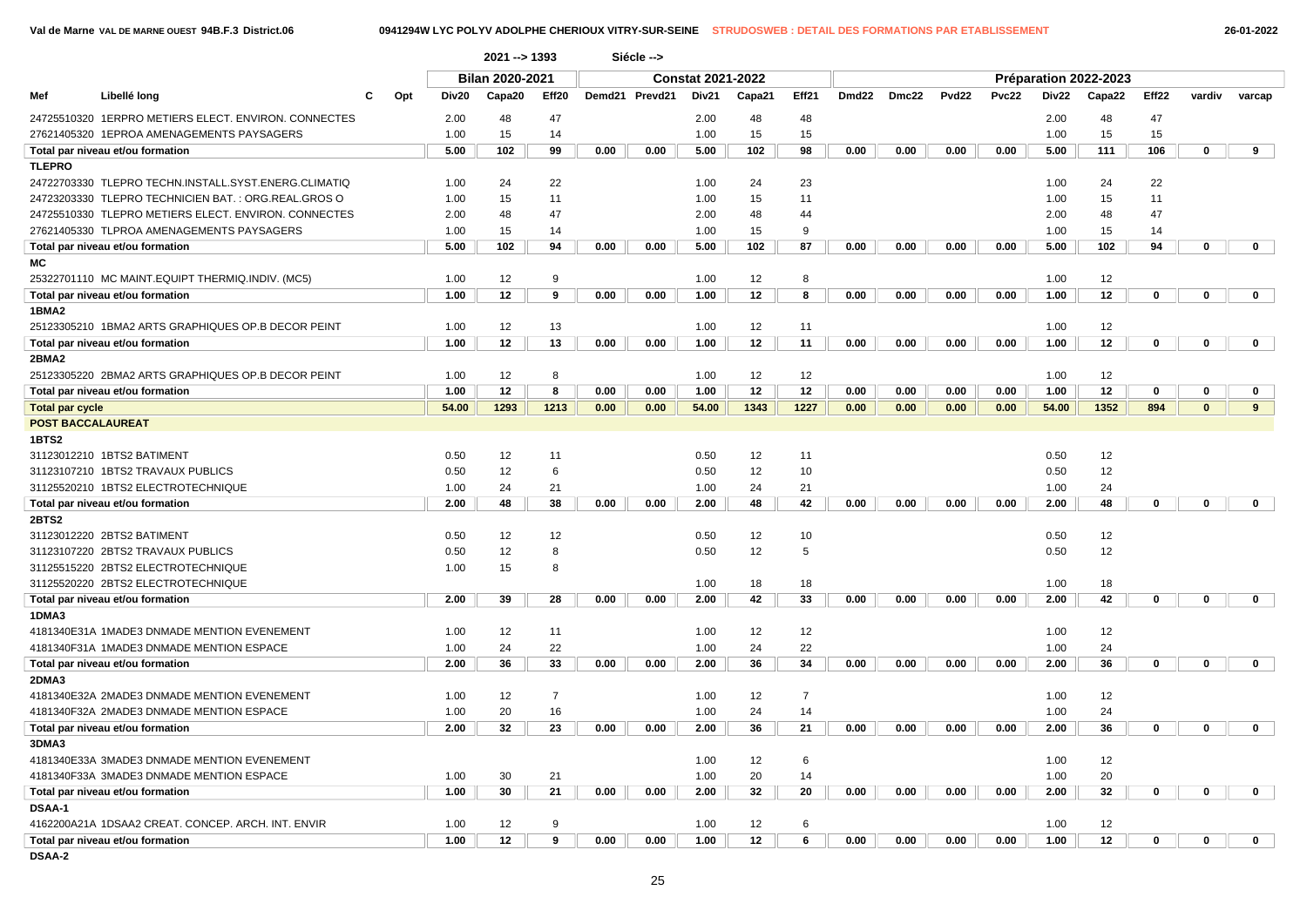|                        |                                                     |   |     |       | $2021 - 1393$   |       |        | Siécle -->               |                   |        |       |       |       |                       |       |       |         |       |        |        |  |  |  |  |
|------------------------|-----------------------------------------------------|---|-----|-------|-----------------|-------|--------|--------------------------|-------------------|--------|-------|-------|-------|-----------------------|-------|-------|---------|-------|--------|--------|--|--|--|--|
|                        |                                                     |   |     |       | Bilan 2020-2021 |       |        | <b>Constat 2021-2022</b> |                   |        |       |       |       | Préparation 2022-2023 |       |       |         |       |        |        |  |  |  |  |
| Mef                    | Libellé long                                        | ັ | Opt | Div20 | Capa20          | Eff20 | Demd21 | Prevd21                  | Div <sub>21</sub> | Capa21 | Eff21 | Dmd22 | Dmc22 | Pvd22                 | Pvc22 | Div22 | Capa22  | Eff22 | vardiv | varcap |  |  |  |  |
|                        | 4162200A22A 2DSAA2 CREAT, CONCEP, ARCH, INT, ENVIR, |   |     | 1.00  |                 | 1'    |        |                          | 1.00              |        | 10    |       |       |                       |       | 00. ا | 12      |       |        |        |  |  |  |  |
|                        | Total par niveau et/ou formation                    |   |     | 1.00  | 12              | 11    | 0.00   | 0.00                     | 1.00              |        | 10    | 0.00  | 0.00  | 0.00                  | 0.00  | 1.00  | $12 \,$ |       |        |        |  |  |  |  |
| <b>Total par cycle</b> |                                                     |   |     | 11.00 | 209             | 163   | 0.00   | 0.00                     | 12.00             | 218    | 166   | 0.00  | 0.00  | 0.00                  | 0.00  | 12.00 | 218     |       |        |        |  |  |  |  |
| Total Etablissement    |                                                     |   |     | 65.00 | 1502            | 1376  | 0.00   | 0.00                     | 66.00             | 1561   | 1393  | 0.00  | 0.00  | 0.00                  | 0.00  | 66.00 | 1570    | 894   |        |        |  |  |  |  |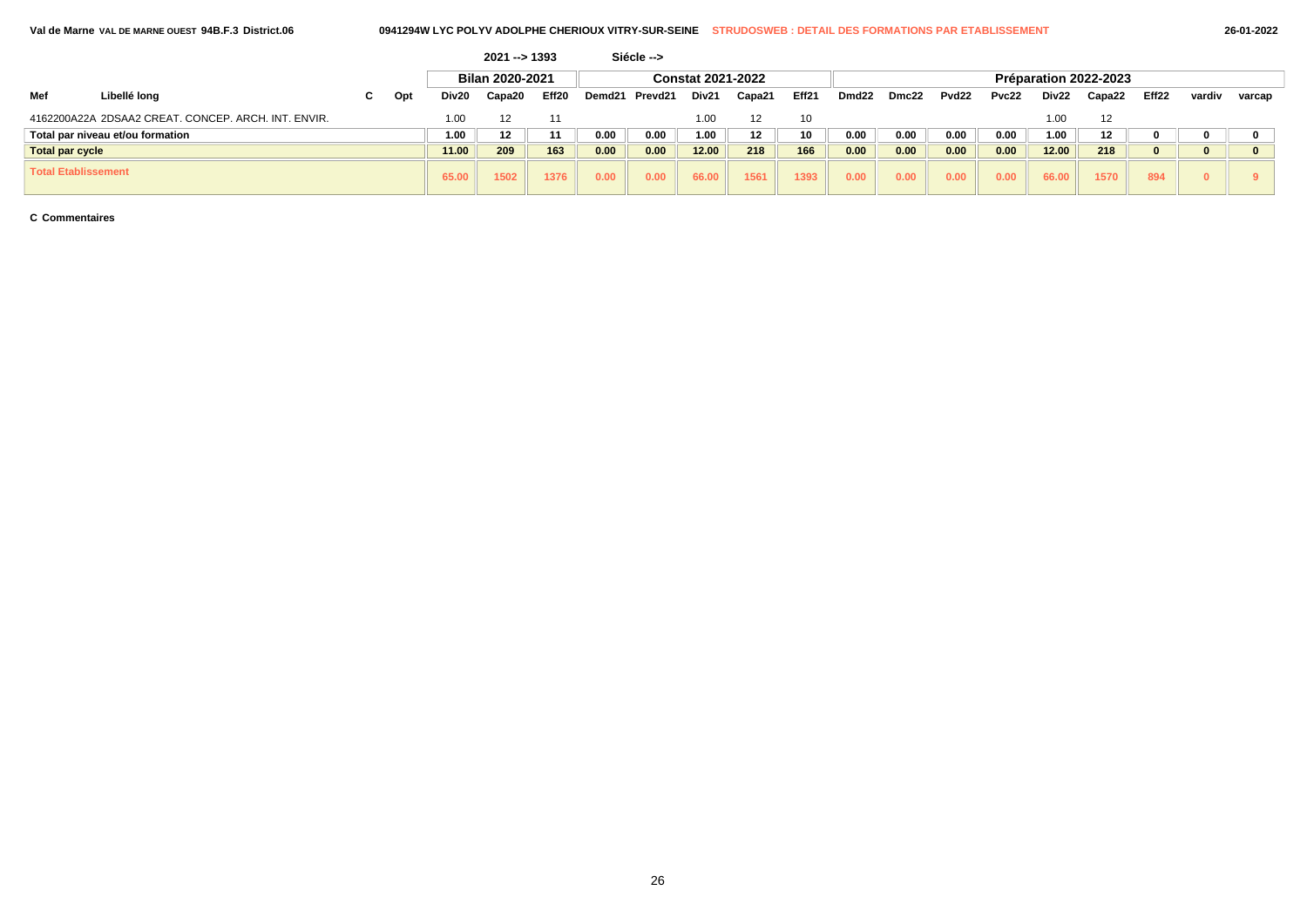### **Val de Marne VAL DE MARNE OUEST 94B.F.3 District.06 0940129E LYC POLYV JEAN MACE VITRY-SUR-SEINE STRUDOSWEB : DETAIL DES FORMATIONS PAR ETABLISSEMENT 26-01-2022**

|                     |                                                      |   |              | 2021 -- > 1702         |                |      | Siécle -->     |                          |        |       |       |       |         |       |       |                       |                |                |             |
|---------------------|------------------------------------------------------|---|--------------|------------------------|----------------|------|----------------|--------------------------|--------|-------|-------|-------|---------|-------|-------|-----------------------|----------------|----------------|-------------|
| Mef                 |                                                      |   |              | <b>Bilan 2020-2021</b> |                |      |                | <b>Constat 2021-2022</b> |        |       |       |       |         |       |       | Préparation 2022-2023 |                |                |             |
|                     | Libellé long                                         |   | Opt<br>Div20 | Capa20                 | Eff20          |      | Demd21 Prevd21 | Div21                    | Capa21 | Eff21 | Dmd22 | Dmc22 | Pvd22   | Pvc22 | Div22 | Capa22                | Eff22          | vardiv         | varcap      |
| <b>2ND DEGRE</b>    |                                                      |   |              |                        |                |      |                |                          |        |       |       |       |         |       |       |                       |                |                |             |
| 2NDE G-T            |                                                      |   |              |                        |                |      |                |                          |        |       |       |       |         |       |       |                       |                |                |             |
|                     | 20010018110 2NDE GENERALE ET TECHNOLOGIQUE           |   | 10.00        | 300                    | 307            |      |                | 11.00                    | 330    | 333   |       |       |         |       | 11.00 | 330                   |                |                |             |
|                     | Total par niveau et/ou formation                     |   | 10.00        | 300                    | 307            | 0.00 | 0.00           | 11.00                    | 330    | 333   | 0.00  | 0.00  | 0.00    | 0.00  | 11.00 | 330                   | 0              | $\mathbf 0$    | $\mathbf 0$ |
| <b>1ERE G-T</b>     |                                                      |   |              |                        |                |      |                |                          |        |       |       |       |         |       |       |                       |                |                |             |
|                     | 20110019110 PREMIERE GENERALE                        |   | 6.00         | 196                    | 199            |      |                | 6.00                     | 210    | 195   |       |       |         |       | 6.00  | 210                   | 207            |                |             |
|                     | 21120010110 1STI2D SC. & TECHN. INGEN.INNOV.DEV.DUR. |   | 2.00         | 60                     | 51             |      |                | 1.00                     | 30     | 30    |       |       |         |       | 1.00  | 30                    | 30             |                |             |
|                     | 21131016110 1-STMG SC.& TECHNO. MANAGEMENT GESTION   |   | 3.00         | 94                     | 105            |      |                | 4.00                     | 129    | 134   |       |       |         |       | 4.00  | 129                   | 126            |                |             |
|                     | Total par niveau et/ou formation                     |   | 11.00        | 350                    | 355            | 0.00 | 0.00           | 11.00                    | 369    | 359   | 0.00  | 0.00  | 0.00    | 0.00  | 11.00 | 369                   | 363            | $\mathbf 0$    | $\mathbf 0$ |
| <b>TERM G-T</b>     |                                                      |   |              |                        |                |      |                |                          |        |       |       |       |         |       |       |                       |                |                |             |
|                     | 20210019110 TERMINALE GENERALE                       |   | 7.00         | 217                    | 225            |      |                | 7.00                     | 245    | 196   |       |       | $-1.00$ |       | 6.00  | 210                   | 193            | $-1$           | $-35$       |
|                     | 21220004110 TSTI2D ENERGIES ET ENVIRONNEMENT         |   | 0.50         | 12                     | 8              |      |                | 0.50                     | 12     | 14    |       |       |         |       | 0.50  | 10                    | $\overline{7}$ |                | $-2$        |
|                     | 21220005110 TSTI2D INNOV.TECHNO. ECO CONCEPT.        |   | 1.50         | 38                     | 36             |      |                | 1.50                     | 42     | 41    |       |       | $-1.00$ |       | 0.50  | 25                    | 24             | $-1$           | $-17$       |
|                     | 21231017110 T-STMG GESTION ET FINANCE                |   | 0.70         | 21                     | 23             |      |                | 1.00                     | 24     | 14    |       |       |         |       | 1.00  | 24                    | 24             |                |             |
|                     | 21231018110 T-STMG MERCATIQUE (MARKETING)            |   | 1.40         | 31                     | 72             |      |                | 1.50                     | 60     | 66    |       |       | 1.00    |       | 2.50  | 95                    | 92             | $\overline{1}$ | 35          |
| 21231019110         | T-STMG RESSOUR. HUMAINES &<br><b>COMMUNICATION</b>   |   | 1.30         | 39                     | 29             |      |                | 1.00                     | 35     | 29    |       |       |         |       | 1.00  | 35                    | 35             |                |             |
|                     | 21231020110 T-STMG SYSTEMES D'INFORMATION DE GESTION |   | 0.60         | 13                     | $\overline{4}$ |      |                | 0.50                     | 10     | 10    |       |       |         |       | 0.50  | 10                    | 9              |                |             |
|                     | Total par niveau et/ou formation                     |   | 13.00        | 371                    | 397            | 0.00 | 0.00           | 13.00                    | 428    | 370   | 0.00  | 0.00  | $-1.00$ | 0.00  | 12.00 | 409                   | 384            | $-1$           | -19         |
| CAP <sub>1</sub> AN |                                                      |   |              |                        |                |      |                |                          |        |       |       |       |         |       |       |                       |                |                |             |
|                     | 24025524110 1CAP1 ELECTRICIEN                        |   | 1.00         | 12                     | $\overline{4}$ |      |                | 1.00                     | 12     | 6     |       |       |         |       | 1.00  | 12                    | 5              |                |             |
|                     | Total par niveau et/ou formation                     |   | 1.00         | 12                     | $\overline{4}$ | 0.00 | 0.00           | 1.00                     | 12     | 6     | 0.00  | 0.00  | 0.00    | 0.00  | 1.00  | 12                    | 5              | $\mathbf 0$    | $\mathbf 0$ |
| 2NDE PRO            |                                                      |   |              |                        |                |      |                |                          |        |       |       |       |         |       |       |                       |                |                |             |
| 24720008310         | 2NDPRO MET.TRANSIT.NUMER.ENERG.2NDE<br>COMM          |   |              |                        |                |      |                | 2.00                     | 48     | 42    |       |       |         |       | 2.00  | 48                    | 44             |                |             |
| 24720103310         | 2NDPRO MET.REAL.ENS.MEC.IND.2NDE<br><b>COMMUNE</b>   |   |              |                        |                |      |                | 1.00                     | 15     | 14    |       |       |         |       | 1.00  | 15                    | 14             |                |             |
|                     | 24720104310 2NDPRO MET.PIL.MAINT.INST.AUTO.2NDE COMM |   |              |                        |                |      |                | 1.00                     | 24     | 13    |       |       |         |       | 1.00  | 24                    | 18             |                |             |
|                     | 24725007310 2NDPRO MAINTENANCE EQUIPEMENTS INDUST.   |   | 1.00         | 24                     | 23             |      |                |                          |        |       |       |       |         |       |       |                       |                |                |             |
|                     | 24725411310 2NDPRO TECH.CHAUDRONNERIE INDUSTRIELLE   |   | 1.00         | 15                     | 14             |      |                |                          |        |       |       |       |         |       |       |                       |                |                |             |
|                     | 24725510310 2NDPRO METIERS ELECT. ENVIRON. CONNECTES |   | 2.00         | 48                     | 46             |      |                |                          |        |       |       |       |         |       |       |                       |                |                |             |
|                     | 24730003310 2NDPRO MET.GEST.ADM.,TRA.&LOG.2NDE COMM. |   | 2.00         | 48                     | 48             |      |                | 2.00                     | 48     | 46    |       |       |         |       | 2.00  | 48                    | 47             |                |             |
|                     | Total par niveau et/ou formation                     |   | 6.00         | 135                    | 131            | 0.00 | 0.00           | 6.00                     | 135    | 115   | 0.00  | 0.00  | 0.00    | 0.00  | 6.00  | 135                   | 123            | $\mathbf 0$    | $\mathbf 0$ |
| <b>1ERE PRO</b>     |                                                      |   |              |                        |                |      |                |                          |        |       |       |       |         |       |       |                       |                |                |             |
|                     | 24725007320 1ERPRO MAINTENANCE EQUIPEMENTS INDUST.   |   | 1.00         | 24                     | 21             |      |                | 1.00                     | 24     | 20    |       |       |         |       | 1.00  | 24                    | 12             |                |             |
|                     | 24725411320 1ERPRO TECH.CHAUDRONNERIE INDUSTRIELLE   |   | 1.00         | 15                     | 14             |      |                | 1.00                     | 15     | 12    |       |       |         |       | 1.00  | 15                    | 13             |                |             |
|                     | 24725510320 1ERPRO METIERS ELECT. ENVIRON. CONNECTES |   | 2.00         | 48                     | 48             |      |                | 2.00                     | 48     | 44    |       |       |         |       | 2.00  | 48                    | 42             |                |             |
|                     | 24730001320 1ERPRO GESTION-ADMINISTRATION            | R | 3.00         | 72                     | 69             |      |                |                          |        |       |       |       |         |       |       |                       |                |                |             |
|                     | 24730004320 1ERPRO ASSISTANC.GEST.ORGANIS.ACTIVITES  | R |              |                        |                |      |                | 3.00                     | 72     | 71    |       |       |         |       | 3.00  | 72                    | 68             |                |             |
|                     | Total par niveau et/ou formation                     |   | 7.00         | 159                    | 152            | 0.00 | 0.00           | 7.00                     | 159    | 147   | 0.00  | 0.00  | 0.00    | 0.00  | 7.00  | 159                   | 135            | $\mathbf 0$    | $\mathbf 0$ |
| <b>TLEPRO</b>       |                                                      |   |              |                        |                |      |                |                          |        |       |       |       |         |       |       |                       |                |                |             |
|                     | 24725007330 TLEPRO MAINTENANCE EQUIPEMENTS INDUST.   |   | 1.00         | 24                     | 18             |      |                | 1.00                     | 24     | 22    |       |       |         |       | 1.00  | 24                    | 20             |                |             |
|                     | 24725411330 TLEPRO TECH.CHAUDRONNERIE INDUSTRIELLE   |   | 1.00         | 15                     | 15             |      |                | 1.00                     | 15     | 12    |       |       |         |       | 1.00  | 15                    | 14             |                |             |
|                     | 24725510330 TLEPRO METIERS ELECT. ENVIRON. CONNECTES |   | 2.00         | 48                     | 44             |      |                | 2.00                     | 48     | 47    |       |       |         |       | 2.00  | 48                    | 44             |                |             |
|                     | 24730001330 TLE PRO GESTION-ADMINISTRATION           |   | 3.00         | 72                     | 72             |      |                | 3.00                     | 72     | 73    |       |       |         |       |       |                       |                | $-3$           | $-72$       |
|                     | 24730004330 TLEPRO ASSISTANC.GEST.ORGANIS.ACTIVITES  |   |              |                        |                |      |                |                          |        |       |       |       |         |       | 3.00  | 72                    | 72             | 3              | 72          |
|                     | Total par niveau et/ou formation                     |   | 7.00         | 159                    | 149            | 0.00 | 0.00           | 7.00                     | 159    | 154   | 0.00  | 0.00  | 0.00    | 0.00  | 7.00  | 159                   | 150            | $\mathbf 0$    | $\mathbf 0$ |
|                     |                                                      |   |              |                        |                |      |                |                          |        |       |       |       |         |       |       |                       |                |                |             |

**MC**